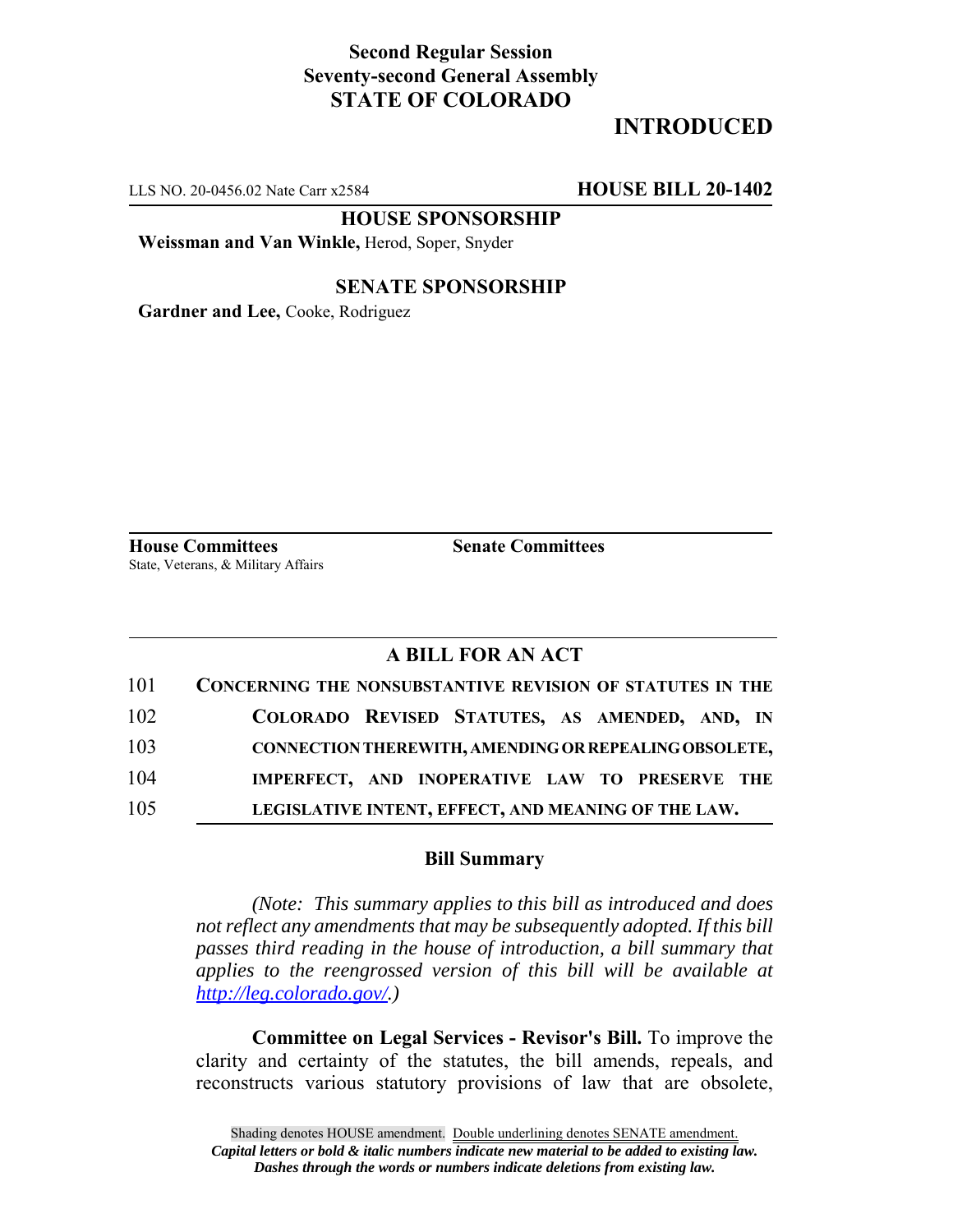imperfect, or inoperative. The specific reasons for each amendment or repeal are set forth in the appendix to the bill. The amendments made by the bill are not intended to change the meaning or intent of the statutes, as amended.

| $\mathbf{1}$   | Be it enacted by the General Assembly of the State of Colorado:                    |
|----------------|------------------------------------------------------------------------------------|
| $\overline{2}$ | <b>SECTION 1.</b> In Colorado Revised Statutes, 1-2-213.3, amend as                |
| 3              | it will become effective July 1, 2020, $(7)(a)(I)$ as follows:                     |
| $\overline{4}$ | 1-2-213.3. Transfer of new voter registration records from                         |
| $\mathfrak s$  | department of revenue. $(7)$ (a) $(I)$ If a notice provided under                  |
| 6              | subsections $(2)$ and $(3)$ AND $(4)$ of this section is returned as undeliverable |
| $\tau$         | within twenty days after the county clerk and recorder mails the notice,           |
| $8\,$          | the person's registration or preregistration is cancelled and the person is        |
| 9              | deemed to have never registered or preregistered. If the notice is returned        |
| 10             | as undeliverable after twenty days after the county clerk and recorder             |
| 11             | mails the notice, the person's registration or preregistration is marked           |
| 12             | inactive.                                                                          |
| 13             | <b>SECTION 2.</b> In Colorado Revised Statutes, 5-16-105, amend                    |
| 14             | $(3)(c)$ as follows:                                                               |
| 15             | 5-16-105. Communication in connection with debt collection                         |
| 16             | <b>- definition.</b> (3) (c) In its initial written communication to a consumer,   |
| 17             | a collection agency shall include the following statement: "FOR                    |
| 18             | INFORMATION ABOUT THE<br>COLORADO FAIR<br><b>DEBT</b>                              |
| 19             | COLLECTION PRACTICES<br>ACT,<br><b>SEE</b>                                         |
| 20             | WWW.AGO.STATE.CO.US/CADC/CADCMAIN.CFM.                                             |
| 21             | HTTPS://COAG.GOV/OFFICE-SECTIONS/CONSUMER-PROTECT                                  |
| 22             | ION/CONSUMER-CREDIT-UNIT/COLLECTION-AGENCY-REGU                                    |
|                |                                                                                    |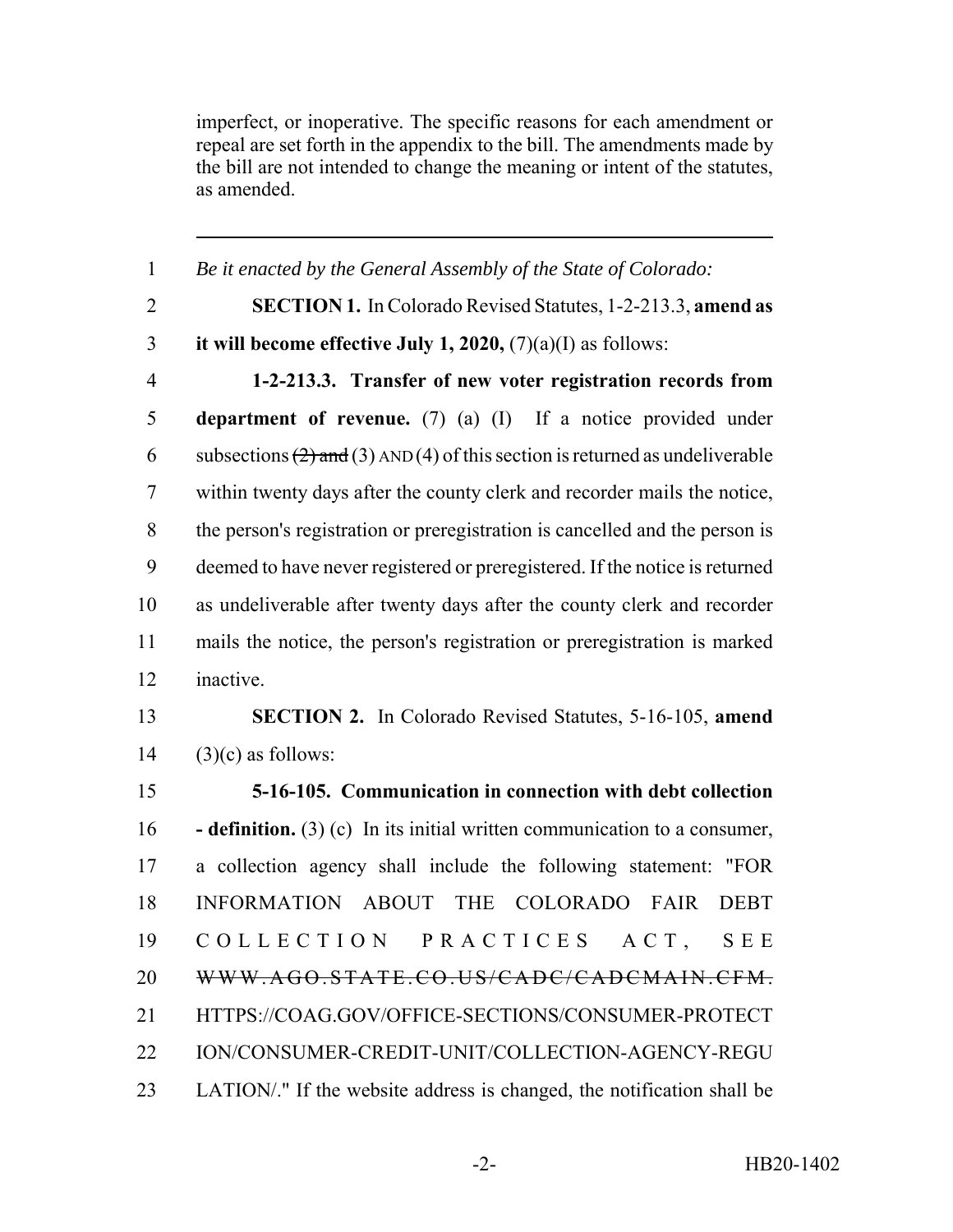| $\mathbf{1}$   | corrected to contain the correct address. If the notification is placed on the |  |  |  |  |
|----------------|--------------------------------------------------------------------------------|--|--|--|--|
| $\overline{2}$ | back of the written communication, there shall be a statement on the front     |  |  |  |  |
| 3              | notifying the consumer of such fact.                                           |  |  |  |  |
| $\overline{4}$ | <b>SECTION 3.</b> In Colorado Revised Statutes, 6-1-1202, amend (5)            |  |  |  |  |
| 5              | as follows:                                                                    |  |  |  |  |
| 6              | 6-1-1202. Definitions. As used in this part 12, unless the context             |  |  |  |  |
| 7              | otherwise requires:                                                            |  |  |  |  |
| 8              | (5) "Delivery period" means the time when a shared car is being                |  |  |  |  |
| 9              | delivered to the location of the ear sharing start time, as documented by      |  |  |  |  |
| 10             | the governing car sharing agreement.                                           |  |  |  |  |
| 11             | <b>SECTION 4.</b> In Colorado Revised Statutes, 6-1-1203, amend                |  |  |  |  |
| 12             | $(8)(a)$ as follows:                                                           |  |  |  |  |
| 13             | 6-1-1203. Insurance coverage during car sharing period.                        |  |  |  |  |
| 14             | (8) This section does not:                                                     |  |  |  |  |
| 15             | (a) Limit the liability of the car sharing program for an act or               |  |  |  |  |
| 16             | omission of the car sharing program that results in bodily injury to any       |  |  |  |  |
| 17             | person as a result of the use of a shared vehicle CAR through a car sharing    |  |  |  |  |
| 18             | program; or                                                                    |  |  |  |  |
| 19             | <b>SECTION 5.</b> In Colorado Revised Statutes, 6-1-1205, amend (2)            |  |  |  |  |
| 20             | introductory portion as follows:                                               |  |  |  |  |
| 21             | Liability - exclusions for personal automobile<br>$6 - 1 - 1205.$              |  |  |  |  |
| 22             | liability insurance policy - indemnification. $(2)$ An automobile insurer      |  |  |  |  |
| 23             | of the shared car owner that defends or indemnifies a shared car claim has     |  |  |  |  |
| 24             | the right to contribution against the insurer of the shared car CAR SHARING    |  |  |  |  |
| 25             | program if the claim is:                                                       |  |  |  |  |
| 26             | <b>SECTION 6.</b> In Colorado Revised Statutes, 6-1-1211, amend (1)            |  |  |  |  |
| 27             | introductory portion as follows:                                               |  |  |  |  |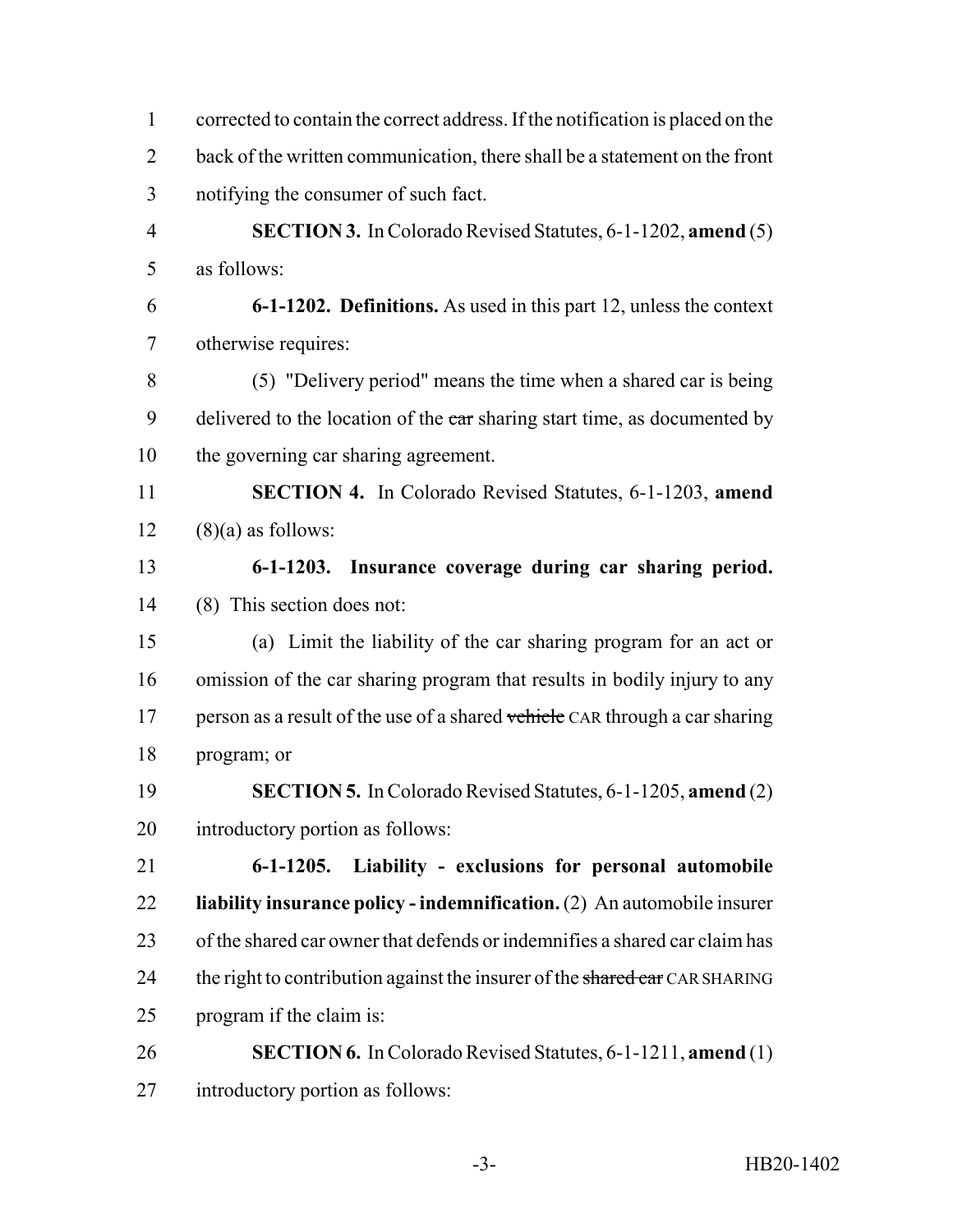**6-1-1211. Driver's license verification and data retention.** (1) A car sharing program shall not enter into a car sharing agreement 3 with a car sharing SHARED CAR driver unless the driver: **SECTION 7.** In Colorado Revised Statutes, 7-90-203.8, **amend as it will become effective July 1, 2020,** (1)(c) as follows: **7-90-203.8. Statement of owner's interest exchange.** (1) After a plan of exchange is approved pursuant to section 7-90-203.4, the acquiring entity shall deliver to the secretary of state, for filing pursuant to part 3 of this article 90, a statement of owner's interest exchange stating: (c) A statement that the acquiring entity acquires shares OWNER'S 12 INTEREST of the other entity or entities. **SECTION 8.** In Colorado Revised Statutes, 7-108-501, **amend as it will become effective July 1, 2020,** (1)(a)(IV) as follows: **7-108-501. Conflicting interest transaction - definition.** (1) (a) As used in this section, "conflicting interest transaction" means, with respect to a director of the corporation, any of the following: (IV) The director's taking a corporate opportunity, except to the extent permitted pursuant to a provision of the articles of incorporation 20 adopted under section  $7-102-102$   $(2)(d)$  7-102-102  $(2)(e)$ . **SECTION 9.** In Colorado Revised Statutes, 8-14.3-202, **amend**  $(2)$  as follows: **8-14.3-202. Definitions.** As used in this part 2, unless the context otherwise requires: (2) "Apprenticeship" means an apprenticeship training program registered with the United States department of labor, office of 27 apprenticeship. training.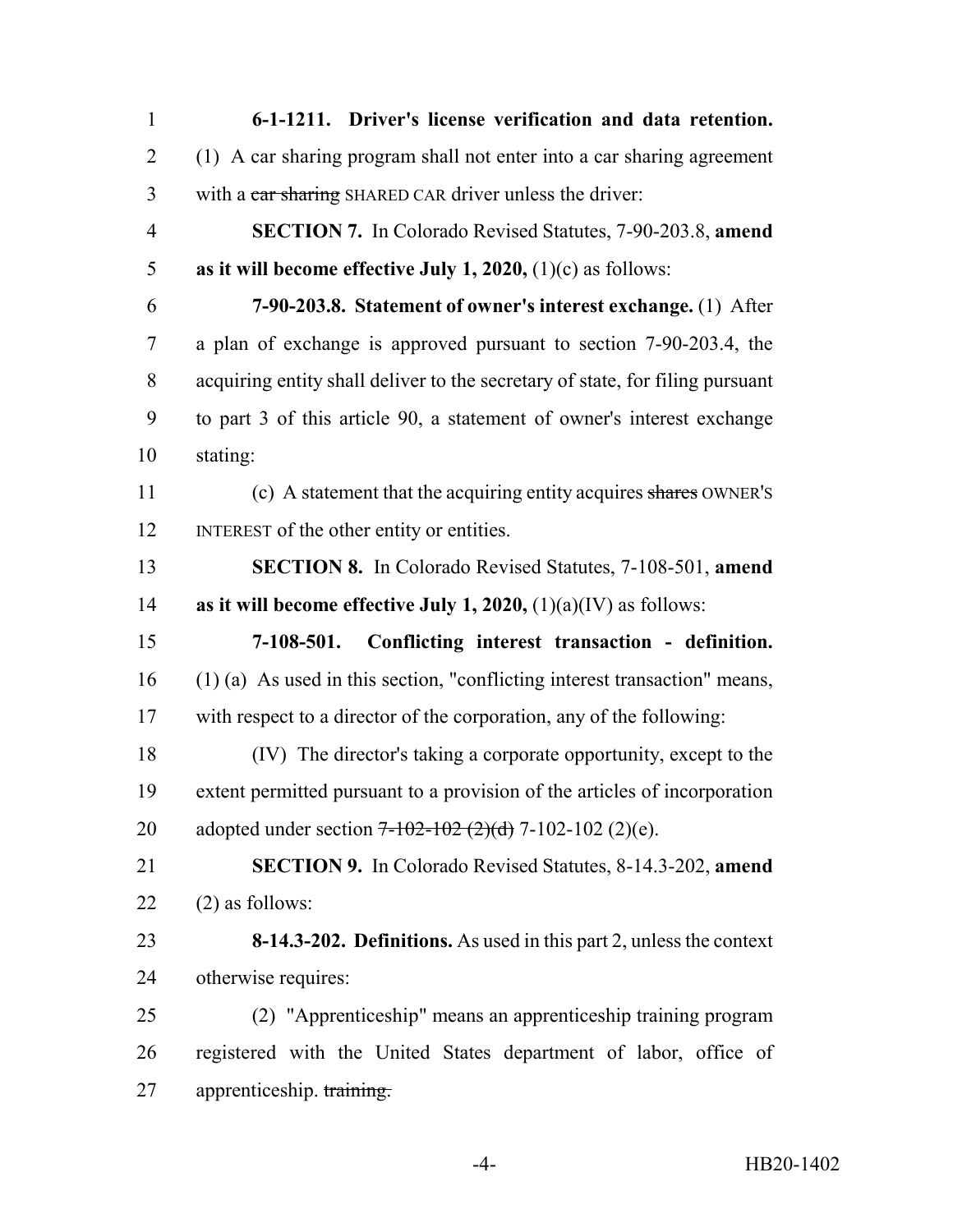| <b>SECTION 10.</b> In Colorado Revised Statutes, 10-3-503, amend |  |  |  |
|------------------------------------------------------------------|--|--|--|
| 2 $(1)(g)$ as follows:                                           |  |  |  |

 **10-3-503. Persons covered.** (1) The proceedings authorized by this part 5 may be applied to:

 (g) All health care plans subject to the "Prepaid Dental Care Plan Law of Colorado", article 16.5 of this title, or the "Colorado Health 7 Maintenance Organization Act", article 17 of this title PARTS 1, 4, AND 5 OF ARTICLE 16 OF THIS TITLE; and

 **SECTION 11.** In Colorado Revised Statutes, 10-3-903, **amend**  $10 \quad (2)$ (h) as follows:

 **10-3-903. Definition of transacting insurance business.** (2) This section does not apply to:

 (h) Transactions in this state involving group sickness and accident or blanket sickness and accident insurance where the master policy was lawfully issued and delivered to a single employer in another 16 state in which the company was authorized to do an insurance business, when a master policy which covers residents of this state includes mammography benefits at a level at least as comprehensive as those 19 required by section  $10-16-104$  (18)(b)(III) 10-16-104 (18)(b.5);

 **SECTION 12.** In Colorado Revised Statutes, 10-4-614, **amend** (2) as follows:

 **10-4-614. Inflatable restraint systems - replacement - verification of claims.** (2) For the purposes of this section, "inflatable 24 restraint system" has the same meaning as is set forth in 49 CFR 507.208 **S4.1.5.1 (b)** 49 CFR 571.208 S4.1.5.1 (b).

 **SECTION 13.** In Colorado Revised Statutes, 10-4-1201, **amend** (6)(a) as follows: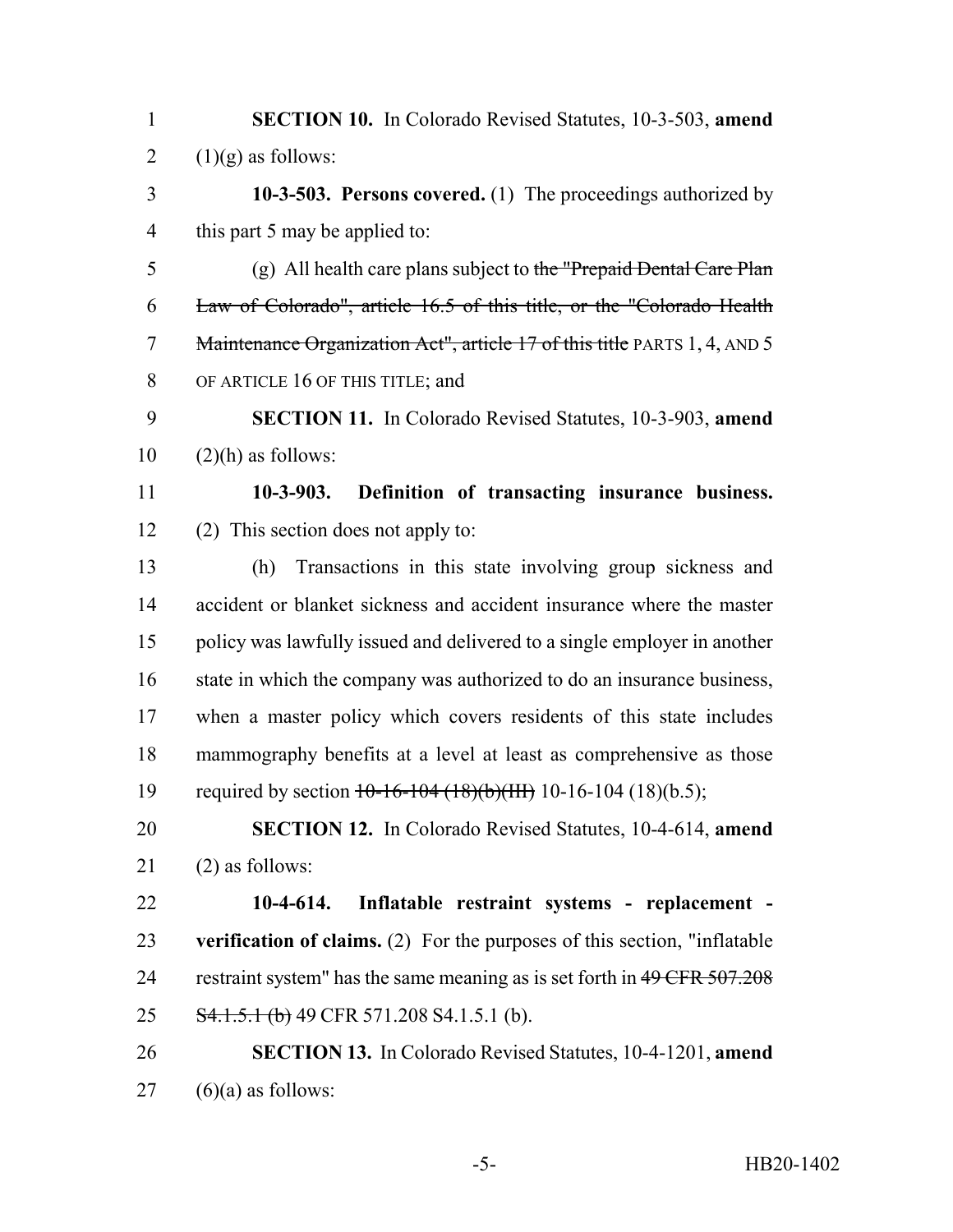**10-4-1201. Definitions.** As used in this part 12, unless the context otherwise requires:

 (6) "Insurer" or "licensed insurer" means any person, firm, association, or corporation duly licensed to transact a property and casualty insurance business in this state. The following are not licensed insurers for the purposes of this part 12, and this list is not exclusive:

 (a) All risk retention groups as defined in the "Superfund Amendments Reauthorization Act of 1986", Pub.L. 99-499, 100 Stat. 9 1613 (1986), the "Risk Retention Act" "LIABILITY RISK RETENTION ACT OF 1986", 15 U.S.C. secs. SEC. 3901 et seq., and the "Model Risk Retention Act", part 14 of article 3 of this title;

 **SECTION 14.** In Colorado Revised Statutes, 10-7-802, **amend as it will become effective July 1, 2020,** (5)(a)(I) as follows:

 **10-7-802. Definitions.** As used in this part 8, unless the context otherwise requires:

 (5) "Policy" means any policy or certificate of life insurance that provides a death benefit. The term does not include:

 (a) A policy or certificate of life insurance that provides a death benefit under an employee benefit plan:

 (I) Subject to the federal "Employee RETIRMENT Income Security 21 Act of 1974", 29 U.S.C. sec. 1002 SEC. 1001 ET SEQ., as amended; or

 **SECTION 15.** In Colorado Revised Statutes, 10-11-124, **amend** 23  $(1)(c)$  as follows:

 **10-11-124. Affiliated business arrangements - rules - investigative information shared with division of real estate.** (1) (c) Neither a title insurance company nor a title insurance agent shall require the use of an affiliated business arrangement or a particular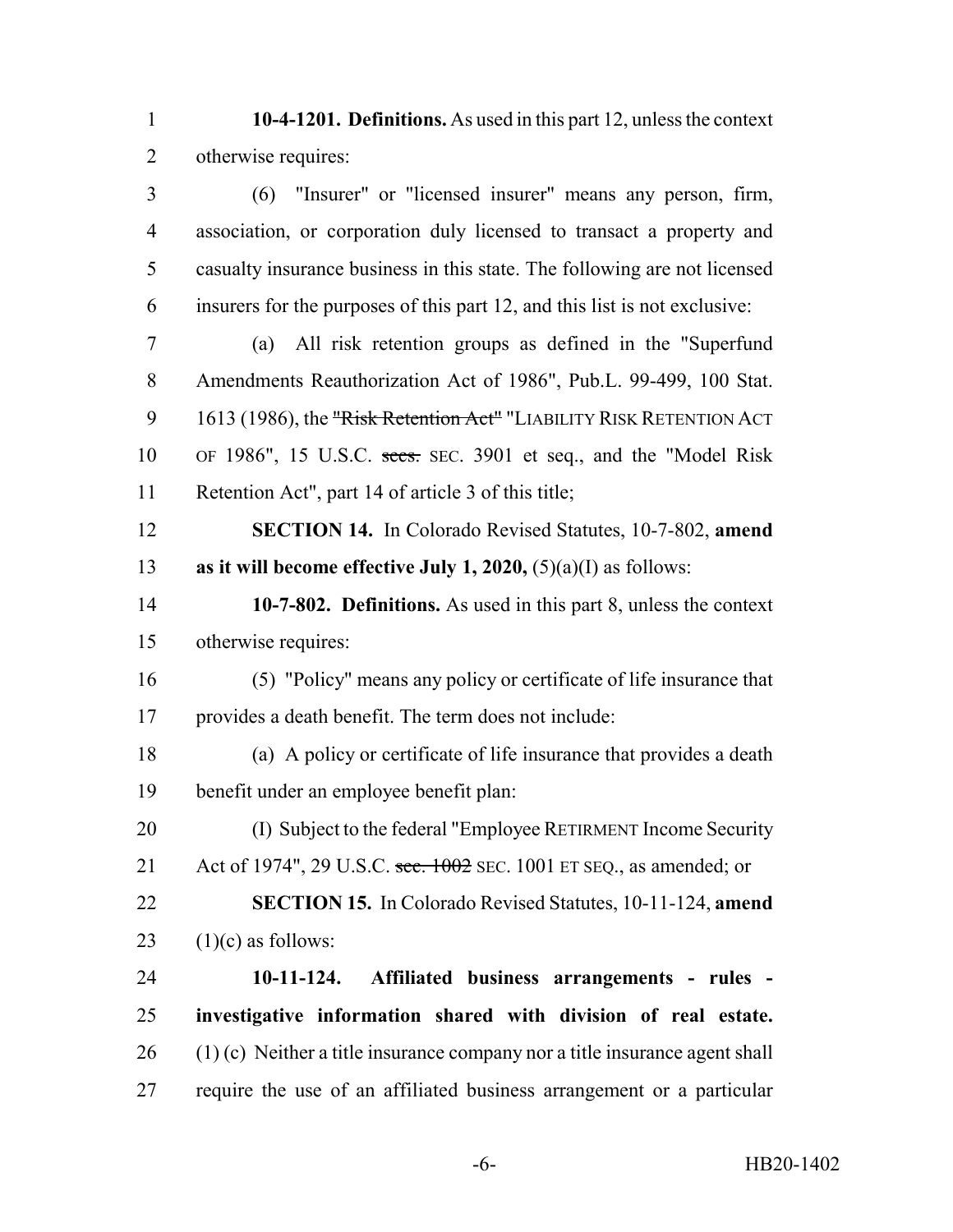settlement producer as a condition of obtaining title insurance services from the company or agent. For the purposes of this paragraph (c), "require the use" shall have the same meaning as "required use" in 24 4 CFR 3500.2 (b) 12 CFR 1024.2.

 **SECTION 16.** In Colorado Revised Statutes, 10-16-102, **amend** 6  $(22)(a)$  and  $(29)$  as follows:

 **10-16-102. Definitions.** As used in this article 16, unless the context otherwise requires:

 (22) (a) "Essential health benefits" has the same meaning as set forth in section 1302 (b) of the federal "Patient Protection and Affordable 11 Care Act", of 2010", as amended, Pub.L. 111-148;

 (29) "Federal law" includes the federal "Patient Protection and 13 Affordable Care Act", of 2010", Pub.L. 111-148, as amended by the federal "Health Care and Education Reconciliation Act of 2010", Pub.L. 111-152, and as may be further amended, also referred to in this article as the "ACA"; the federal "Public Health Service Act", as amended, 42 U.S.C. sec. 201 et seq., also referred to in this article as "PHSA"; the federal "Health Insurance Portability and Accountability Act of 1996", as amended, Pub.L. 104-191, also referred to in this article as "HIPAA"; the federal "Employee Retirement Income Security Act of 1974", as amended, 29 U.S.C. sec. 1001 et seq., also referred to in this article as "ERISA"; and any federal regulation implementing these federal acts.

 **SECTION 17.** In Colorado Revised Statutes, 10-16-1009, **amend** 24  $(1)(k)$  as follows:

 **10-16-1009. Powers, duties, and responsibilities of cooperatives.** (1) Each cooperative organized pursuant to this part 10 shall: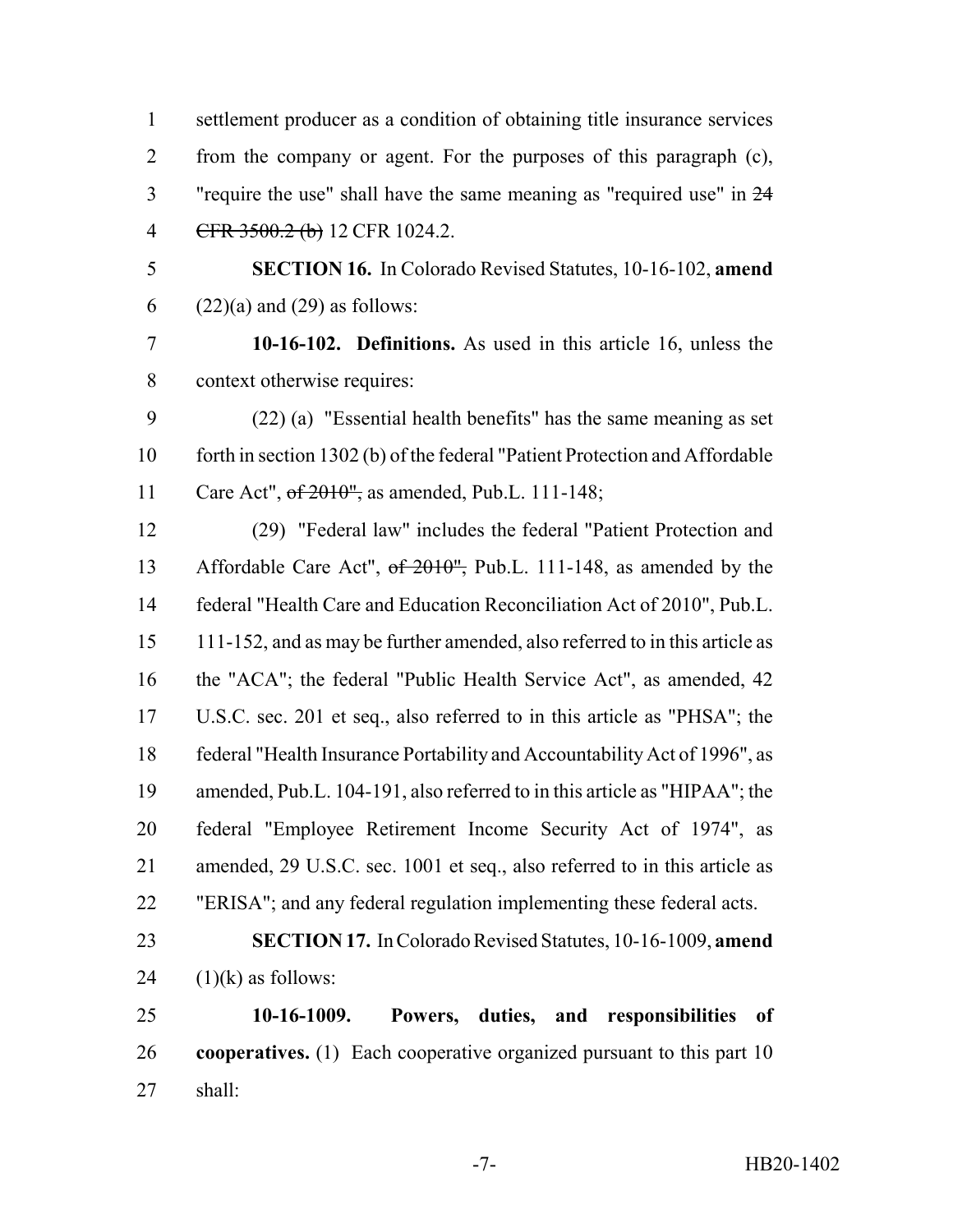(k) Maintain a trust account or accounts for the deposit of 2 premium moneys collected pursuant to  $\frac{\partial^2 u}{\partial x^2}$  paragraph (d) of subsection (3) SUBSECTION (3)(e) of this section, to be paid to carriers or licensed provider networks or licensed individual providers for coverage offered through the cooperative. A cooperative shall have a fiduciary duty with respect to premium moneys collected for carriers and licensed provider networks offered through the cooperative.

 **SECTION 18.** In Colorado Revised Statutes, 11-41-114, **amend** 9  $(1)(k)$  as follows:

 **11-41-114. How funds invested.** (1) Any savings and loan association may invest any portion of its funds in any of the following:

 (k) Loans as to which the association has the benefit of any guaranty under Title IV of the "Housing and Urban Development Act of 14 1968", as amended, or under part B of the "Urban Growth and New Community Development Act of 1970" "NATIONAL URBAN POLICY AND NEW COMMUNITY DEVELOPMENT ACT OF 1970", as amended, or under section 802 of the "Housing and Community Development Act of 1974", as amended, or of a commitment or agreement therefor;

 **SECTION 19.** In Colorado Revised Statutes, 12-30-102, **amend** 20  $(4)(f)$  as follows:

 **12-30-102. Medical transparency act of 2010 - disclosure of information about health care licensees - fines - rules - short title - legislative declaration - review of functions - repeal.** (4) When applying for a new license, certification, or registration or to renew, reinstate, or reactivate a license, certification, or registration in this state, each applicant shall provide the following information to the director, in a form and manner determined by the director, as applicable to each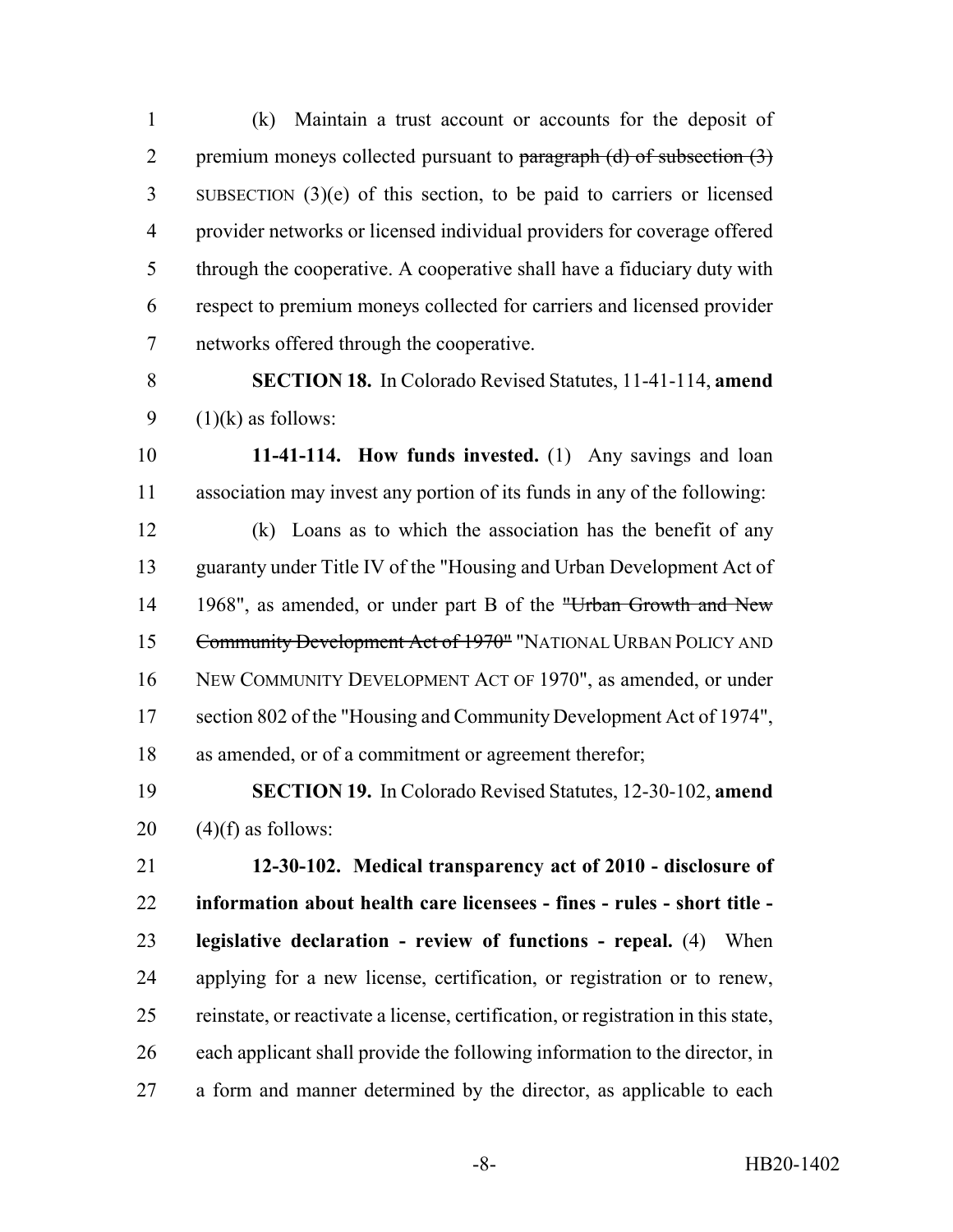profession:

2 (f) Any involuntary surrender of the applicant's United States FEDERAL drug enforcement administration registration. The applicant shall provide a copy of the order requiring the surrender of the registration to the director at the time the application is made.

 **SECTION 20.** In Colorado Revised Statutes, 12-240-107, **amend** 7  $(3)(s)(II)$  as follows:

 **12-240-107. Practice of medicine defined - exemptions from licensing requirements - unauthorized practice by physician assistants and anesthesiologist assistants - penalties - definitions - rules - repeal.** (3) A person may engage in, and shall not be required to obtain a license or a physician training license under this article 240 with respect to, any of the following acts:

 (s) (II) On or after July 1, 2010, a physician who serves as a preceptor or mentor to an advanced practice nurse pursuant to sections 12-240-108 and 12-255-112 (4) shall have a license in good standing without disciplinary sanctions to practice medicine in Colorado and an unrestricted registration by the FEDERAL drug enforcement administration for the same schedules as the collaborating advanced practice nurse.

 **SECTION 21.** In Colorado Revised Statutes, 12-240-108, **amend** 21  $(1)(a)(II)$  as follows:

 **12-240-108. Collaboration with advanced practice nurses with prescriptive authority - mentorships.** (1) (a) A physician licensed pursuant to this article 240 may, and is encouraged to, serve as a mentor to an advanced practice nurse who is applying for prescriptive authority pursuant to section 12-255-112 (4). A physician who serves as a mentor to an advanced practice nurse seeking prescriptive authority shall: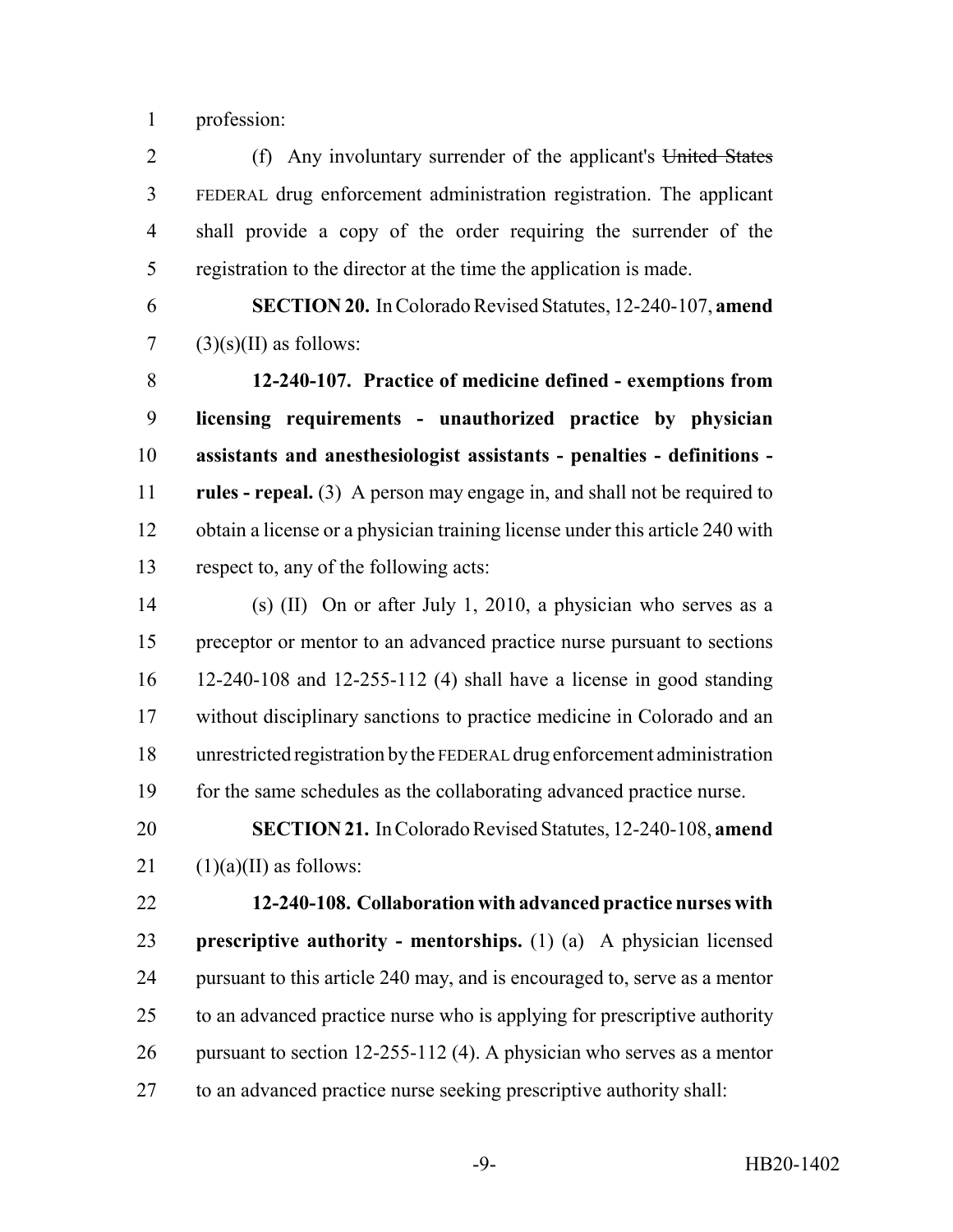| $\mathbf{1}$   | (II) Have a license in good standing without disciplinary sanctions        |  |  |  |
|----------------|----------------------------------------------------------------------------|--|--|--|
| $\overline{2}$ | to practice medicine in Colorado and an unrestricted registration by the   |  |  |  |
| 3              | FEDERAL drug enforcement administration for the same schedules as the      |  |  |  |
| $\overline{4}$ | advanced practice nurse.                                                   |  |  |  |
| 5              | <b>SECTION 22.</b> In Colorado Revised Statutes, 12-280-103, amend         |  |  |  |
| 6              | $(7)$ as follows:                                                          |  |  |  |
| $\tau$         | 12-280-103. Definitions - rules. As used in this article 280, unless       |  |  |  |
| 8              | the context otherwise requires or the term is otherwise defined in another |  |  |  |
| 9              | part of this article 280:                                                  |  |  |  |
| 10             | "Bureau" means<br>the<br>FEDERAL drug enforcement<br>(7)                   |  |  |  |
| 11             | administration, or its successor agency. of the United States department   |  |  |  |
| 12             | of justice.                                                                |  |  |  |
| 13             | <b>SECTION 23.</b> In Colorado Revised Statutes, 13-4-102, repeal          |  |  |  |
| 14             | $(2)(m.5)$ as follows:                                                     |  |  |  |
| 15             | 13-4-102. Jurisdiction. (2) The court of appeals has initial               |  |  |  |
| 16             | jurisdiction to:                                                           |  |  |  |
| 17             | (m.5) Review final decisions or orders of the director of the              |  |  |  |
| 18             | division of real estate, as provided in part 10 of article 61 of title 12, |  |  |  |
| 19             | C.R.S.                                                                     |  |  |  |
| 20             | <b>SECTION 24.</b> In Colorado Revised Statutes, 14-14-102, amend          |  |  |  |
| 21             | $(9)$ as follows:                                                          |  |  |  |
| 22             | 14-14-102. Definitions. As used in this article 14, unless the             |  |  |  |
| 23             | context otherwise requires:                                                |  |  |  |
| 24             | (9) "Wages" means income to an obligor in any form, including,             |  |  |  |
| 25             | but not limited to, actual gross income; compensation paid or payable for  |  |  |  |
| 26             | personal services, whether denominated as wages; earnings from an          |  |  |  |
| 27             | employer; salaries; payment to an independent contractor for labor or      |  |  |  |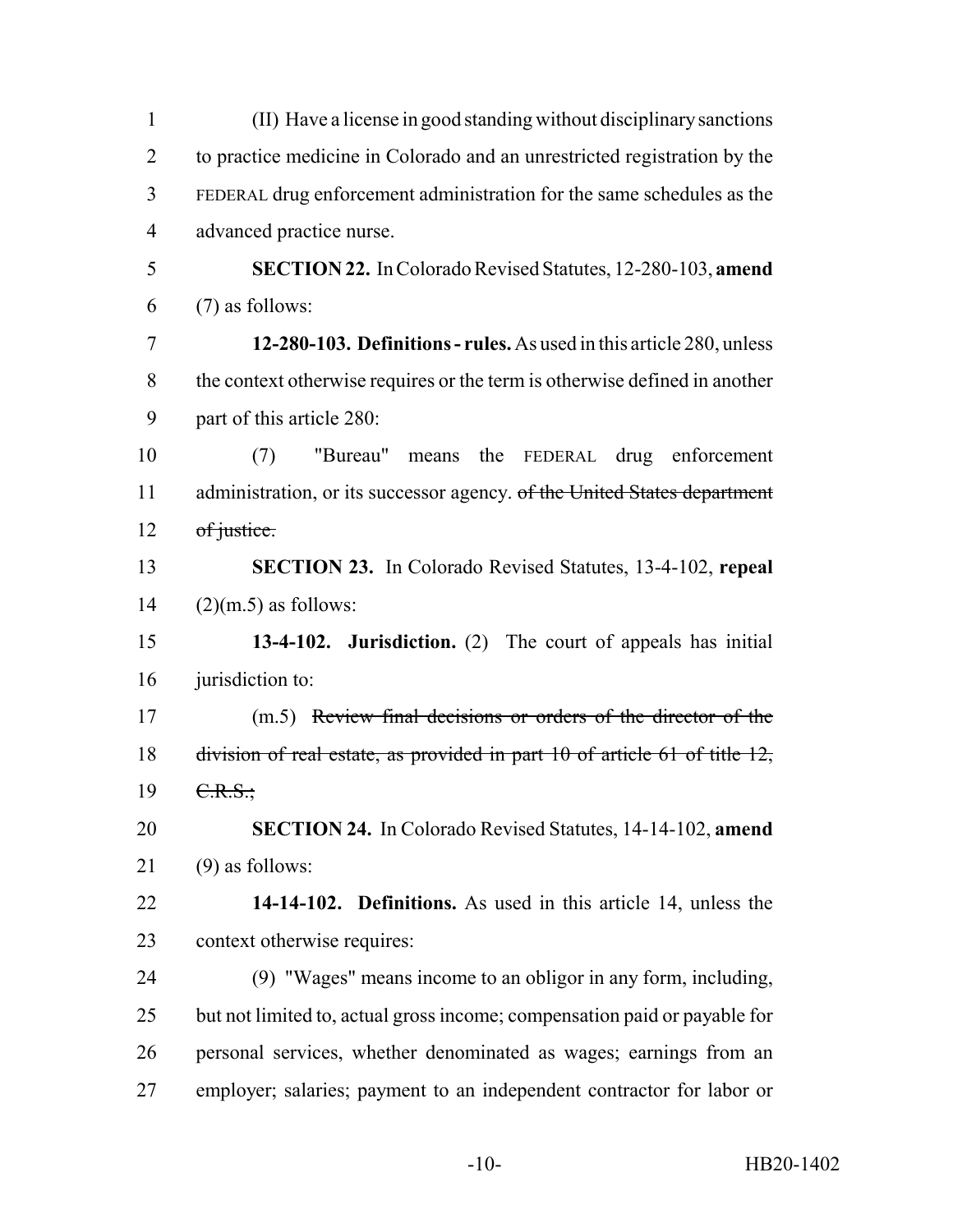services; commissions; tips declared by the individual for purposes of reporting to the federal internal revenue service or tips imputed to bring the employee's gross earnings to the minimum wage for the number of hours worked, whichever is greater; rents; bonuses; severance pay; retirement benefits and pensions, including, but not limited to, those paid 6 pursuant to articles 51, 54, 54.5, AND 54.6 and  $\frac{54.7}{ }$  of title 24, C.R.S., 7 and article 30 of title 31; C.R.S.; workers' compensation benefits; social security benefits, including social security benefits actually received by a parent as a result of the disability of that parent or as the result of the death of the minor child's stepparent, but not including social security benefits received by a minor child or on behalf of a minor child as a result of the death or disability of a stepparent of the child; disability benefits; dividends; royalties; trust account distributions; any moneys drawn by a self-employed individual for personal use; funds held in or payable from any health, accident, disability, or casualty insurance to the extent that such insurance replaces wages or provides income in lieu of wages; monetary gifts; monetary prizes, excluding lottery winnings not required by the rules of the Colorado lottery commission to be paid only at the lottery office; taxable distributions from general partnerships, limited partnerships, closely held corporations, or limited liability companies; interest; trust income; annuities; payments received from a third party to cover the health care cost of the child but which payments have not been applied to cover the child's health care costs; state tax refunds; and capital gains. "Wages", for the purposes of child support enforcement, may also include unemployment compensation benefits, but only subject to the 26 provisions and requirements of section 8-73-102 (5).  $C.R.S.$ 

**SECTION 25.** In Colorado Revised Statutes, 16-8.5-101, **amend**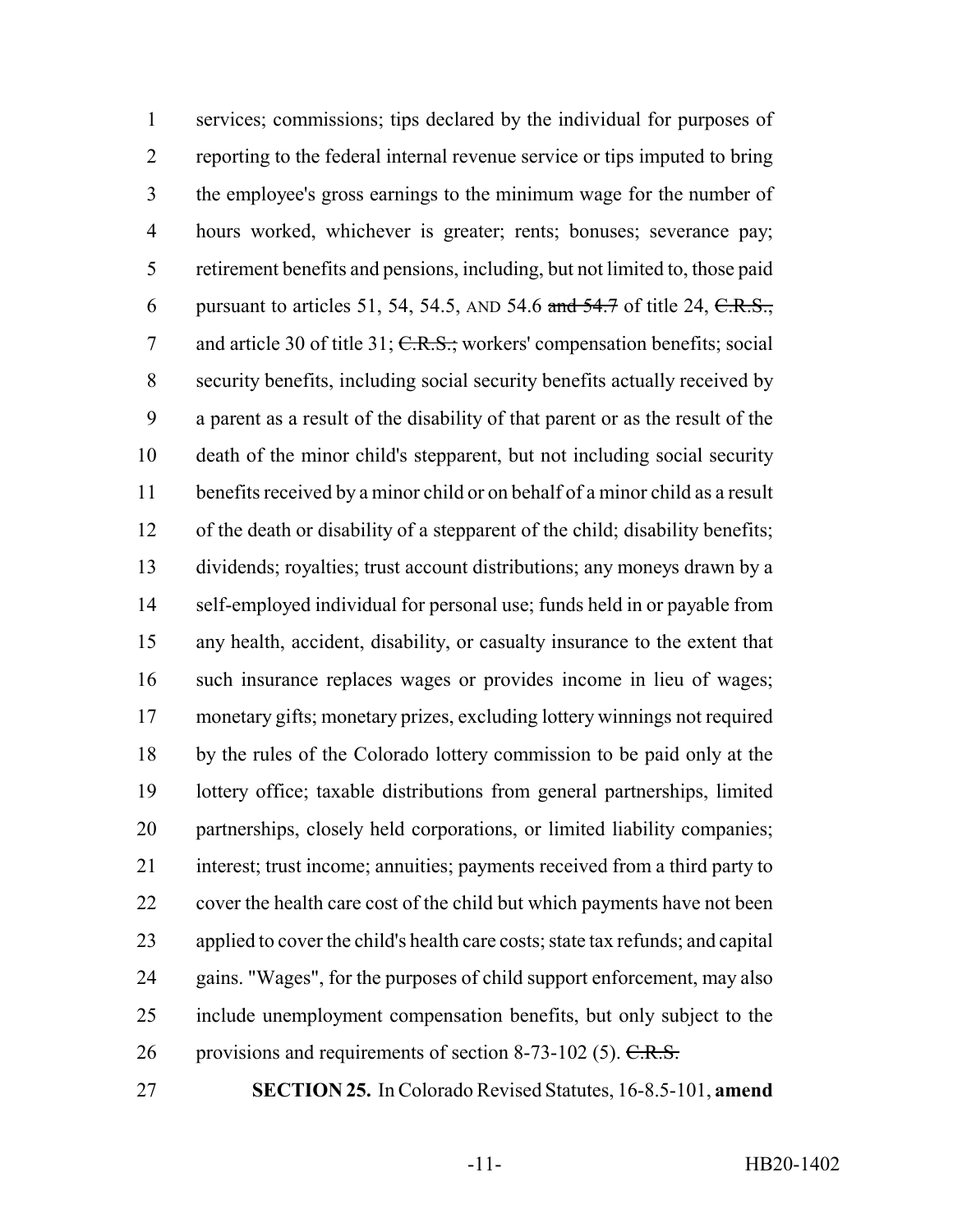1  $(19)(c)$  as follows:

 **16-8.5-101. Definitions.** As used in this article 8.5, unless the context otherwise requires: (19) "Tier 1" means a defendant: (c) FOR WHOM, as a result of the determination made pursuant to subsection (19)(b) of this section, delaying inpatient hospitalization beyond seven days would cause harm to the defendant or others. **SECTION 26.** In Colorado Revised Statutes, 16-8.5-116, **amend**  $9 \qquad (12)$  as follows: **16-8.5-116. Certification - reviews - termination of proceedings - rules.** (12) If charges against a defendant are dismissed pursuant to this section, such charges are not eligible for sealing pursuant 13 to section 24-72-702.5 24-72-705 **SECTION 27.** In Colorado Revised Statutes, 16-10-404, **amend** (1)(b) as follows: **16-10-404. Use of a court facility dog - definitions.** (1) As used in this section, unless the context otherwise requires: (b) "Criminal proceeding" or "criminal proceedings" has the same 19 meaning as set forth in section  $16-8.5-101(7)$  16-8.5-101 (8). **SECTION 28.** In Colorado Revised Statutes, 17-18-127, **add** (2) as follows: **17-18-127. Appropriation to comply with section 2-2-703 - SB 19-172 - repeal.** (2) THIS SECTION IS REPEALED, EFFECTIVE JULY 1, 2022. **SECTION 29.** In Colorado Revised Statutes, 17-22.5-302, **amend**  $(1.5)(a)$  as follows: **17-22.5-302. Earned time.** (1.5) (a) In addition to the thirty days of earned time authorized in subsection (1) of this section, an inmate who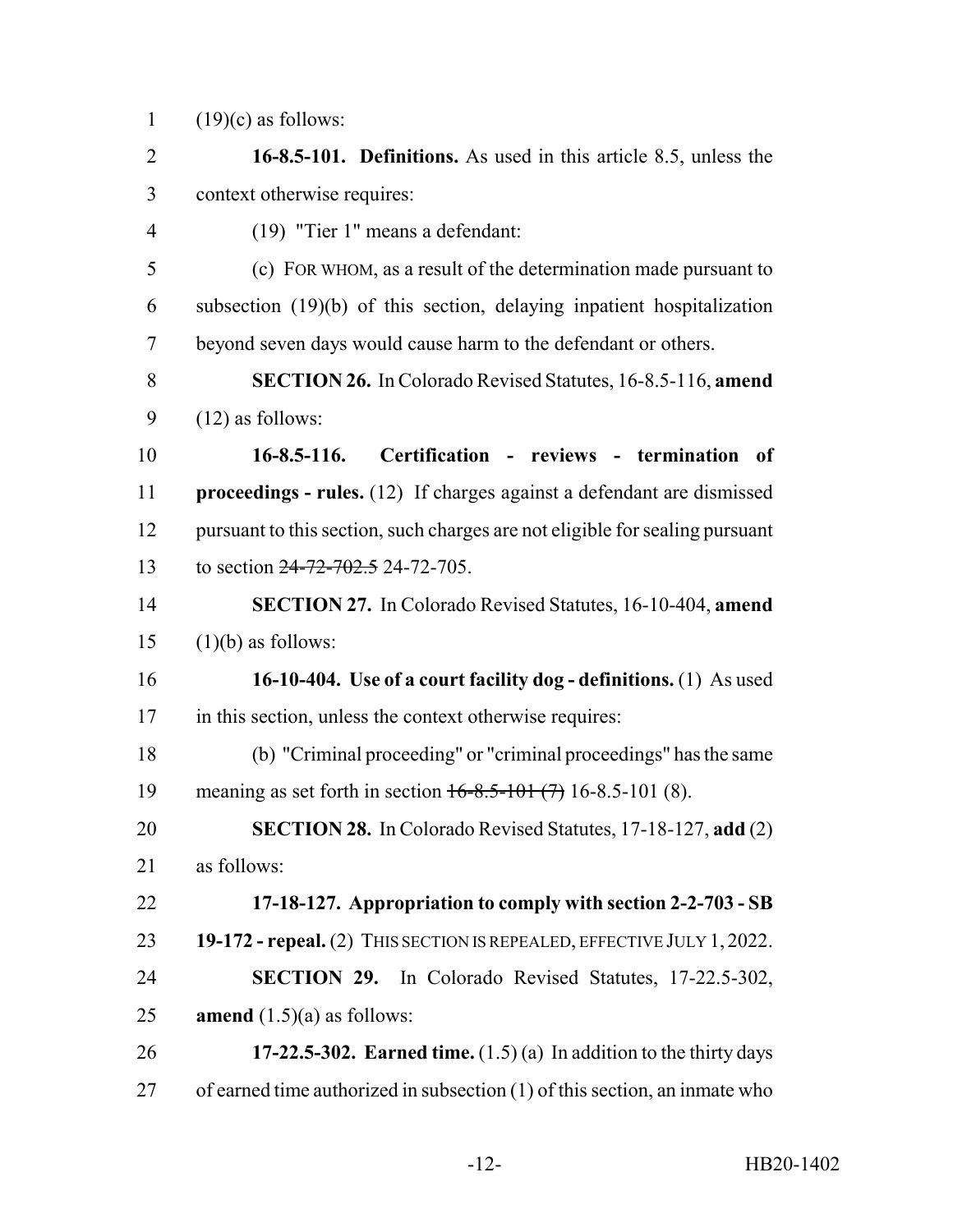makes positive progress, in accordance with performance standards, goals, and objectives established by the department, in the correctional education program established pursuant to section 17-32-105, shall receive earned time pursuant to section 17-22.5-405; except that, if, upon review of the inmate's performance record, the inmate has failed to 6 satisfactorily perform in the literacy corrections or correctional education program, any earned time received pursuant to this paragraph (a) may be withdrawn as provided in subsection (4) of this section. For purposes of this paragraph (a), "positive progress", at a minimum, means that the person is attentive, responsive, and cooperative during the course of instruction and satisfactorily completes required work assignments 12 equivalent to the courses and hours necessary for advancement at a rate of one grade level per calendar year in the school district where such inmate was last enrolled.

 **SECTION 30.** In Colorado Revised Statutes, 17-22.5-405, **amend** (1)(g) as follows:

 **17-22.5-405. Earned time - earned release time - achievement earned time - definition.** (1) Earned time, not to exceed ten days for each month of incarceration or parole, may be deducted from the inmate's sentence upon a demonstration to the department by the inmate, which is certified by the inmate's case manager or community parole officer, that he or she has made consistent progress in the following categories as required by the department of corrections:

 (g) The inmate has made positive progress, in accordance with 25 performance standards established by the department, in the literacy corrections program or the correctional education program established pursuant to article 32 of this title.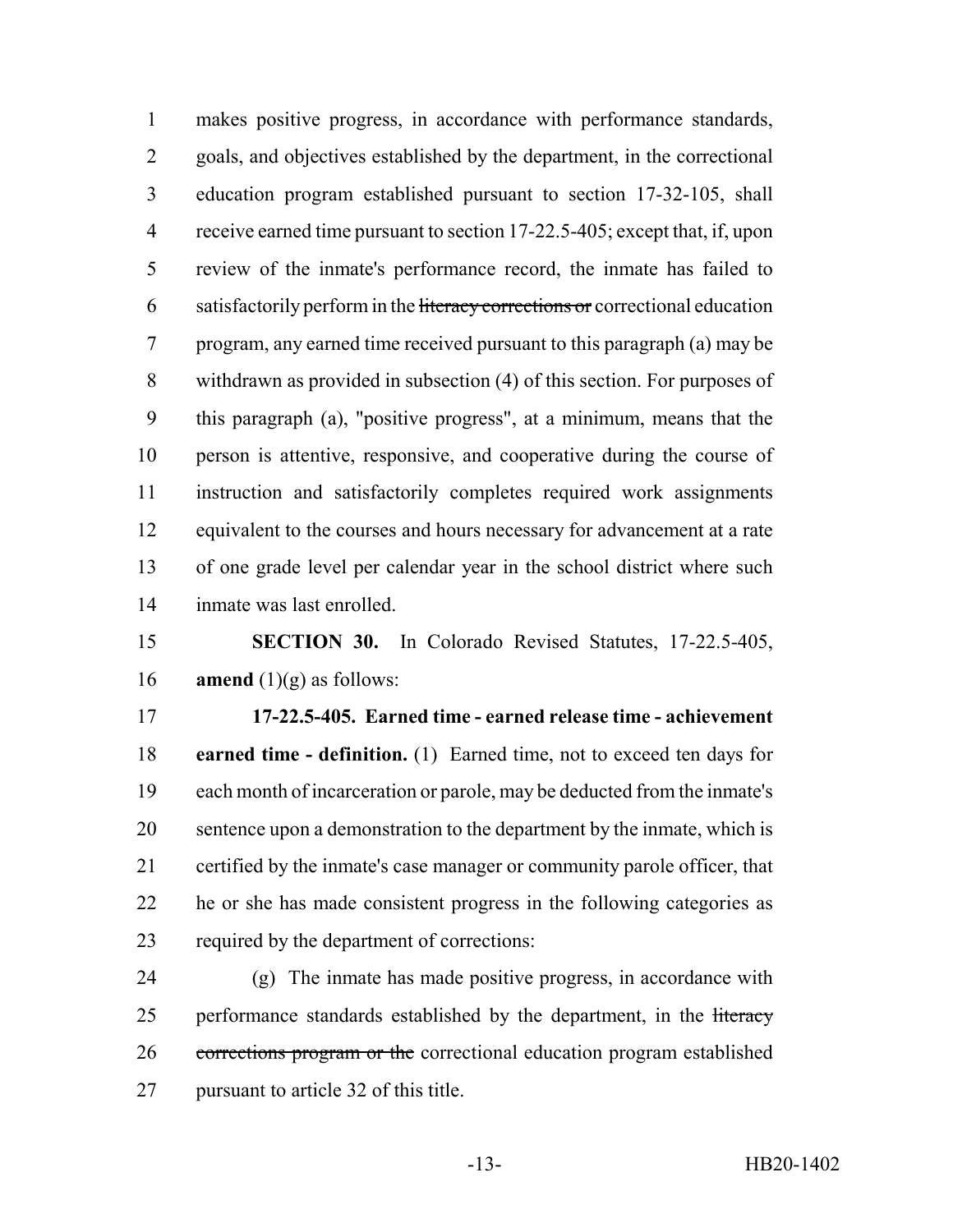**SECTION 31.** In Colorado Revised Statutes, 17-26-118, **amend** 2  $(3)(i)$  as follows:

 **17-26-118. Criminal justice data collection - definitions - repeal.** (3) The keeper of each jail facility shall keep and maintain a daily record of the following data:

 (i) The number of confined inmates awaiting a competency 7 evaluation, as defined in section  $16-8.5-101$  (1)  $16-8.5-101$  (2); a 8 competency hearing, as defined in section  $16-8.5-101(3)$  16-8.5-101 (4); 9 or a restoration hearing, as defined in section  $16-8.5-101$  (13) 16-8.5-101  $10 \t(17)$ ;

 **SECTION 32.** In Colorado Revised Statutes, 19-1-102, **amend** (1.9) as follows:

 **19-1-102. Legislative declaration.** (1.9) The federal "Family First Prevention Services Act" was enacted on February 9, 2018. In order to comply with the provisions of the federal "Family First Prevention Services Act", the general assembly finds that it is necessary to update current statutes to enable Colorado to provide enhanced support to children, youth, and their families in order to prevent foster care placements. The state department OF HUMAN SERVICES shall implement the updated provisions in sections 19-1-103, 19-1-115, 19-3-208, and 19-3-308 utilizing foster care prevention services and qualified residential treatment programs when the federal government approves Colorado's five-year Title IV-E prevention plan, and subject to available general fund appropriations or federal funding.

 **SECTION 33.** In Colorado Revised Statutes, 19-1-103, **amend** (87.9) as follows:

**19-1-103. Definitions.** As used in this title 19 or in the specified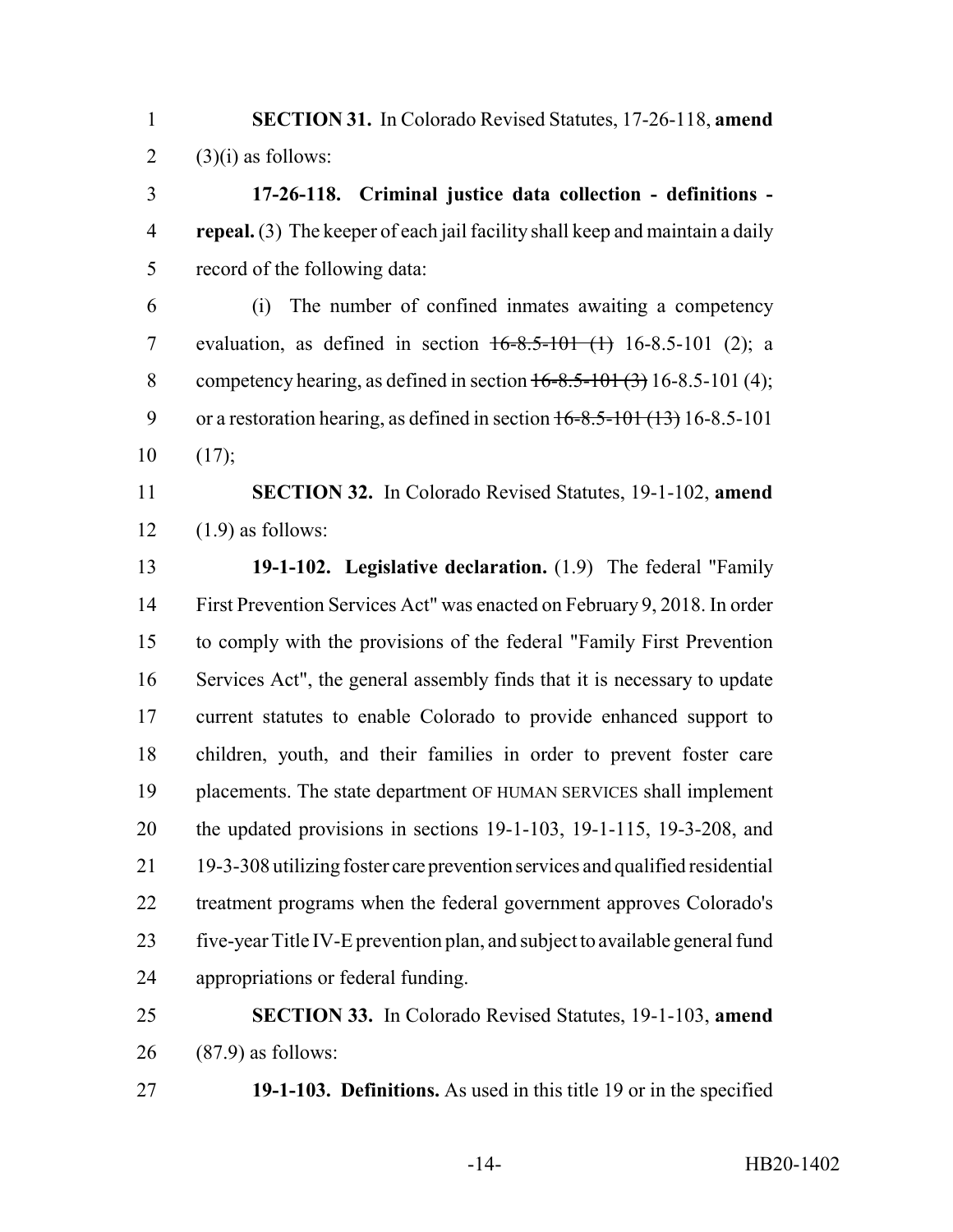1 portion of this title 19, unless the context otherwise requires:

 (87.9) "Qualified residential treatment program" means a licensed and accredited program that has a trauma-informed treatment model that is designed to address the child's or youth's needs, including clinical needs, as appropriate, of children and youth with serious emotional or 6 behavioral disorders or disturbances in accordance with section  $201(a)(4)$  of the federal "Family First Prevention Services Act", 42 U.S.C. SEC. 672 (k)(4), and is able to implement the treatment identified for the child or youth by the assessment of the child required in section 19-1-115  $10 \qquad (4)(e)(I).$ 

 **SECTION 34.** In Colorado Revised Statutes, 19-1-104, **amend**  $12 \quad (1)(i)$  as follows:

 **19-1-104. Jurisdiction.** (1) Except as otherwise provided by law, the juvenile court has exclusive original jurisdiction in proceedings:

 (i) For the treatment or commitment pursuant to article 23 of title 16 17 and article 10.5 of title 27 PART 2 OF ARTICLE 10 OF TITLE 25.5 of a child who has a behavioral or mental health disorder or an intellectual and developmental disability and who comes within the court's jurisdiction under other provisions of this section;

 **SECTION 35.** In Colorado Revised Statutes, **amend** 19-1-129 as follows:

 **19-1-129. Department - research authorized - prenatal substance exposure - newborn and family outcomes - report.** (1) The STATE department OF HUMAN SERVICES may conduct research as related to the definition of "abuse" in section 19-1-103 concerning the incidence of prenatal substance exposure and related newborn and family health and human services outcomes as the result of a mother's lawful and unlawful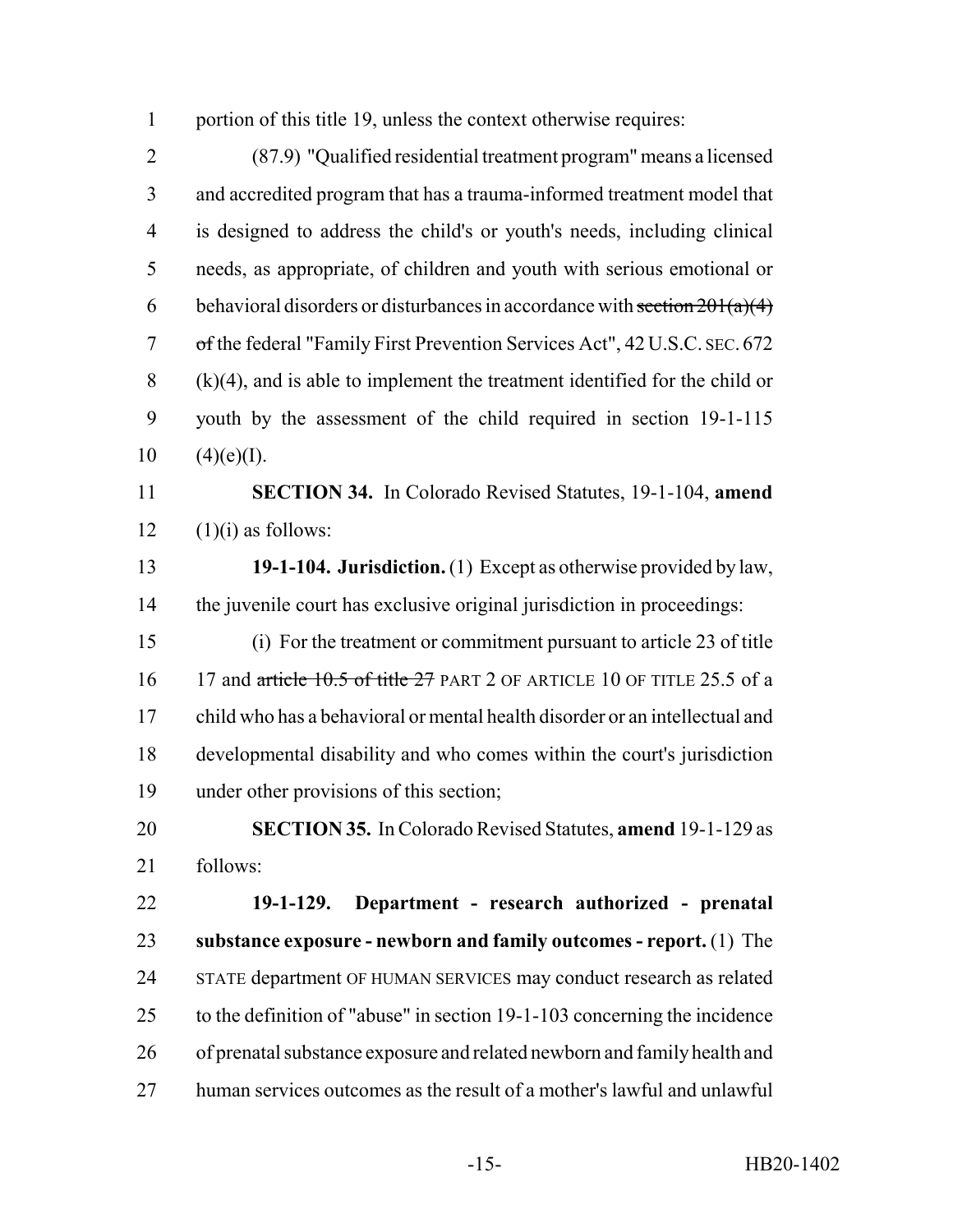intake of controlled substances.

 (2) Beginning in January 2021 and every two years thereafter, the STATE department OF HUMAN SERVICES shall report the outcomes of any research conducted pursuant to subsection (1) of this section to the joint health committees of the general assembly as part of its "State Measurement for Accountable, Responsive, and Transparent (SMART) Government Act" presentation required by section 2-7-203.

 **SECTION 36.** In Colorado Revised Statutes, 19-1-306, **amend** 9  $(11)(b)(III)$  as follows:

 **19-1-306. Expungement of juvenile delinquent records - definition.** (11) (b) The court shall send a copy of an expungement order to each of the following, directing the entity to expunge the records in its custody as soon as practicable but no later than ninety days after the receipt of the order:

 (III) Any county department of human OR SOCIAL services through which the juvenile received services at any point during the juvenile's case; and

 **SECTION 37.** In Colorado Revised Statutes, 22-2-145, **amend** 19 (2)(b)(VI) and  $(2)(b)(IX)$  as follows:

 **22-2-145. Media literacy - committee - report - strategic plan - definition - repeal.** (2) (b) The commissioner of education shall 22 appoint the following members to serve on the committee no later than July 15, 2019:

 (VI) One member who is a school administrator in a school district that is not a rural school district or a small RURAL school district, as defined in section 22-7-1211 (4), and is a member of a professional association of school administrators;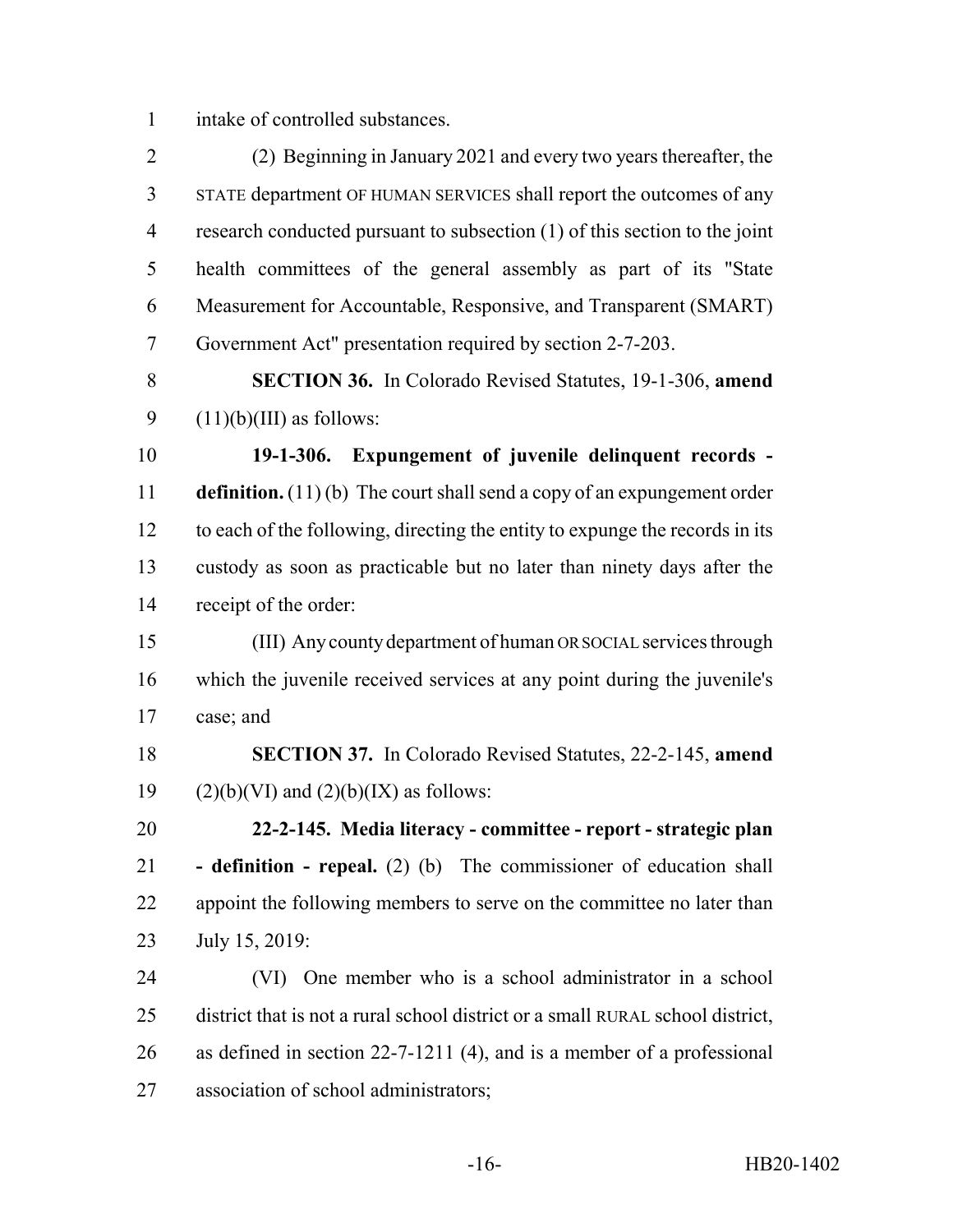(IX) One member who is a student in a school district that is not a rural school district or a small RURAL school district, as defined in section 22-7-1211 (4);

 **SECTION 38.** In Colorado Revised Statutes, 22-20.5-104, **amend** (4) as follows:

 **22-20.5-104. Pilot program - dyslexia markers - effective interventions - created - evaluation report - repeal.** (4) On or before December 31, 2022, the department shall submit to the state board OF EDUCATION and the education committees of the senate and the house of representatives, or any successor committees, a report concerning the 11 implementation and evaluation of the pilot program. The department may include in the report any recommendations for legislation that the department deems necessary based on the evaluation of the pilot program.

 **SECTION 39.** In Colorado Revised Statutes, 22-35-103, **amend** (1) as follows:

 **22-35-103. Definitions.** As used in this article 35, unless the context otherwise requires:

 (1) "Apprenticeship program" means a Colorado-based apprenticeship program that is registered with the United States 20 department of labor, office of apprenticeship. and training.

 **SECTION 40.** In Colorado Revised Statutes, 22-97-203, **amend** 22 (2) and (3)(b) as follows:

 **22-97-203. Computer science education grant program - creation - rules - legislative declaration.** (2) The department shall administer the grant program in accordance with state board rules. The department shall accept and review grant applications received from public schools or school districts and shall make recommendations to the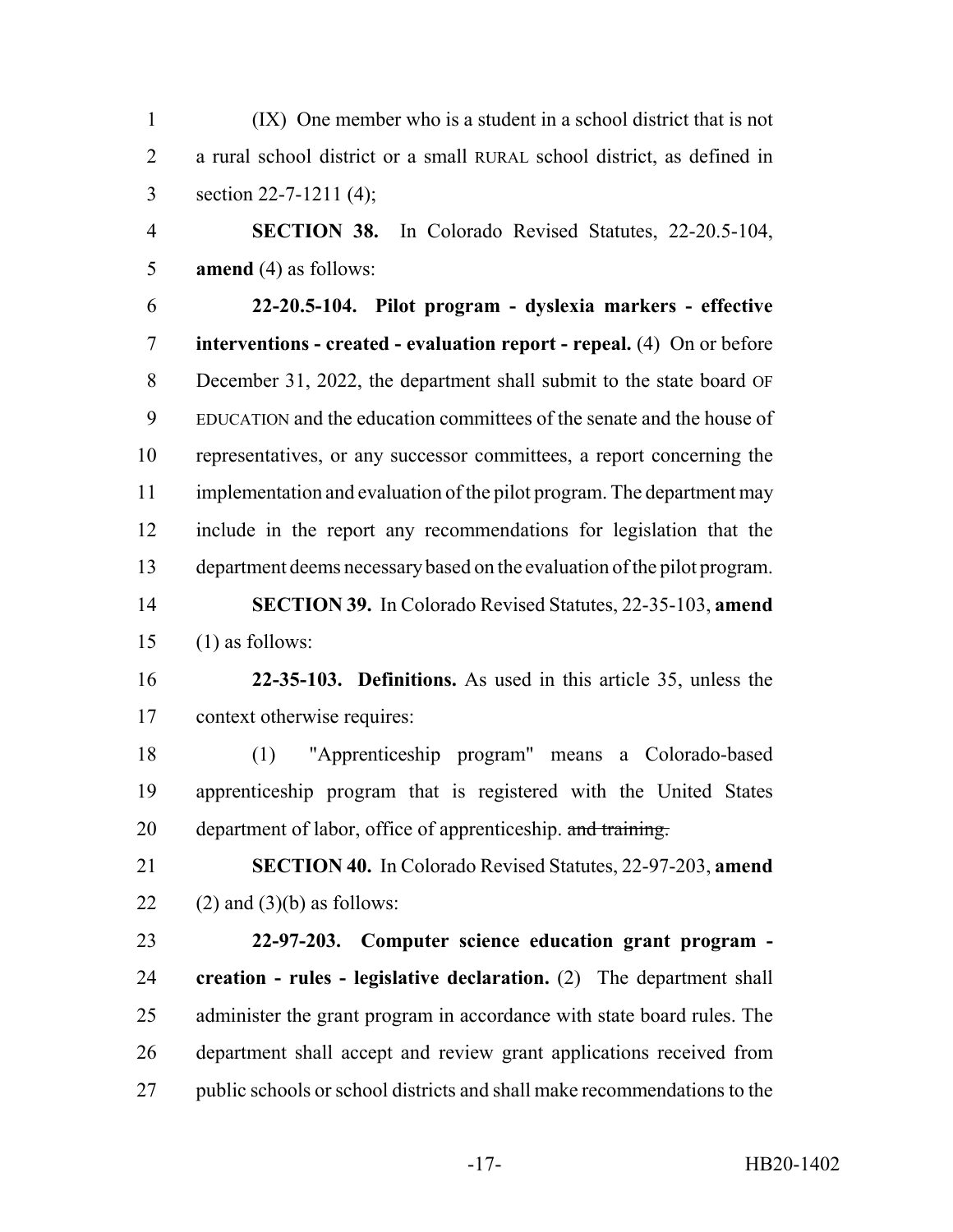state board for the award of grants. In making its recommendations, the 2 department shall consider the priorities contained in subsection (4) SUBSECTION (5) of this section. The state board shall select the grant recipients and the amount of each grant.

 (3) Pursuant to article 4 of title 24, the state board shall promulgate rules necessary for the implementation of the grant program, including rules relating to:

 (b) Criteria for the award of grants, including the priorities for 9 awarding grants contained in subsection (4) SUBSECTION (5) of this section;

 **SECTION 41.** In Colorado Revised Statutes, 22-99-103, **amend** 12  $(5)(a)(XI)$  as follows:

 **22-99-103. Pilot program - creation - qualifying instruction - application - award of grants - report.** (5) A school or school district awarded a pilot program grant shall use the grant to implement a comprehensive quality physical education instruction program that includes, at a minimum, all of the following components:

 (a) (XI) A prohibition against exempting students from physical education instruction; except that a parent or guardian may excuse a student from participation for a limited period of time or limited portion of the instruction for religious observances or due to religions prohibitions. A student may be excused from the physical activity component of the instruction if the student is injured or has a physical or emotional condition that prevents participation. In those circumstances, modified physical activities may be provided. In accordance with the federal "Individuals with Disabilities Education Improvement Act", 42 20 U.S.C. sec. 1400 et. seq., as amended, all students shall receive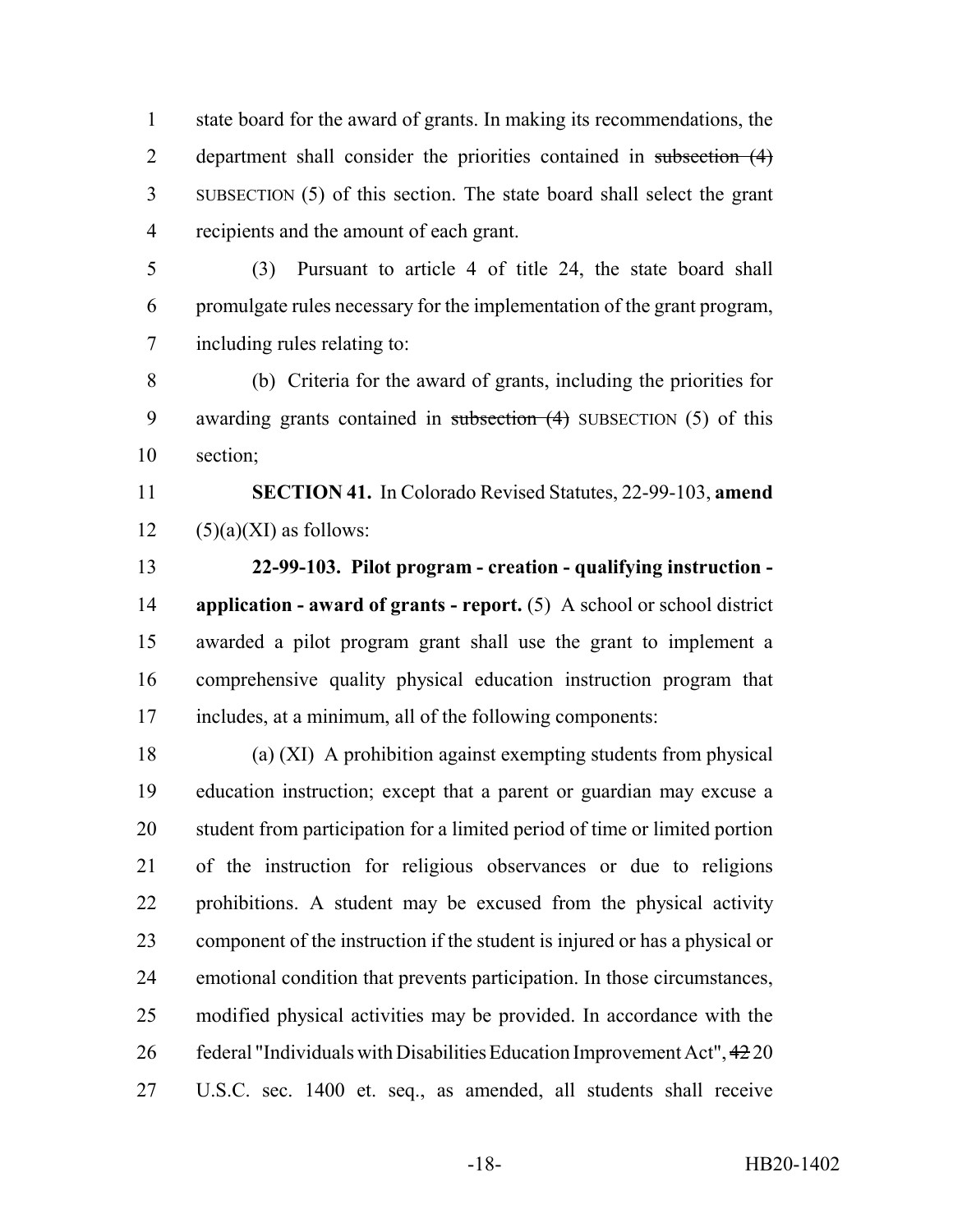equal-quality physical education.

 **SECTION 42.** In Colorado Revised Statutes, 23-60-202, **amend** 3 (1)(c)(II) as follows:

 **23-60-202. Duties of board with respect to state system.** (1) With respect to the community and technical colleges within the state system, the board has the authority, responsibility, rights, privileges, powers, and duties customarily exercised by the governing boards of institutions of higher education, including the following:

 (c) (II) To the extent space is available, the board may allow 10 persons licensed pursuant to article  $60.5$  of title  $22 \text{ } \text{ }C.R.S.,$  to take, 11 without charge at community and technical colleges, chasses COURSES identified by the department of public safety pursuant to section 13 24-33.5-110, C.R.S. 24-33.5-1606.5 (4), as related to the national incident management system developed by the federal emergency management agency.

 **SECTION 43.** In Colorado Revised Statutes, 24-1-120, **amend** (5)(i) as follows:

 **24-1-120. Department of human services - creation.** (5) The department of human services shall include the following:

20 (i) The office of homeless youth services, created by article 5.9 of 21 title 26, C.R.S. IN SECTION 24-32-723. Said office and its powers, duties, and functions are transferred by a **type 2** transfer to the department of human services.

 **SECTION 44.** In Colorado Revised Statutes, 24-33.5-705.4, **amend** (2)(b) as follows:

 **24-33.5-705.4. All-hazards resource mobilization system - creation - plan - duties - reimbursement for expenses incurred by**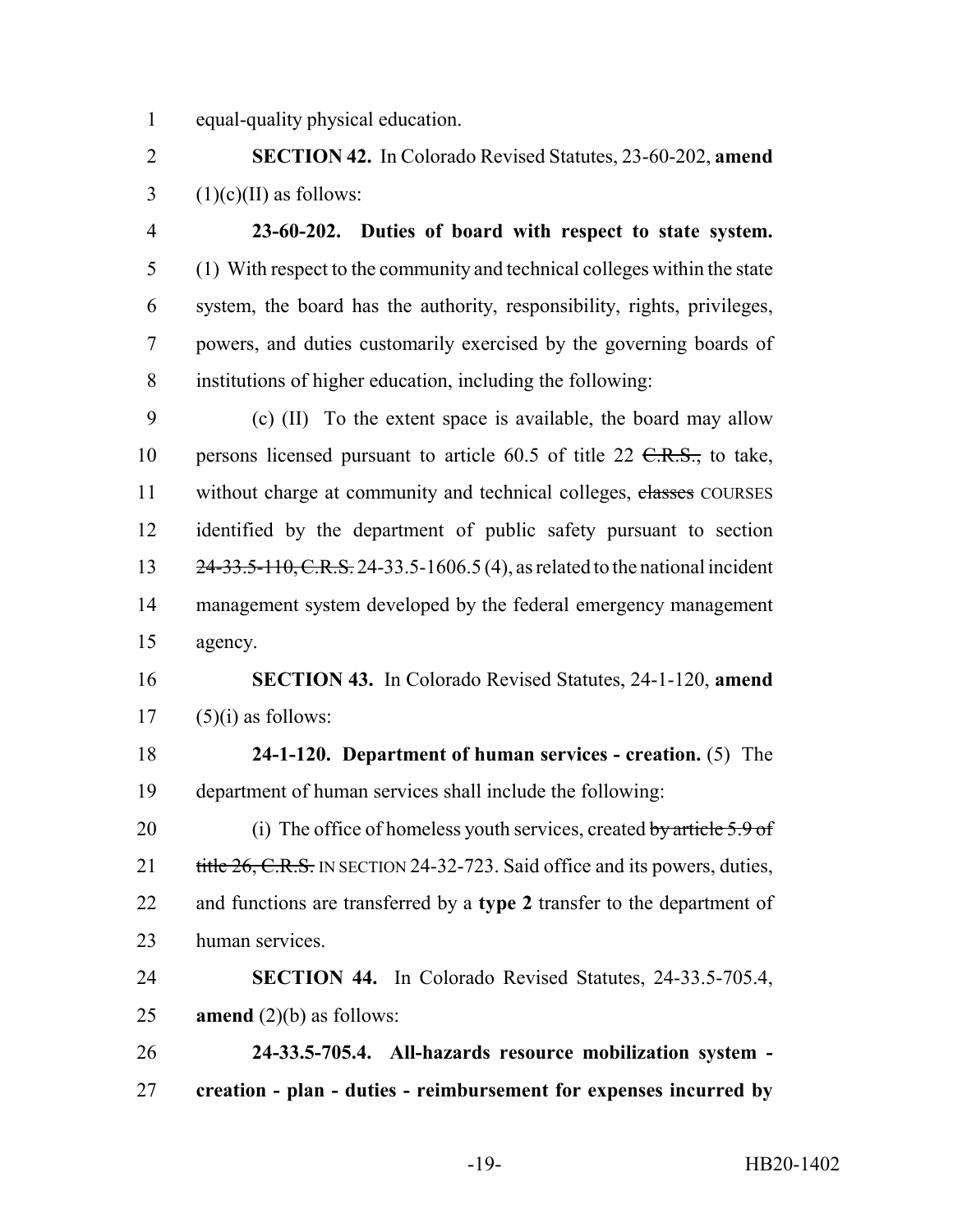**mobilized entities - eligibility - resource mobilization fund - creation - definitions - legislative declaration.** (2) As used in this section, unless the context otherwise requires:

 (b) "Emergency manager" means the director or coordinator of the local or interjurisdictional emergency management agency, as described in section 24-33.5-707 (4), or other person, identified pursuant to section 24-33.5-707 (6), PERSON responsible for local or interjurisdictional disaster preparedness, prevention, mitigation, response, and recovery.

 **SECTION 45.** In Colorado Revised Statutes, 24-33.5-802, **amend** (11) as follows:

 **24-33.5-802. Definitions.** As used in this part 8, unless the context otherwise requires:

 (11) "Volunteer organization" means an organization that provides 14 emergency services on a state or local level pursuant to this part 22 PART 8.

 **SECTION 46.** In Colorado Revised Statutes, 24-33.5-1202, **amend** (13.7) as follows:

 **24-33.5-1202. Definitions.** As used in this part 12, unless the context otherwise requires:

 (13.7) "Sprinkler fitter apprenticeship program" means an apprenticeship training program that is registered with either the office of 22 apprenticeship training, employer and labor services in the employment and training administration in the United States department of labor or a 24 state apprenticeship agency in accordance with the requirements of 29 CFR 29.1 et seq., or other similar apprentice program approved by the administrator, and consists of a minimum of eight thousand hours of documented practical work experience on fire suppression systems,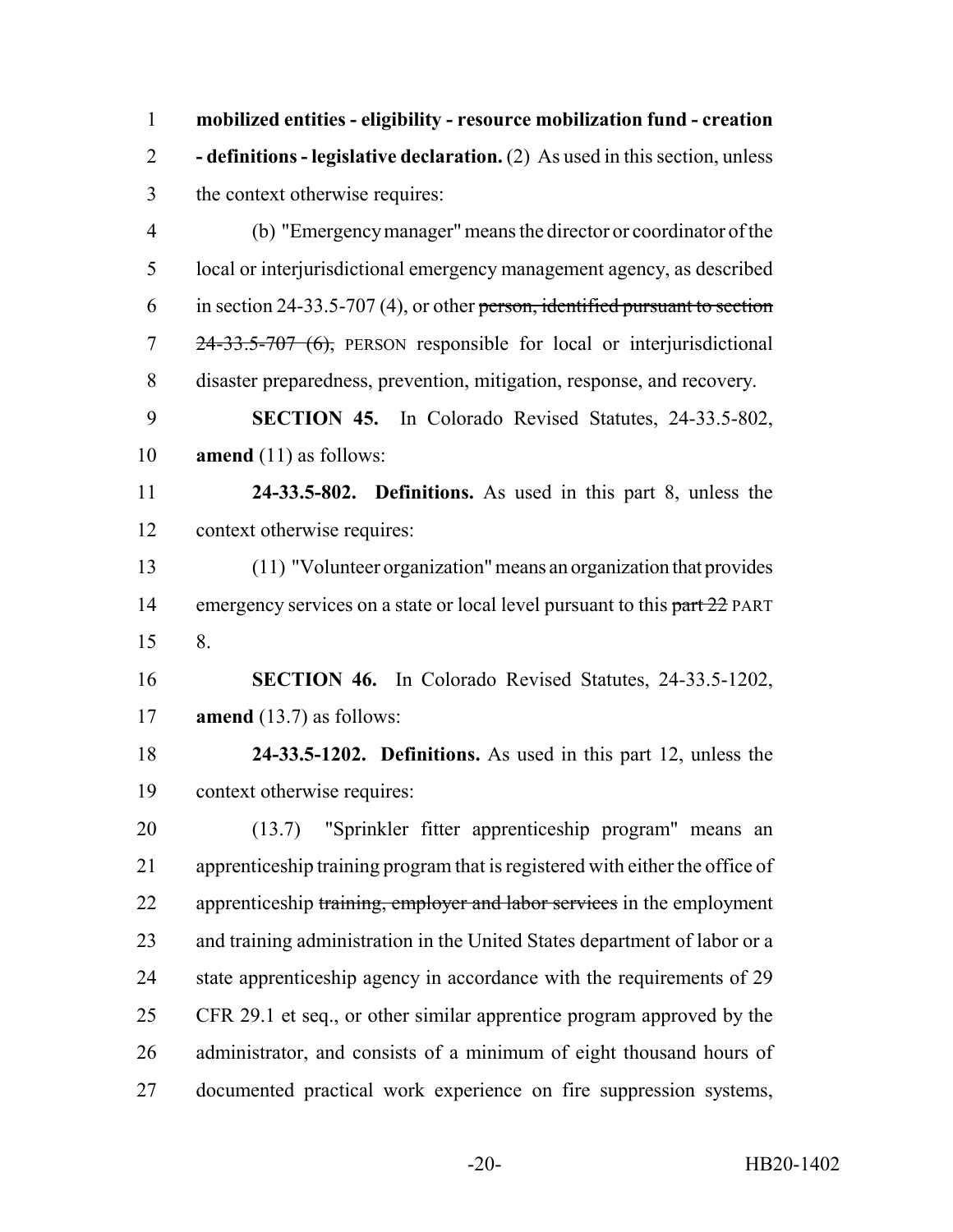| $\mathbf{1}$   | combined with a minimum of seven hundred hours of related instruction,     |
|----------------|----------------------------------------------------------------------------|
| $\overline{2}$ | including classroom or shop instruction, in the sprinkler fitter trade.    |
| 3              | <b>SECTION 47.</b> In Colorado Revised Statutes, 24-37.5-702, repeal       |
| $\overline{4}$ | $(3.5)$ as follows:                                                        |
| 5              | 24-37.5-702. Definitions. As used in this part 7, unless the               |
| 6              | context otherwise requires:                                                |
| 7              | (3.5) "Education data subcommittee" means the subcommittee of              |
| 8              | the advisory board created in section 24-37.5-703.5 to provide policies    |
| 9              | and protocols regarding sharing education data among local and state       |
| 10             | education providers.                                                       |
| 11             | <b>SECTION 48.</b> In Colorado Revised Statutes, 24-101-301, amend         |
| 12             | $(30)$ as follows:                                                         |
| 13             | 24-101-301. Definitions. The terms defined in this section shall           |
| 14             | have the following meanings whenever they appear in this code, unless      |
| 15             | the context in which they are used clearly requires a different meaning or |
| 16             | a different definition is prescribed for a particular article or portion   |
| 17             | thereof:                                                                   |
| 18             | (30) "Procurement official" means the individual of a purchasing           |
| 19             | agency with purchasing authority created pursuant to section 24-102-204    |
| 20             | $24-102-202$ (3) or $24-102-302$ (2) or the individual authorized to enter |
| 21             | into contracts for capital construction or controlled maintenance pursuant |
| 22             | to section $24-30-1303$ (5).                                               |
| 23             | SECTION 49. In Colorado Revised Statutes, 25-1-1202, amend                 |
| 24             | $(1)(cc)$ as follows:                                                      |
| 25             | 25-1-1202. Index of statutory sections regarding medical                   |
| 26             | record confidentiality and health information. (1) Statutory provisions    |
| 27             | concerning policies, procedures, and references to the release, sharing,   |
|                |                                                                            |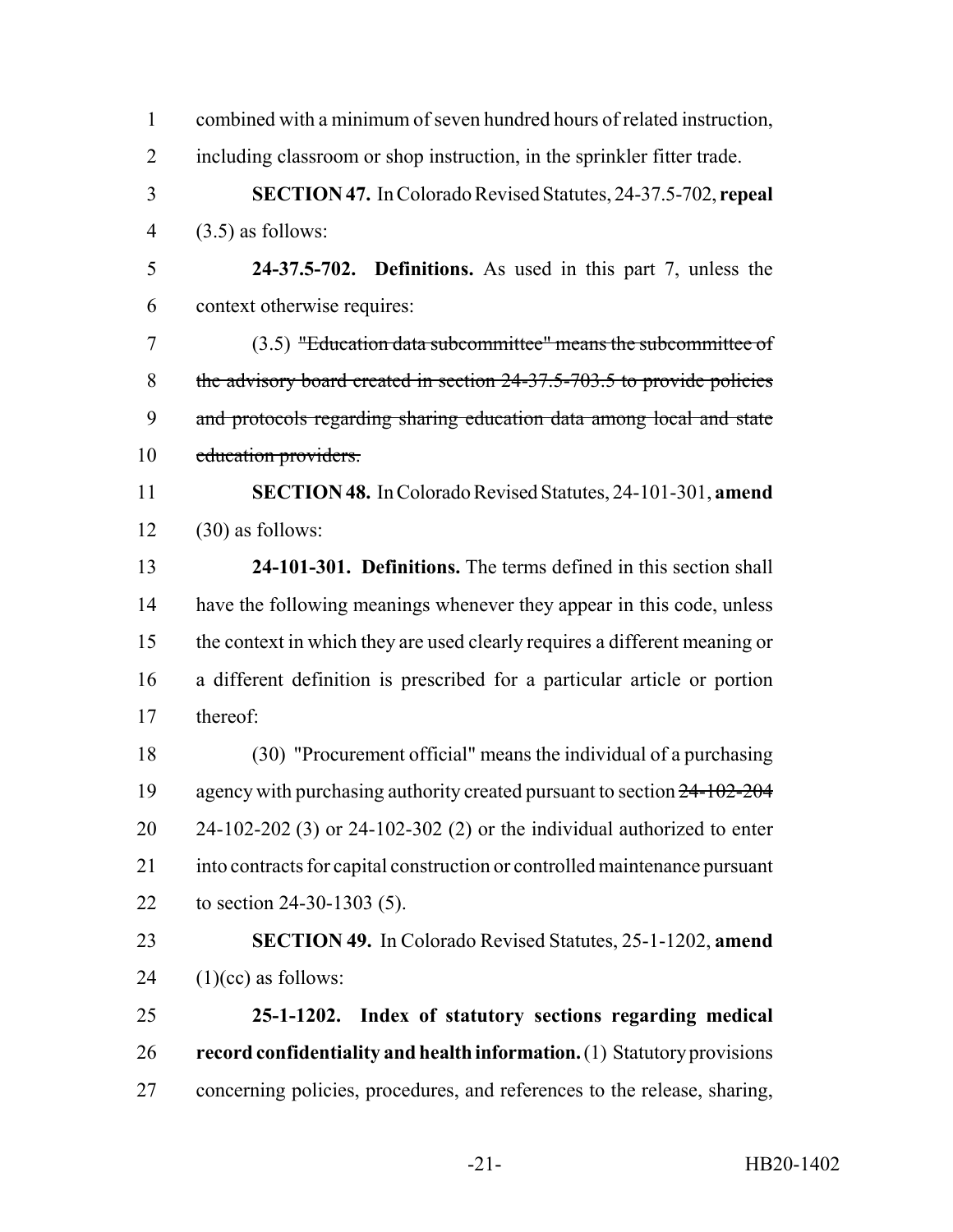and use of medical records and health information include the following: 2 (cc) Section 18-3-203,  $\left(3\right)$ , concerning assault in the second degree and the availability of medical testing for certain circumstances; **SECTION 50.** In Colorado Revised Statutes, 25-1.5-106, **amend**  $(5)(e)$  as follows:

 **25-1.5-106. Medical marijuana program - powers and duties of state health agency - rules - medical review board - medical marijuana program cash fund - subaccount - created - "Ethan's Law" - definitions - repeal.** (5) **Physicians.** A physician who certifies a debilitating medical condition or disabling medical condition for an applicant to the medical marijuana program shall comply with all of the following requirements:

 (e) Only a physician can make a medical marijuana recommendation; except THAT, when making a medical marijuana recommendation for a patient with a disabling medical condition, the recommendation may be made by a medical doctor, dentist, or advanced practice practitioner with prescriptive authority acting within the scope of his or her practice.

 **SECTION 51.** In Colorado Revised Statutes, **amend** 25-1.5-114 as follows:

 **25-1.5-114. Freestanding emergency departments - licensure - requirements - definition - rules.** (1) AS USED IN THIS SECTION, "BOARD" MEANS THE STATE BOARD OF HEALTH CREATED IN SECTION 25-1-103.

25  $(1)$  (1.5) On or after December 1, 2021, a person that wishes to operate a freestanding emergency department must submit to the department on an annual basis a completed application for licensure as a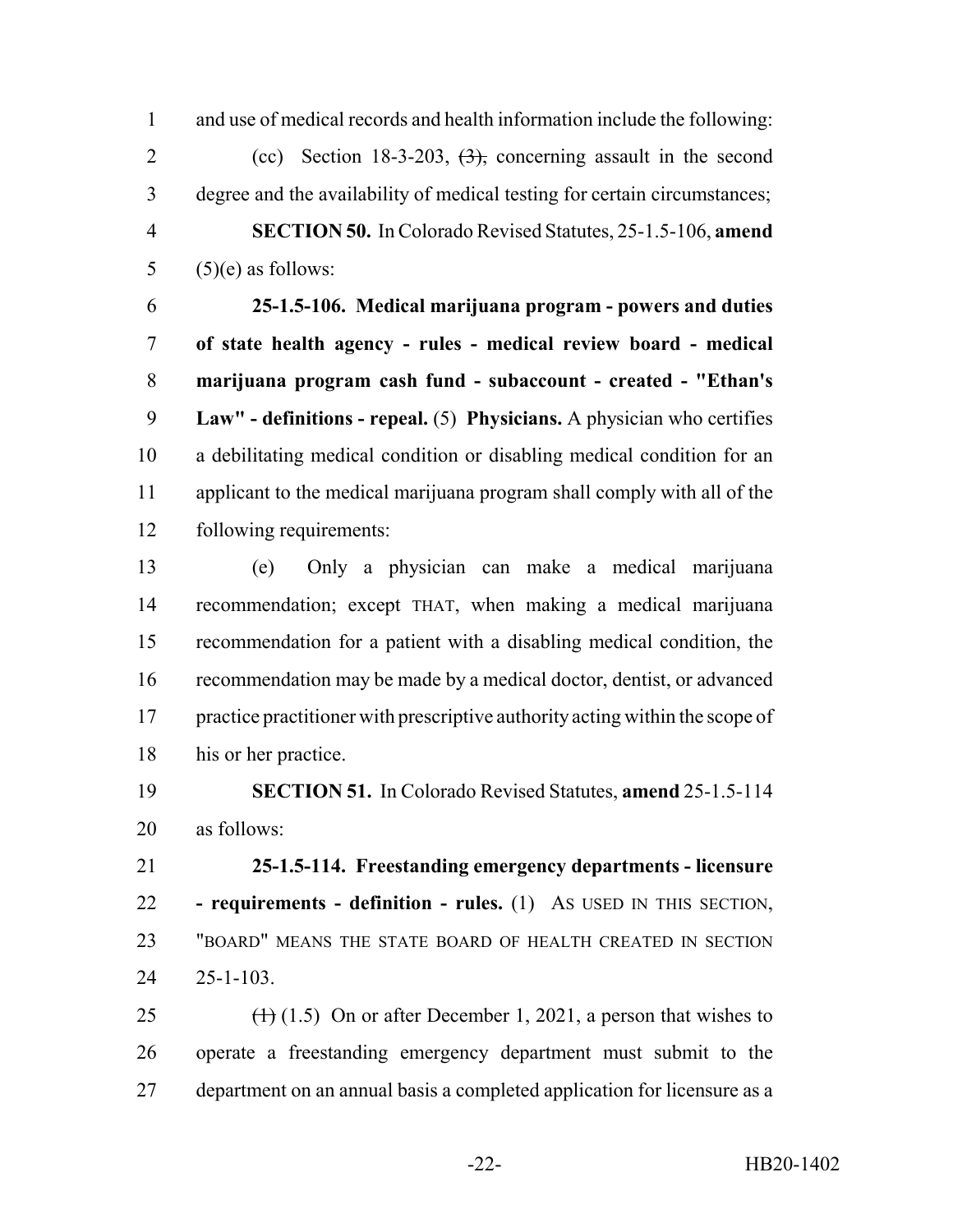freestanding emergency department. On or after July 1, 2022, a person shall not operate a freestanding emergency department that is required to be licensed pursuant to this section without a license issued by the department.

 (2) The department may grant a waiver of the licensure requirements set forth in this section and in rules adopted by the board for either a licensed community clinic or community clinic seeking licensure that is serving an underserved population in the state.

 (3) (a) The board shall adopt rules establishing the requirements 10 for licensure of, waiver from the requirement for licensure of, safety and care standards for, and fees for licensing and inspecting freestanding emergency departments. The board must set the fees in accordance with section 25-3-105.

 (b) The rules adopted by the board shall include a requirement that each individual seeking treatment at the freestanding emergency department receive a medical screening examination and a prohibition against delaying a medical screening examination in order to inquire about the individual's ability to pay or insurance status.

 (c) The rules adopted by the board must take effect by July 1, 2021, and thereafter the board shall amend the rules as necessary.

 (4) A freestanding emergency department licensed pursuant to this section is subject to the requirements in section 25-3-119.

 (5) (a) As used in this section, "freestanding emergency department" means a health facility that offers emergency care, that may offer primary and urgent care services, and that is either:

 (I) Owned or operated by, or affiliated with, a hospital or hospital 27 system and located more than two hundred fifty yards from the main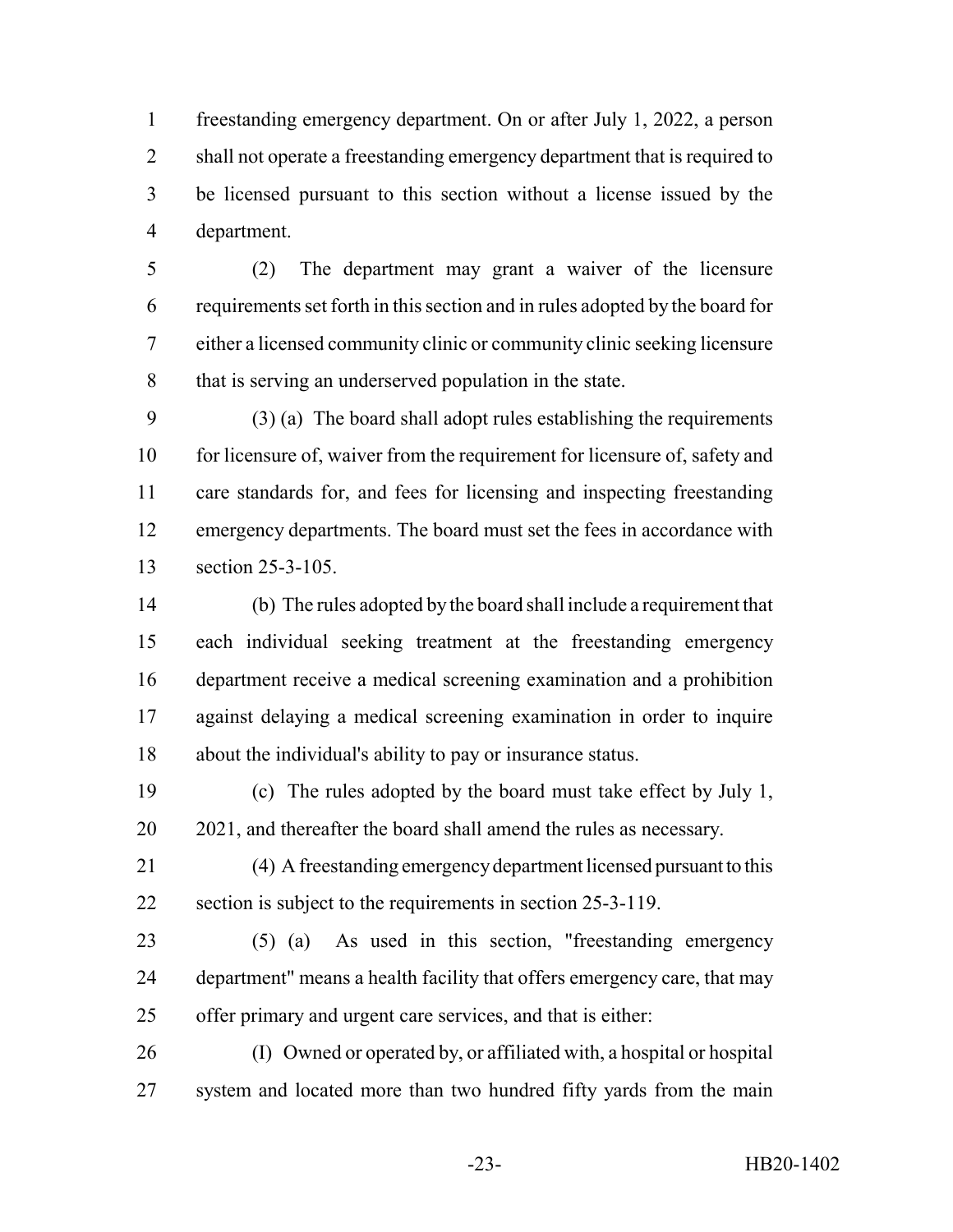campus of the hospital; or

 (II) Independent from and not operated by or affiliated with a hospital or hospital system and not attached to or situated within two hundred fifty yards of, or contained within, a hospital.

 (b) "Freestanding emergency department" does not include a 6 health facility described in subsection  $(5)(a)$  of this section that was licensed by the department pursuant to section 25-1.5-103 as a community clinic prior to July 1, 2010, if the facility is serving a rural community or a ski area, as defined in board rules.

 **SECTION 52.** In Colorado Revised Statutes, 25-3.5-205, **amend** 11  $(5)(a)$  as follows:

 **25-3.5-205. Emergency medical service providers - investigation - discipline.** (5) For the purposes of this section:

 (a) "Medical director" means a physician who provides medical direction to CERTIFIED OR LICENSED emergency medical service providers consistent with the rules adopted by the director or chief medical officer, as applicable, under section 25-3.5-206.

 **SECTION 53.** In Colorado Revised Statutes, 25-5-402, **amend** 19  $(4)(b)$  and  $(12)(d)$  as follows:

 **25-5-402. Definitions.** As used in this part 4, unless the context otherwise requires:

 (4) "Consumer commodity", except as otherwise specifically provided in this subsection (4), means any food, drug, cosmetic, or device. Such term does not include:

 (b) Any commodity subject to packaging or labeling requirements imposed under article 9 of title 35, C.R.S., being known as the "Pesticide Act", or imposed by the secretary of agriculture under the "Federal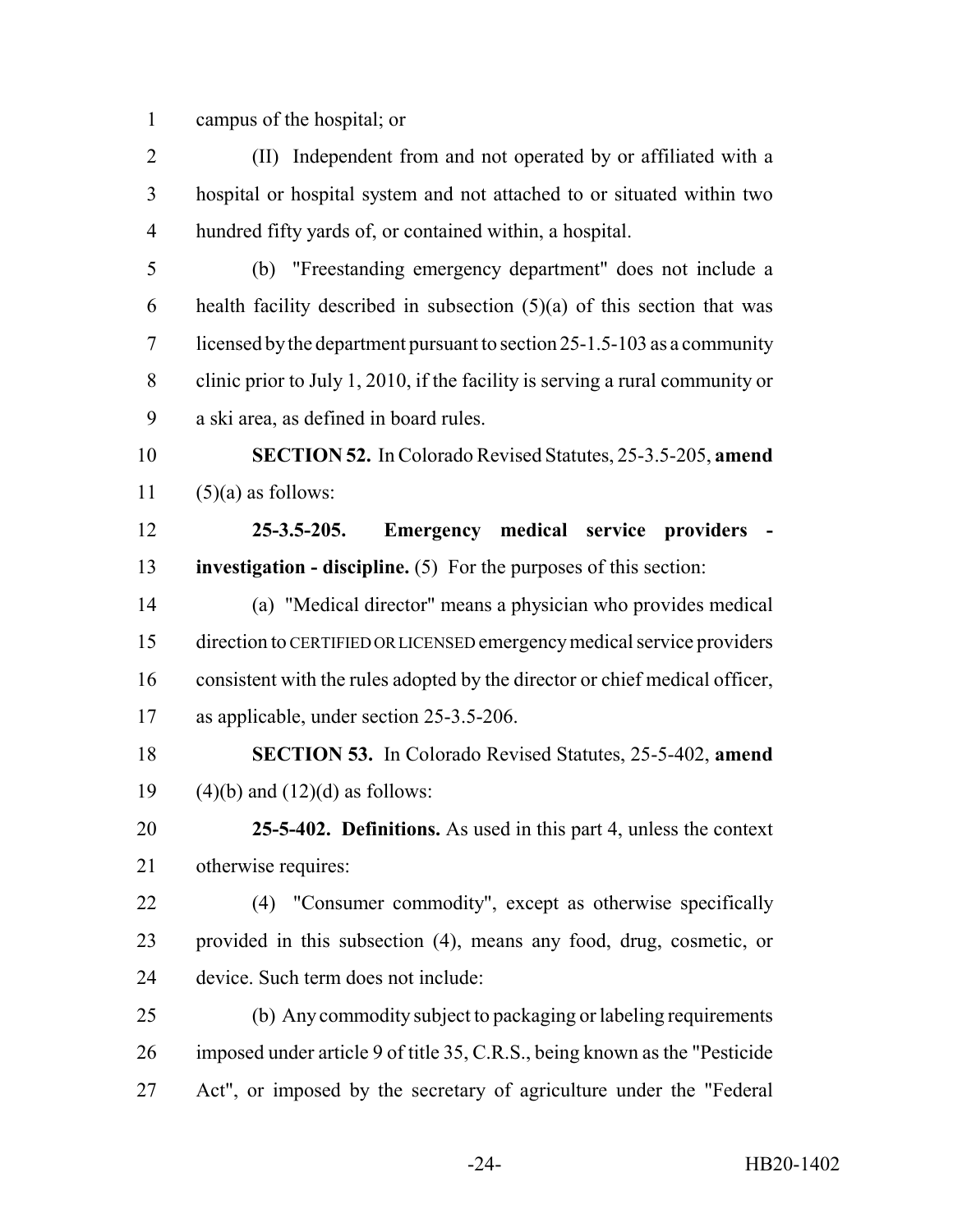1 Insecticide, Fungicide, and Rodenticide Act", as amended (7 U.S.C. secs. 2 135-135k) (7 U.S.C. SEC. 136 ET SEQ.), or under the federal "Animal" Virus, Serum, Toxin, Antitoxin Act" (21 U.S.C. secs. 151-158);

 (12) "Food additive" means any substance, the intended use of which results or may be reasonably expected to result, directly or indirectly, in its becoming a component or otherwise affecting the characteristics of any food (including any substance intended for use in producing, manufacturing, packing, processing, preparing, treating, packaging, transporting, or holding food and including any source of radiation intended for any such use) if such substance is not generally recognized among experts qualified by scientific training and experience to evaluate its safety as having been adequately shown through scientific procedures (or, in the case of a substance used in a food prior to January 1, 1958, through either scientific procedures or experience based on common use in food) to be safe under the conditions of its intended use. The term does not include:

 (d) Any substance used in accordance with a sanction or approval granted prior to the enactment of the amendment to the federal act known as the "Food Additives Amendment of 1958", the "Poultry Products 20 Inspection Act" (21 U.S.C. secs. 451-470), or the "Meat Inspection Act" 21 of March 4, 1907" "FEDERAL MEAT INSPECTION ACT", as amended and 22 extended (21 U.S.C. secs. 71-91) (21 U.S.C. SECS. 603-623).

 **SECTION 54.** In Colorado Revised Statutes, 25-5-420, **amend** 24 (1) and (8) as follows:

 **25-5-420. Enforcement.** (1) The authority to promulgate regulations for the efficient enforcement of this part 4 is vested in the department. The department is authorized to make the regulations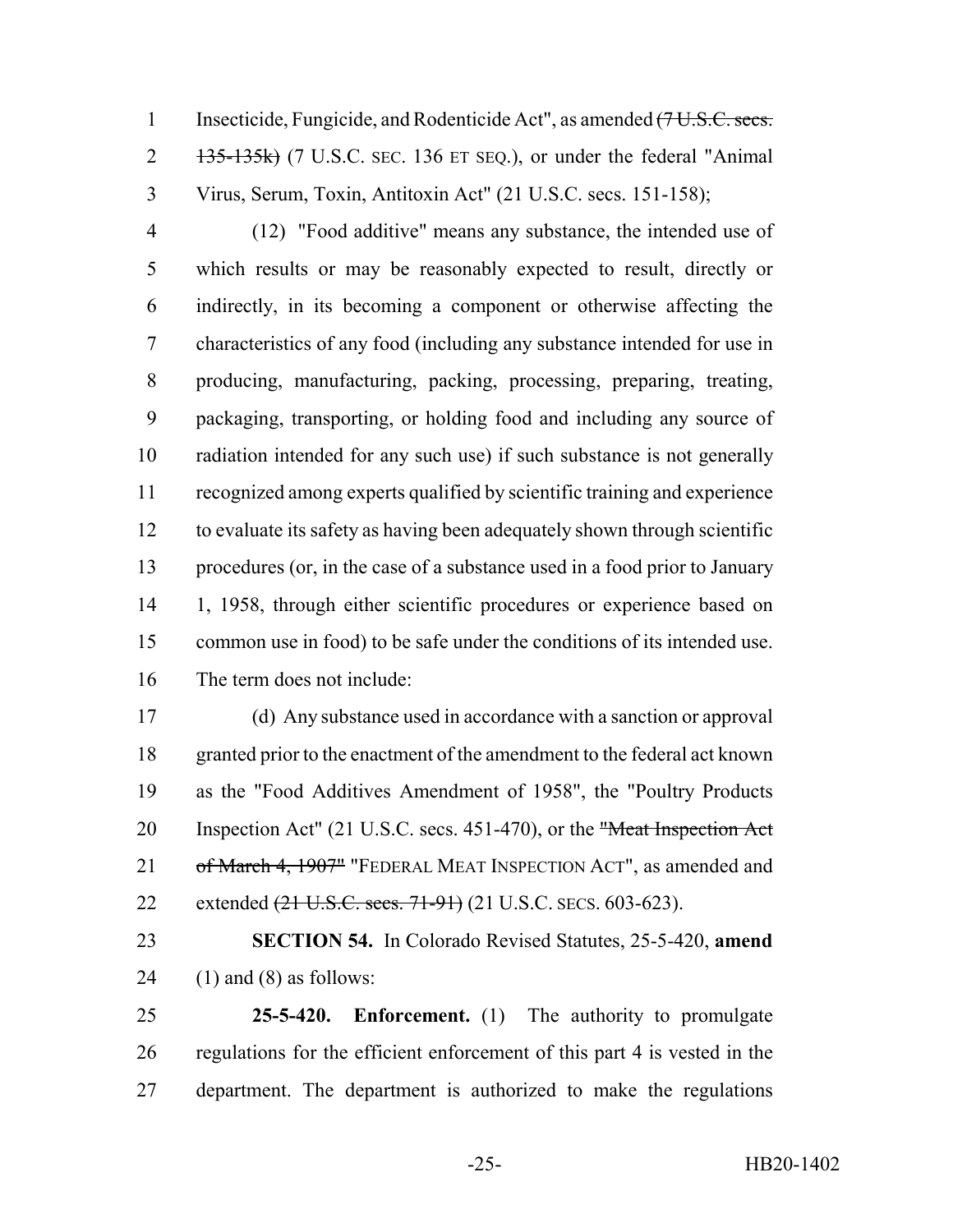promulgated under this part 4 conform, insofar as practicable, with those promulgated under the federal act, the federal "Fair Packaging and Labeling Act" (15 U.S.C. secs. 1451-1461), and the federal "Meat 4 Inspection Act of March 4, 1907" "FEDERAL MEAT INSPECTION ACT", as 5 amended  $(21 \text{ U.S.C. } \text{secs. } 71-91)$  (21 U.S.C. SECS. 603-623). All regulations promulgated under this part 4 shall be promulgated in accordance with the provisions of article 4 of title 24, C.R.S.

 (8) All regulations establishing standards of identity and composition for meat and meat food products and their amendments 10 adopted under the federal "Meat Inspection Act of March 4, 1907" "FEDERAL MEAT INSPECTION ACT", as amended (21 U.S.C. secs. 71-91) (21 U.S.C. SECS. 603-623), are the established standards of identity and composition for meat and meat food products in this state. However, the department may, if it finds it necessary in the interest of consumers, adopt additional regulations establishing standards of identity and composition for meat and meat food products which are no less stringent than regulations promulgated under the federal "Meat Inspection Act" "FEDERAL MEAT INSPECTION ACT".

 **SECTION 55.** In Colorado Revised Statutes, **amend** 25-5-423 as follows:

 **25-5-423. Cooperation with federal agencies.** The department is authorized to confer and cooperate with the federal food and drug administration in the enforcement of the federal act and the United States 24 department of agriculture in the enforcement of the federal "Meat 25 Inspection Act of 1907" "FEDERAL MEAT INSPECTION ACT" (21 U.S.C. SECS. 603-623), as amended, as they may apply to foods, drugs, devices, and cosmetics received in this state from other states, territories, or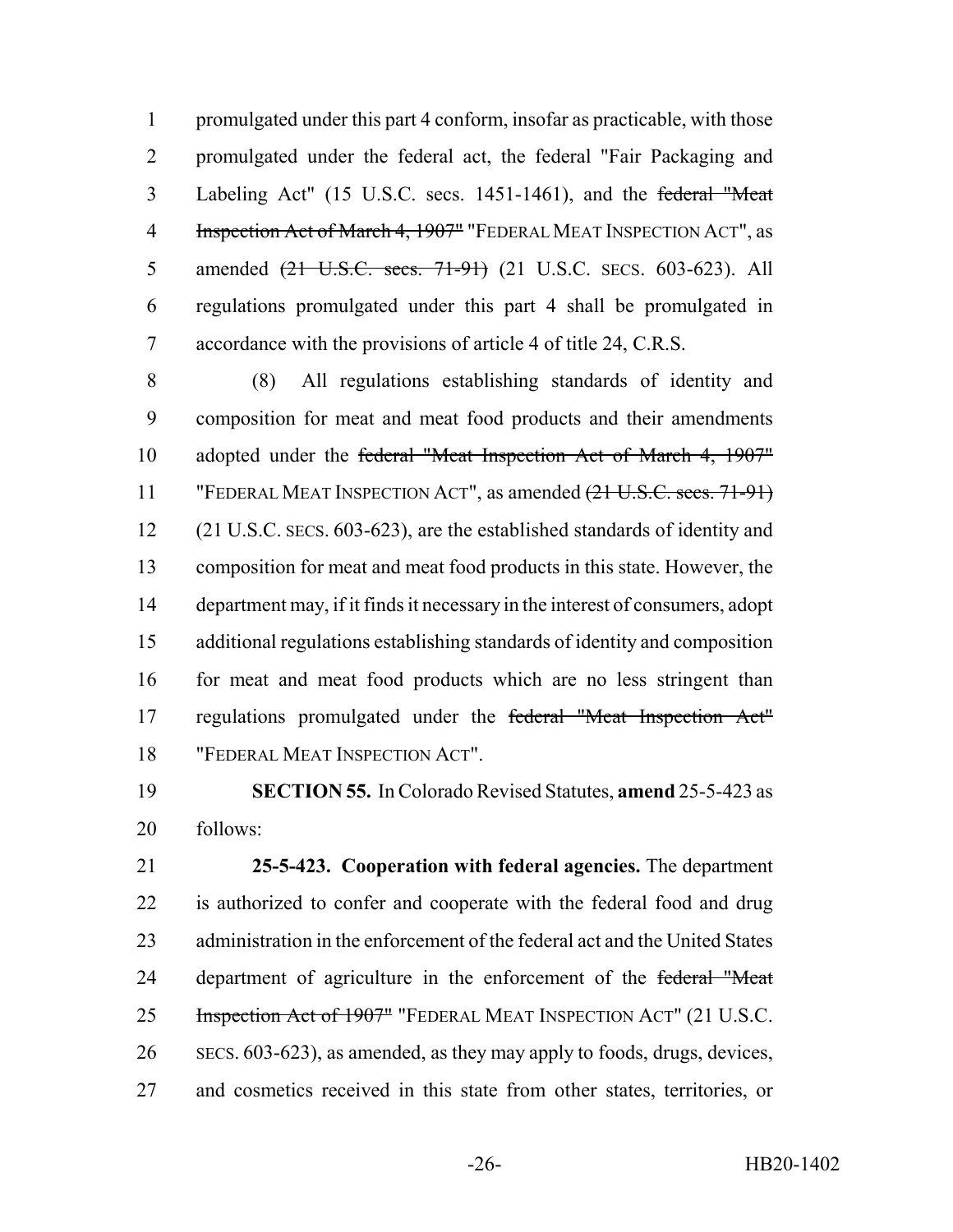foreign countries.

 **SECTION 56.** In Colorado Revised Statutes, 25-5-1308, **repeal**  $3 \qquad (2)$  as follows:

 **25-5-1308. Survey.** (2) On or before January 1, 2020, the department shall compile the results of the survey conducted under subsection (1) of this section and present the results to the health and insurance committee of the house of representatives, or its successor committee, and the health and human services committee of the senate, or its successor committee.

 **SECTION 57.** In Colorado Revised Statutes, 25-7-105, **amend** (14) as follows:

 **25-7-105. Duties of commission - rules - legislative declaration - definitions.** (14) The commission shall repeal the clean vehicle fleet program mandated by section 246 of the federal act and shall replace such 15 program if required by federal law. Nothing in this subsection (14) shall 16 be deemed to impair the availability of the income tax credit established 17 pursuant to section 39-22-516, C.R.S.

 **SECTION 58.** In Colorado Revised Statutes, 25-7-503, **amend** 19  $(1)(a)(I)$  as follows:

 **25-7-503. Powers and duties of commission - rules - delegation of authority to division.** (1) The commission has the following powers and duties:

 (a) To promulgate rules pursuant to section 24-4-103, C.R.S., 24 regarding the following, as are necessary to implement the provisions of this part 5 only for areas of public access:

 (I) Performance standards and practices for asbestos abatement 27 which are not more stringent than 29 CFR 1910.1001 and  $\frac{1926.58}{ }$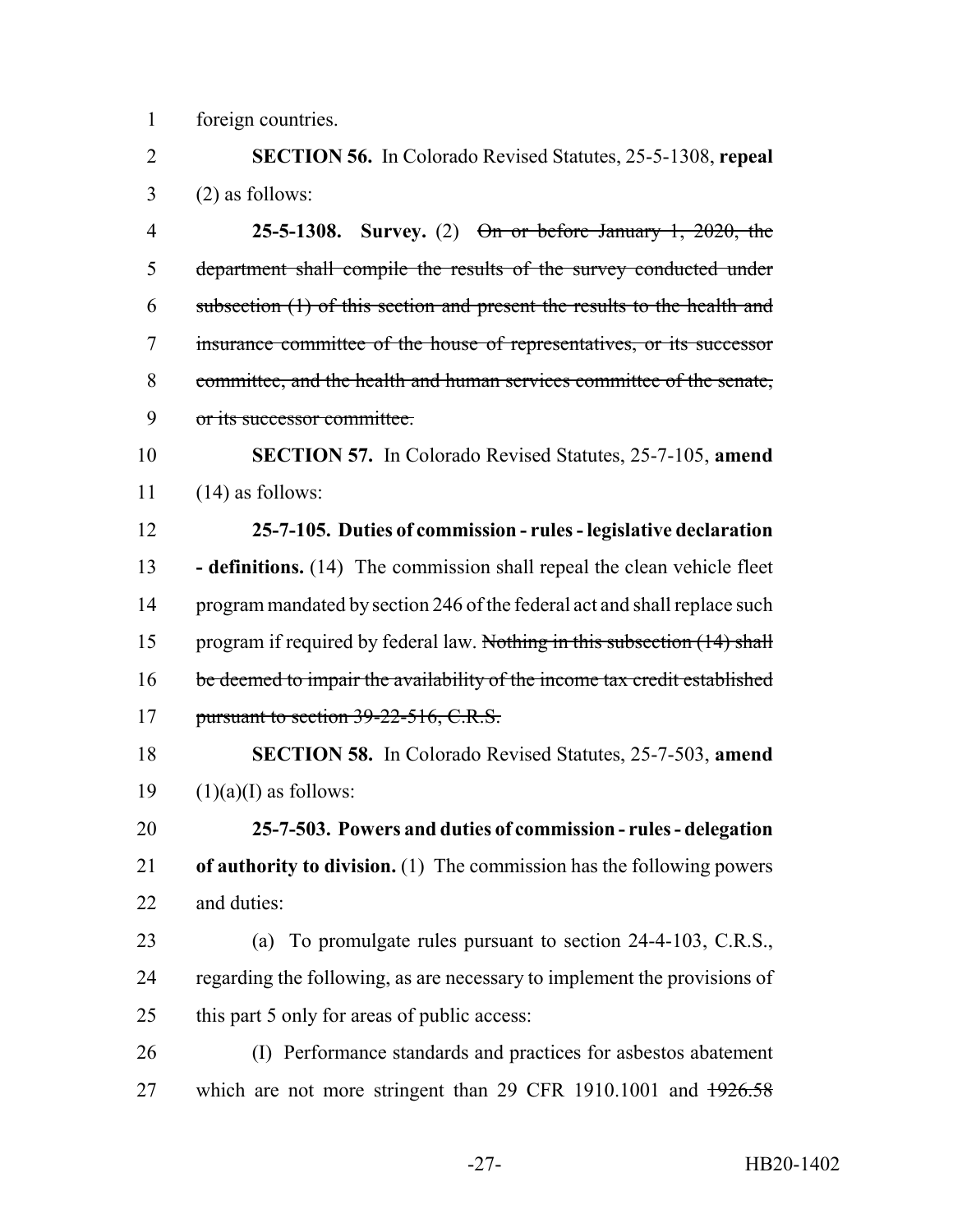1926.1101;

 **SECTION 59.** In Colorado Revised Statutes, 25-27.5-106, 3 **amend**  $(2)(a)(II)$  as follows:

 **25-27.5-106. License or registration - application - inspection - issuance - rules.** (2) (a) (II) Except as provided in paragraph (a.5) of 6 this subsection  $(2)$ , The department shall make inspections as it deems necessary to ensure that the health, safety, and welfare of the home care agency's or home care placement agency's home care consumers are being protected. Inspections of a home care consumer's home are subject to the consent of the home care consumer to access the property. The home care agency or home care placement agency shall submit in writing, in a form prescribed by the department, a plan detailing the measures that will be taken to correct any violations found by the department as a result of inspections undertaken pursuant to this subsection (2).

# **SECTION 60.** In Colorado Revised Statutes, 25-51-104, **amend** (1)(e) as follows:

 **25-51-104. Payment and financial resolution.** (1) If a patient accepts an offer of compensation made pursuant to section 25-51-103 (5) and receives the compensation, the payment of compensation to the patient is not a payment resulting from:

 (e) A judgment, administrative action, settlement, or arbitration award involving malpractice under section 12-200-106 (5), 12-210-105 23 (5), 12-215-115 (1)(i), 12-220-130 (1)(q) or (1)(r), 12-235-111 (1)(i), 12-240-125 (4)(b)(III), 12-245-226 (8) *12-245-226 (7),* 12-250-116, 12-255-119 (3)(b)(II), 12-275-120 (1)(p) or (1)(v), 12-275-129, 12-280-111 (1), 12-285-120 (1)(o), 12-285-127 (1)(a), 12-285-211 (1)(k), 27 12-285-216 (1)(a), or 12-290-113 (2)(b)(III).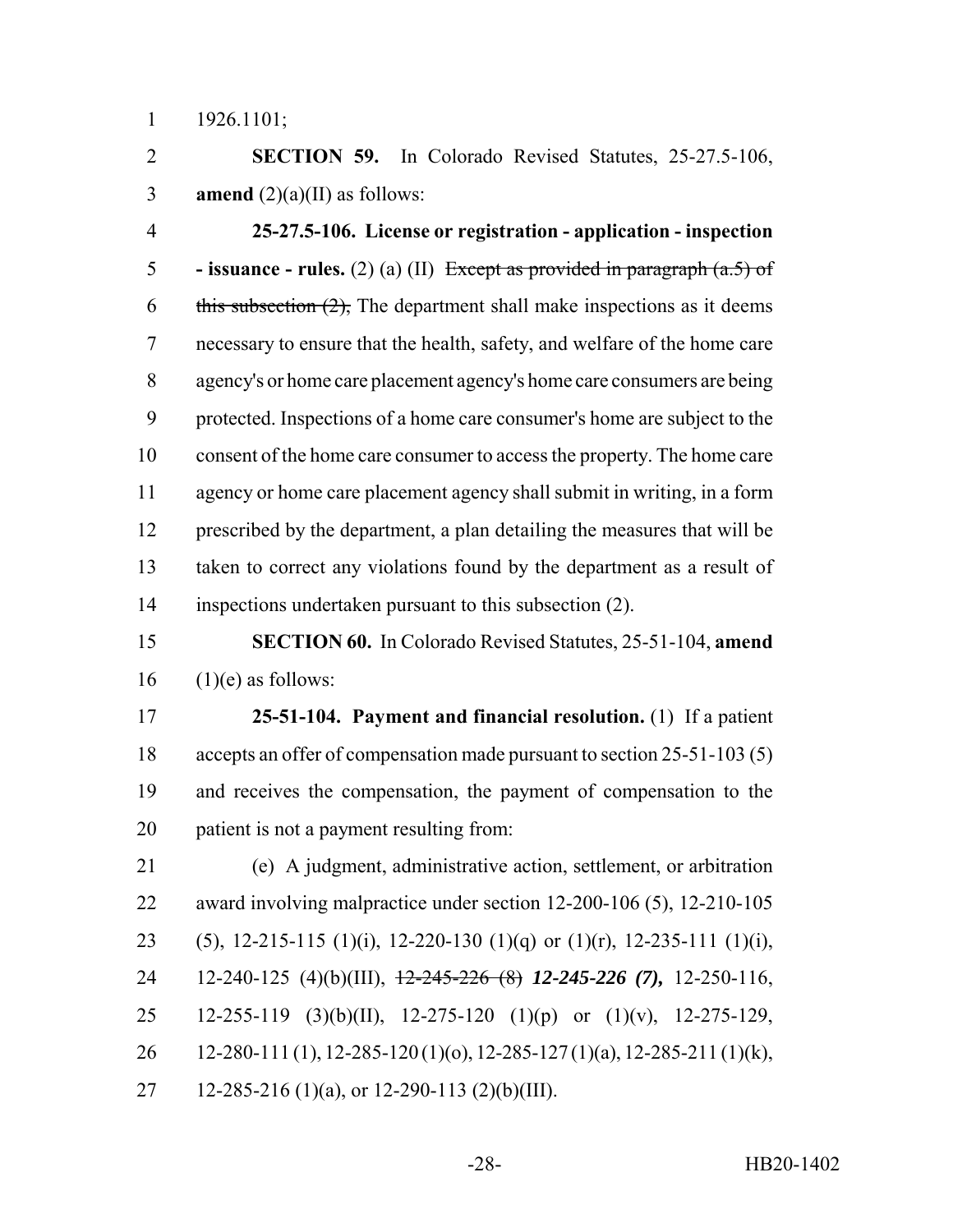| <b>SECTION 61.</b> In Colorado Revised Statutes, 25-54-101, amend                   |
|-------------------------------------------------------------------------------------|
| $(1)(a)(V)$ as follows:                                                             |
| 25-54-101. Definitions. As used in this article 54, unless the                      |
| context otherwise requires:                                                         |
| $(1)$ (a) "Advance health care directive" means:                                    |
| (V) Any of the advance health care directives listed in subsections                 |
| $(1)(a)(I)$ to $(1)(a)(IV)$ of this section or this subsection $(1)(a)(V)$ that has |
| THAT HAVE been properly executed in another state.                                  |
| SECTION 62. In Colorado Revised Statutes, 26-5-104, amend                           |
| $(8)(a)$ as follows:                                                                |
| 26-5-104. Funding of child welfare services provider contracts                      |
| - funding mechanism review - fund - report - rules - definitions -                  |
| repeal. $(8)$ County-level child welfare staff. $(a)$ For the state fiscal year     |
| 2015-16, and for each state fiscal year thereafter, each county may receive         |
| a capped allocation in addition to its portion of the child welfare block           |
| grant for the specific purpose of hiring new child welfare staff at the             |
| county level in addition to child welfare staff existing as of January 1,           |
| 2015. A county that utilizes said additional allocation shall continue to           |
| pay for child welfare staff positions existing as of January 1, 2015,               |
| through the child welfare block grant. The child welfare allocations                |
| committee shall determine the allocation formula pursuant to section                |
| $26 - 5 - 103.5(5)$ 26-5-104 (3).                                                   |
| <b>SECTION 63.</b> In Colorado Revised Statutes, 26-5.4-102, amend                  |
| $(2)$ as follows:                                                                   |
| 26-5.4-102. Definitions. As used in this article 5.4, unless the                    |
| context otherwise requires:                                                         |
| (2) "Qualified residential treatment program" means a licensed                      |
|                                                                                     |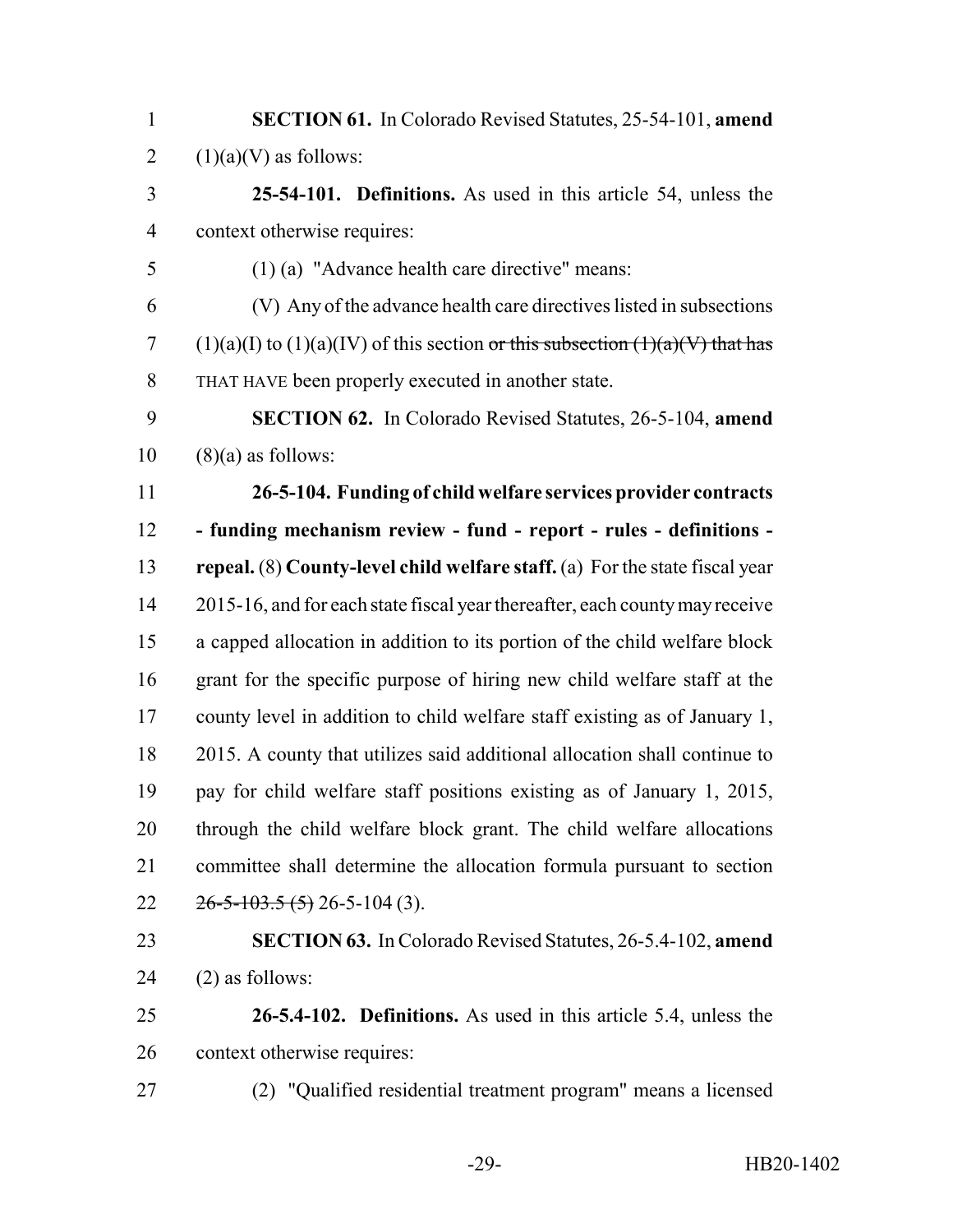and accredited program that has a trauma-informed treatment model that is designed to address the child's or youth's needs, including clinical needs, as appropriate, of children and youth with serious emotional or 4 behavioral disorders or disturbances in accordance with section  $201(a)(4)$  of the federal "Family First Prevention Services Act", 42 U.S.C. SEC. 672 (k)(4), and is able to implement the treatment identified for the child or youth by the assessment of the child or youth required in section 19-1-115  $(4)(e)(I)$ .

 **SECTION 64.** In Colorado Revised Statutes, 26-6-102, **amend** (30.5) as follows:

 **26-6-102. Definitions.** As used in this article 6, unless the context otherwise requires:

 (30.5) "Qualified residential treatment program" means a licensed and accredited program that has a trauma-informed treatment model that is designed to address the child's or youth's needs, including clinical needs, as appropriate, of children and youth with serious emotional or 17 behavioral disorders or disturbances in accordance with section  $201(a)(4)$  of the federal "Family First Prevention Services Act", 42 U.S.C. 672 (k)(4), and is able to implement the treatment identified for the child or youth by the assessment of the child or youth required in section 19-1-115  $(4)(e)(I)$ .

 **SECTION 65.** In Colorado Revised Statutes, 38-33.3-209.4, **amend** (1)(b) as follows:

 **38-33.3-209.4. Public disclosures required - identity of association - agent - manager - contact information.** (1) Within ninety days after assuming control from the declarant pursuant to section 38-33.3-303 (5), the association shall make the following information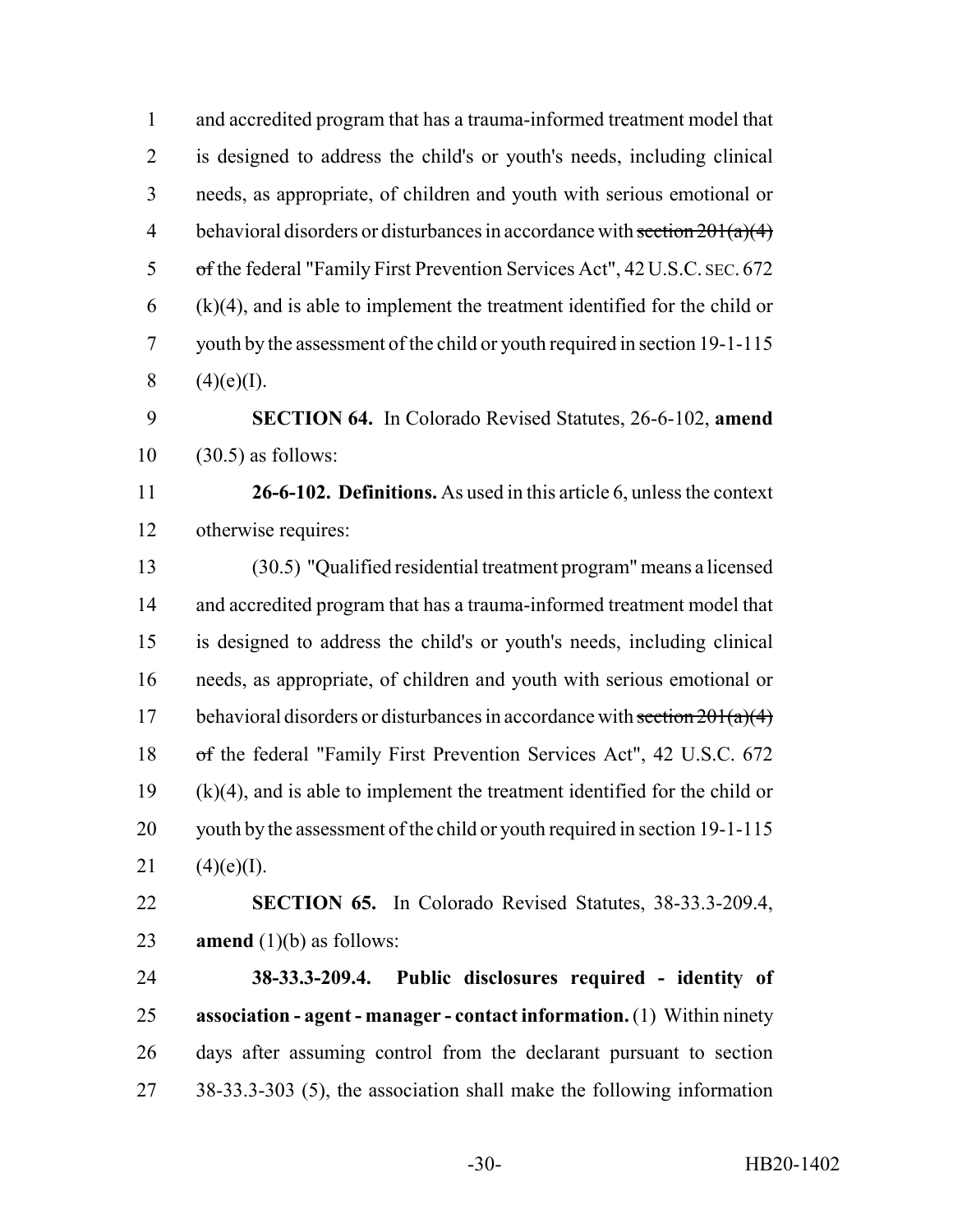available to unit owners upon reasonable notice in accordance with subsection (3) of this section. In addition, if the association's address, designated agent, or management company changes, the association shall make updated information available within ninety days after the change:

 (b) The name of the association's designated agent or management company, if any. together with the agent's or management company's license number if the agent or management company is subject to 8 licensure under part 10 of article 61 of title 12, C.R.S.;

 **SECTION 66.** In Colorado Revised Statutes, **repeal** 38-33.3-402 as follows:

 **38-33.3-402. Manager licensing - condition precedent for enforcement of contract terms.** A person that is subject to licensure 13 under part 10 of article 61 of title 12, C.R.S., shall at all times have and 14 maintain a valid license when acting or purporting to act on behalf of the 15 association. The association's agreement to pay a fee for the services of a community manager or to hold harmless or indemnify the community 17 manager for any act or omission in the course of providing those services is void and unenforceable for any period in which the manager's license 19 is expired, suspended, or revoked.

 **SECTION 67.** In Colorado Revised Statutes, 39-22-516.7, **amend** (6) as follows:

 **39-22-516.7. Tax credit for innovative motor vehicles - definitions - repeal.** (6) Except as provided in subsection (5) of this section, and notwithstanding the allowance of credits for any tax years commencing on or after January 1, 2013, but prior to January 1, 2014, under this section and section 39-22-516.5, no more than one tax credit 27 shall be granted pursuant to this section and sections  $39-22-516$ ,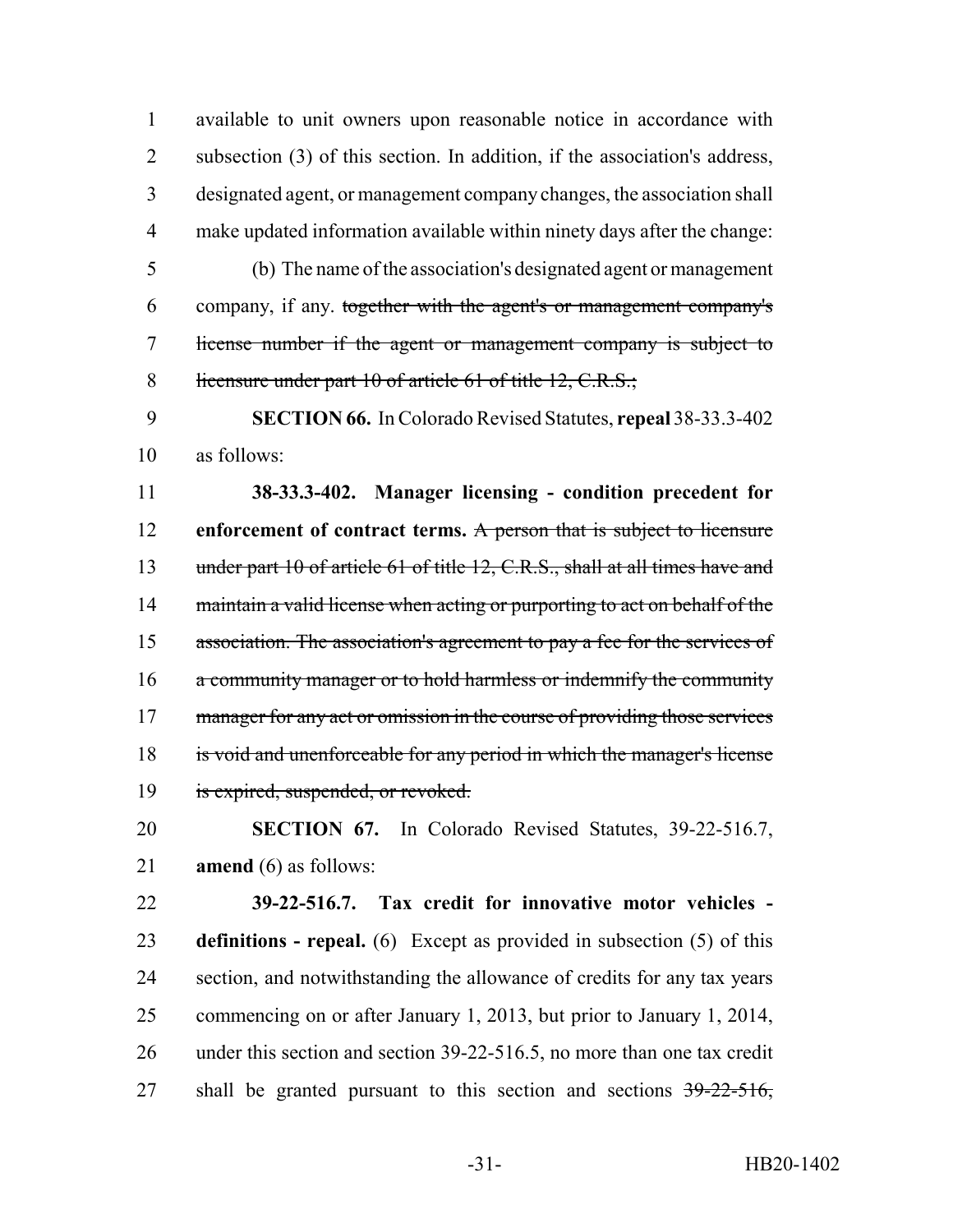1 39-22-516.5, 39-22-516.5 and 39-22-516.8 for any individual motor vehicle.

 **SECTION 68.** In Colorado Revised Statutes, 39-22-516.8, **amend** (15) as follows:

 **39-22-516.8. Tax credit for innovative trucks - definitions - repeal.** (15) No more than one tax credit shall be granted pursuant to this 7 section and sections 39-22-516, 39-22-516.5, 39-22-516.5 and 39-22-516.7 for any individual motor vehicle or truck.

 **SECTION 69.** In Colorado Revised Statutes, 39-26-123, **amend**  $10 \qquad (3)(b)(II)$  introductory portion as follows:

 **39-26-123. Receipts - disposition - transfers of general fund surplus - sales tax holding fund - creation - definitions.** (3) For any state fiscal year commencing on or after July 1, 2013, the state treasurer shall credit eighty-five percent of all net revenue collected under this article 26 to the old age pension fund created in section 1 of article XXIV of the state constitution. The state treasurer shall credit to the general fund the remaining fifteen percent of the net revenue, less:

 (b) (II) The amount credited to the housing development grant 19 fund created in section 24-32-721 (1) under subsection  $\left(\frac{1}{b}\right)\left(\frac{1}{b}\right)$  (3)(b)(I) of this section is reduced by the following amounts:

 **SECTION 70.** In Colorado Revised Statutes, 40-2-127, **amend**  $22 \qquad (3.5)(b)$  introductory portion as follows:

 **40-2-127. Community energy funds - community solar gardens - definitions - rules - legislative declaration - repeal.** (3.5) **Standards for construction and operation.** The following requirements apply to any community solar garden exceeding two megawatts: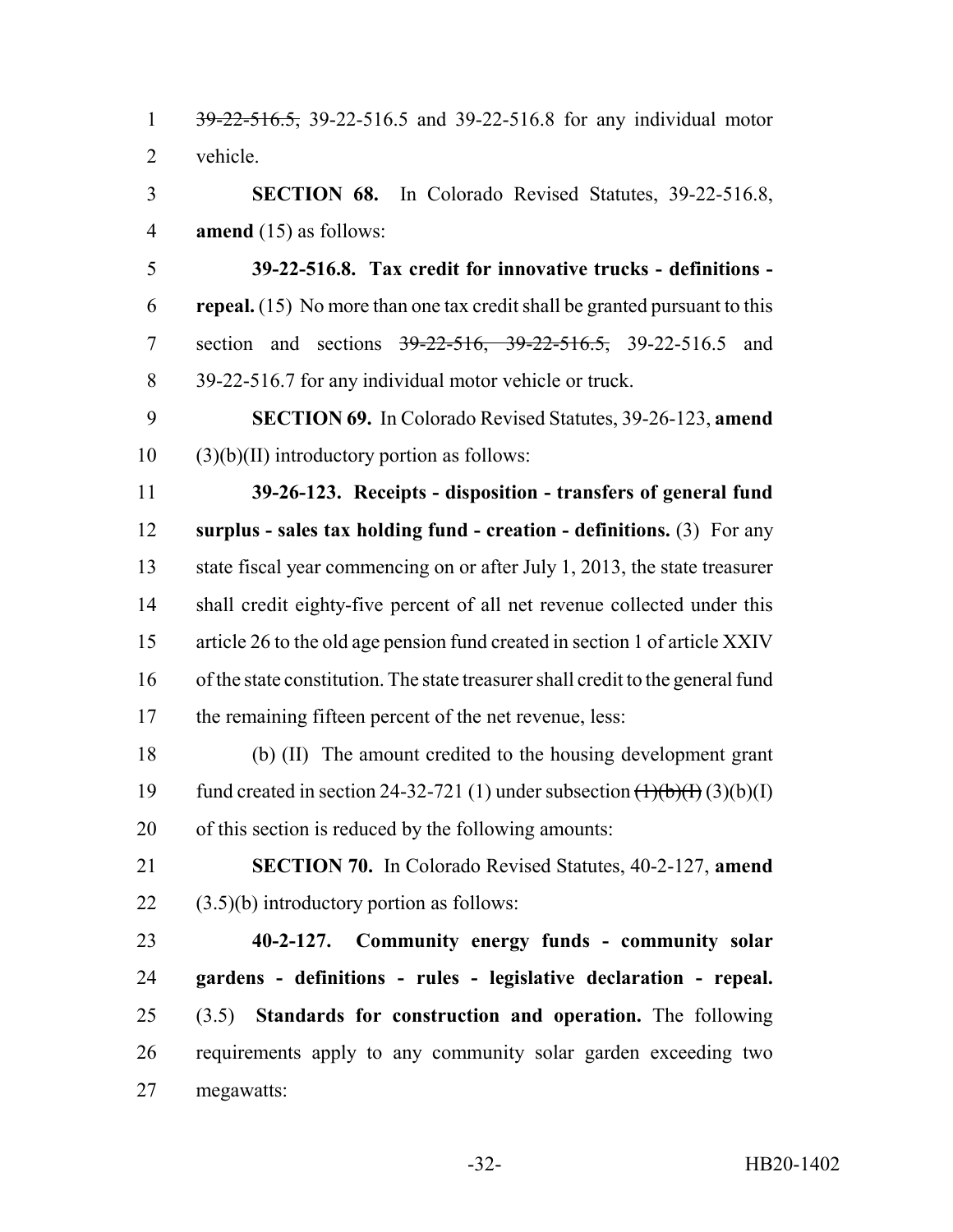(b) Following the development or acquisition by a qualifying retail utility of a community solar garden in which the qualifying retail utility retains ownership, the qualifying retail utility shall either use its own employees to operate and maintain the community solar garden or contract for operation and maintenance of the community solar garden by a contractor whose employees have access to an apprenticeship program registered with the United States department of labor's office of apprenticeship and training or with a state apprenticeship council recognized by that office; except that this apprenticeship requirement does not apply to:

 **SECTION 71.** In Colorado Revised Statutes, 40-2-129, **amend** 12  $(1)(a)$  and (2) introductory portion as follows:

 **40-2-129. New resource acquisitions - factors in determination - local employment - "best value" metrics.** (1) (a) When evaluating electric resource acquisitions and requests for a certificate of convenience and necessity for construction or expansion of generating facilities, including but not limited to pollution control or fuel conversion upgrades and conversion of existing coal-fired plants to natural gas plants, the commission shall consider, in all decisions involved in electric resource acquisition processes, best value regarding employment of Colorado labor, as defined in section 8-17-101 (2)(a), and positive impacts on the long-term economic viability of Colorado communities. To this end, the commission shall require utilities to obtain and provide to the commission the following information regarding "best value" employment metrics: The availability of training programs, including training through apprenticeship programs registered with the United States department of 27 labor's office of apprenticeship and training or by state apprenticeship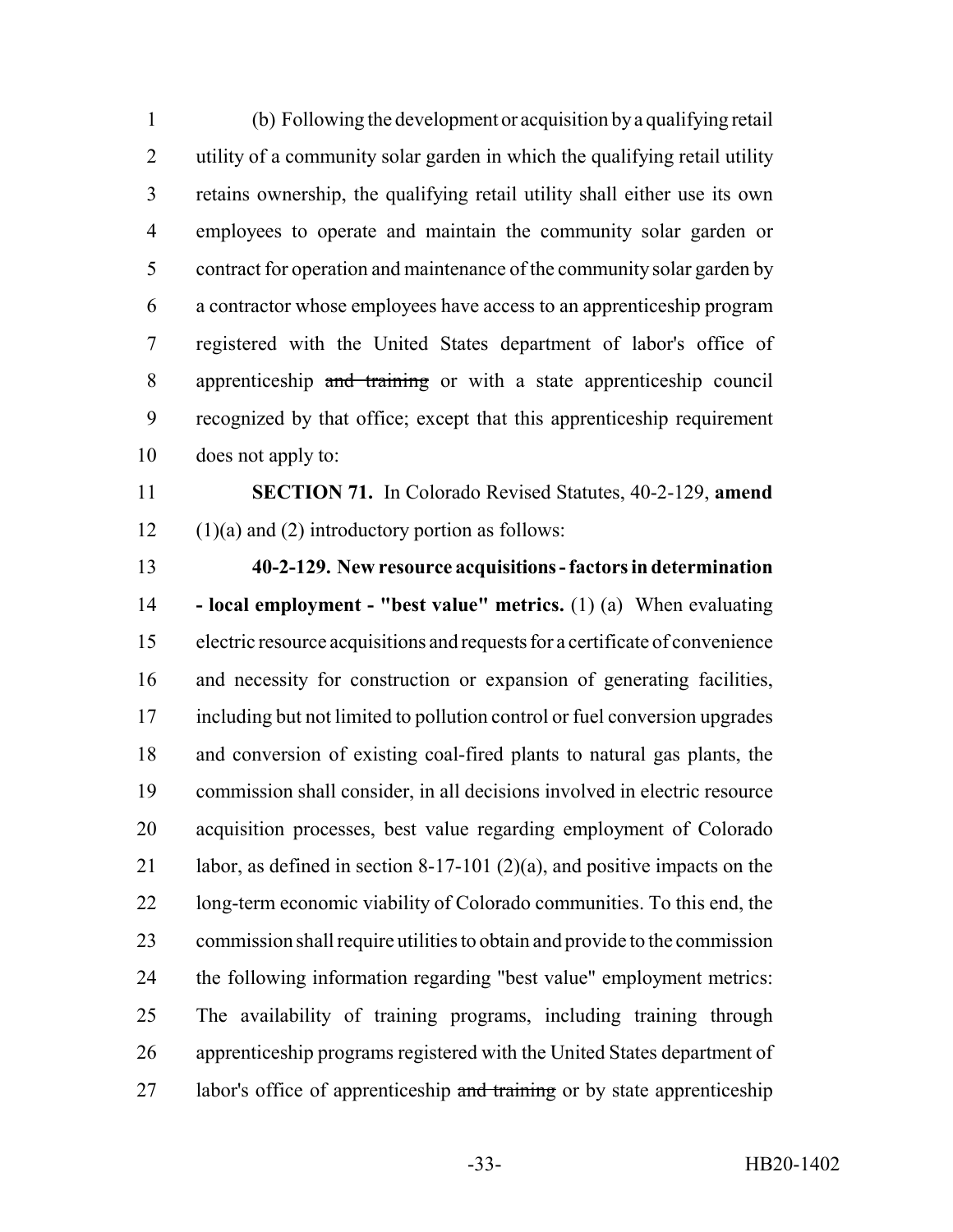councils recognized by that office; employment of Colorado labor as compared to importation of out-of-state workers; long-term career opportunities; and industry-standard wages, health care, and pension benefits. When a utility proposes to construct new facilities of its own, the utility shall supply similar information to the commission.

 (2) Following development or acquisition of a generating facility by a utility, for all generating facilities owned by the utility that do not emit carbon dioxide, the utility shall use utility employees or qualified contractors if the contractors' employees have access to an apprenticeship program registered with the United States department of labor's office of 11 apprenticeship and training or by a state apprenticeship council recognized by that office; except that this apprenticeship requirement does not apply to:

 **SECTION 72.** In Colorado Revised Statutes, 40-3.2-104, **amend** 15  $(5)(a)$  and  $(5)(b)$  as follows:

 **40-3.2-104. Electricity utility demand-side management programs - rules - annual report - definition.** (5) The commission shall allow an opportunity for a utility's investments in cost-effective DSM programs to be more profitable to the utility than any other utility investment that is not already subject to special incentives. In complying with this subsection (5), the commission shall consider, without limitation, the following incentive mechanisms, which shall take into consideration the performance of the DSM program:

24 (a) An incentive to allow a rate of return on <del>DSM</del> DEMAND-SIDE MANAGEMENT investments that is higher than the utility's rate of return on other investments;

(b) An incentive to allow the utility to accelerate the depreciation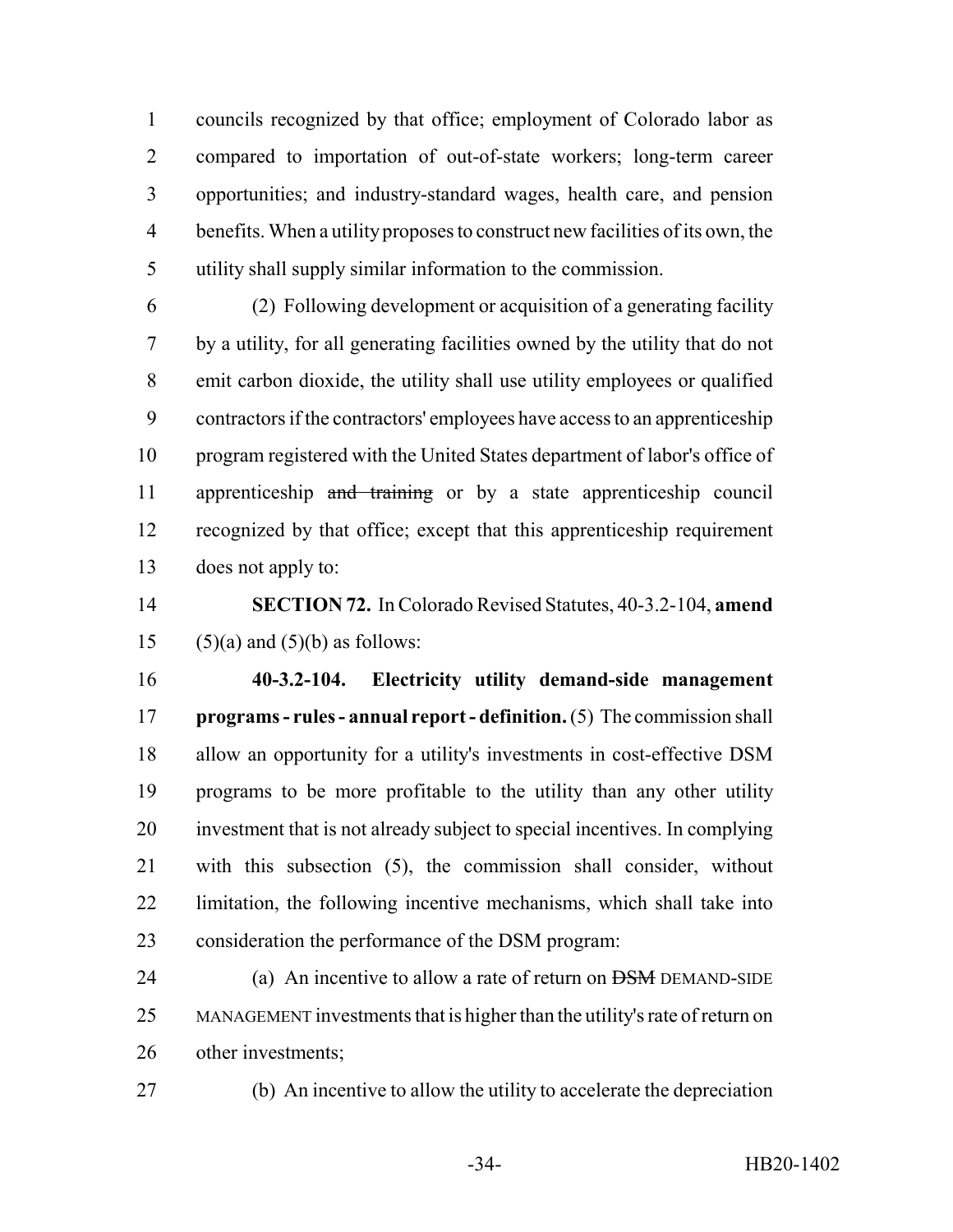or amortization period for DSM DEMAND-SIDE MANAGEMENT investments;

 **SECTION 73.** In Colorado Revised Statutes, 43-4-206, **amend** (2)(b) introductory portion as follows:

 **43-4-206. State allocation.** (2) (b) Nothwithstanding NOTWITHSTANDING section 24-1-136 (11)(a)(I), beginning in 1998, the department of transportation shall report annually to the transportation committee of the senate and the transportation and energy committee of the house of representatives concerning the revenue expended by the department pursuant to subsection (2)(a) of this section and, beginning in 11 2019, any state general fund money that is credited to the state highway fund pursuant to section 24-75-219 (5), any net proceeds of lease-purchase agreements executed as required by section 24-82-1303 (2)(a) that are credited to the state highway fund pursuant to section 24-82-1303 (4)(b) and expended by the department pursuant to subsection (1)(b)(V) of this section, and any net proceeds of transportation revenue anticipation notes issued as authorized by a ballot issue submitted to and 18 approved by the registered electors of the state at the 2019 2020 statewide election pursuant to section 43-4-705 (13)(b) that are credited to the state highway fund pursuant to this section. The department shall present the report at the joint meeting required under section 43-1-113 (9)(a), and the report shall describe for each fiscal year, if applicable:

 **SECTION 74.** In Colorado Revised Statutes, 44-10-202, **repeal** 24  $(1)(a)(I)$  as follows:

 **44-10-202. Powers and duties of state licensing authority - rules - legislative declaration - repeal.** (1) **Powers and duties.** The state licensing authority shall: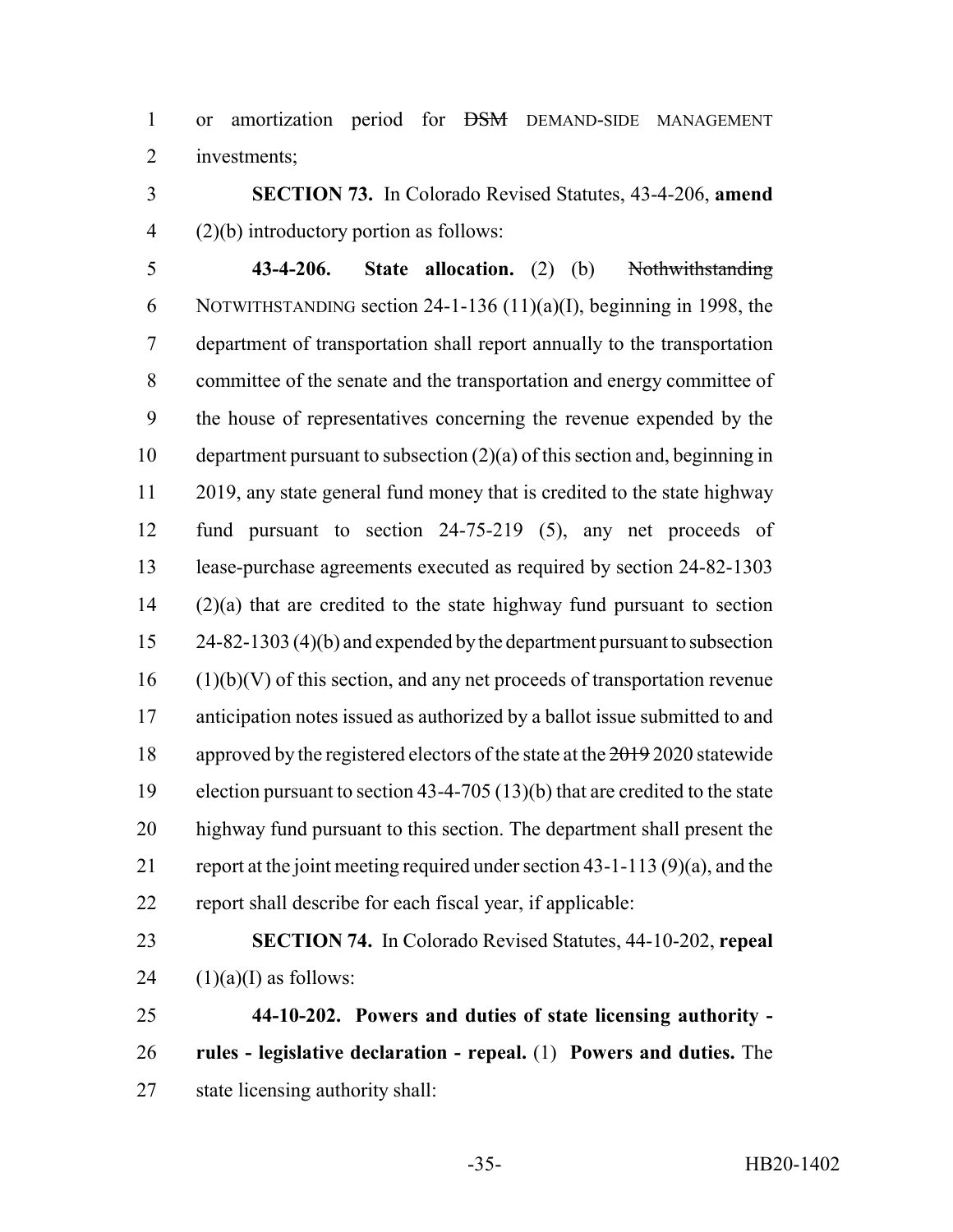(a) Develop and maintain a seed-to-sale tracking system that tracks regulated marijuana from either the seed or immature plant stage until the regulated marijuana or regulated marijuana product is sold to a patient at a medical marijuana store or to a customer at a retail marijuana store or a retail marijuana hospitality and sales business to ensure that no regulated marijuana grown or processed by a medical marijuana business or retail marijuana business is sold or otherwise transferred except by a medical or retail marijuana store or a retail marijuana hospitality and sales business; except that the medical marijuana or medical marijuana product is no longer subject to the tracking system once the medical marijuana or medical marijuana product has been:

 (I) Transferred to a medical research facility pursuant to section 13  $25-1.5-106.5(5)(b)$ ; or

 **SECTION 75.** In Colorado Revised Statutes, 44-33-106, **amend** (1) as follows:

 **44-33-106. Gambling payment intercept cash fund - creation - gifts, grants, donations - intercepts for restitution.** (1) There is hereby created in the state treasury the gambling payment intercept cash fund, referred to in this section as the "fund". The fund shall consist of 20 any money deposited in the fund pursuant to section  $44-33-105$  (3), any 21 allocations made to the fund pursuant to section  $24-33.5-506$  (1)(c.5)(I), any other money appropriated to the fund by the general assembly, and any gifts, grants, or donations from private or public sources, that the department is hereby authorized to seek and accept for the purposes set forth in this section. All private and public funds received through gifts, grants, or donations shall be transmitted to the state treasurer, who shall 27 credit the same to the fund. The state treasurer shall also credit to the fund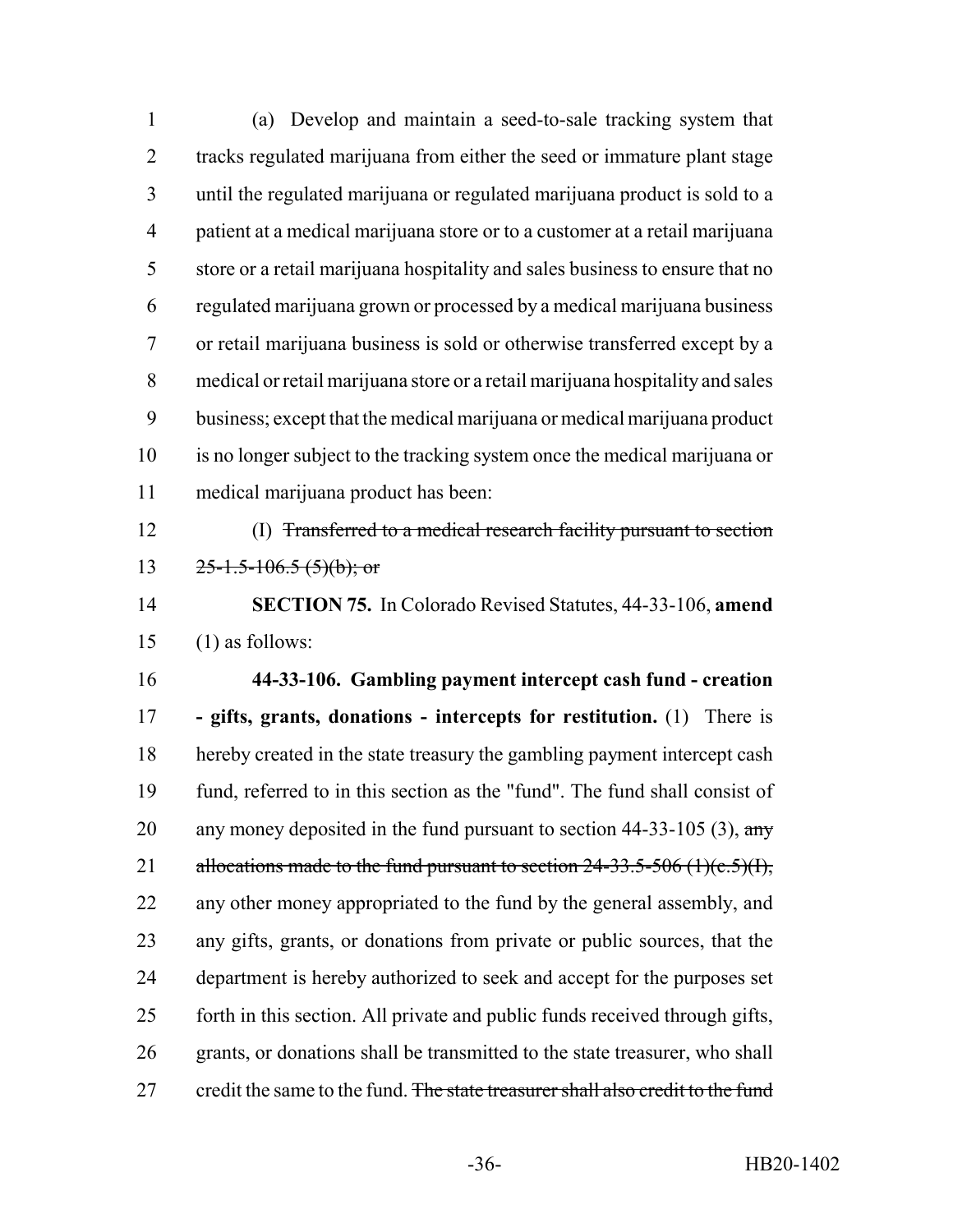- any money that is allocated thereto pursuant to section 24-33.5-506
- 2  $(1)(e.5)(1)$ .
- **SECTION 76. Safety clause.** The general assembly hereby finds, determines, and declares that this act is necessary for the immediate preservation of the public peace, health, or safety.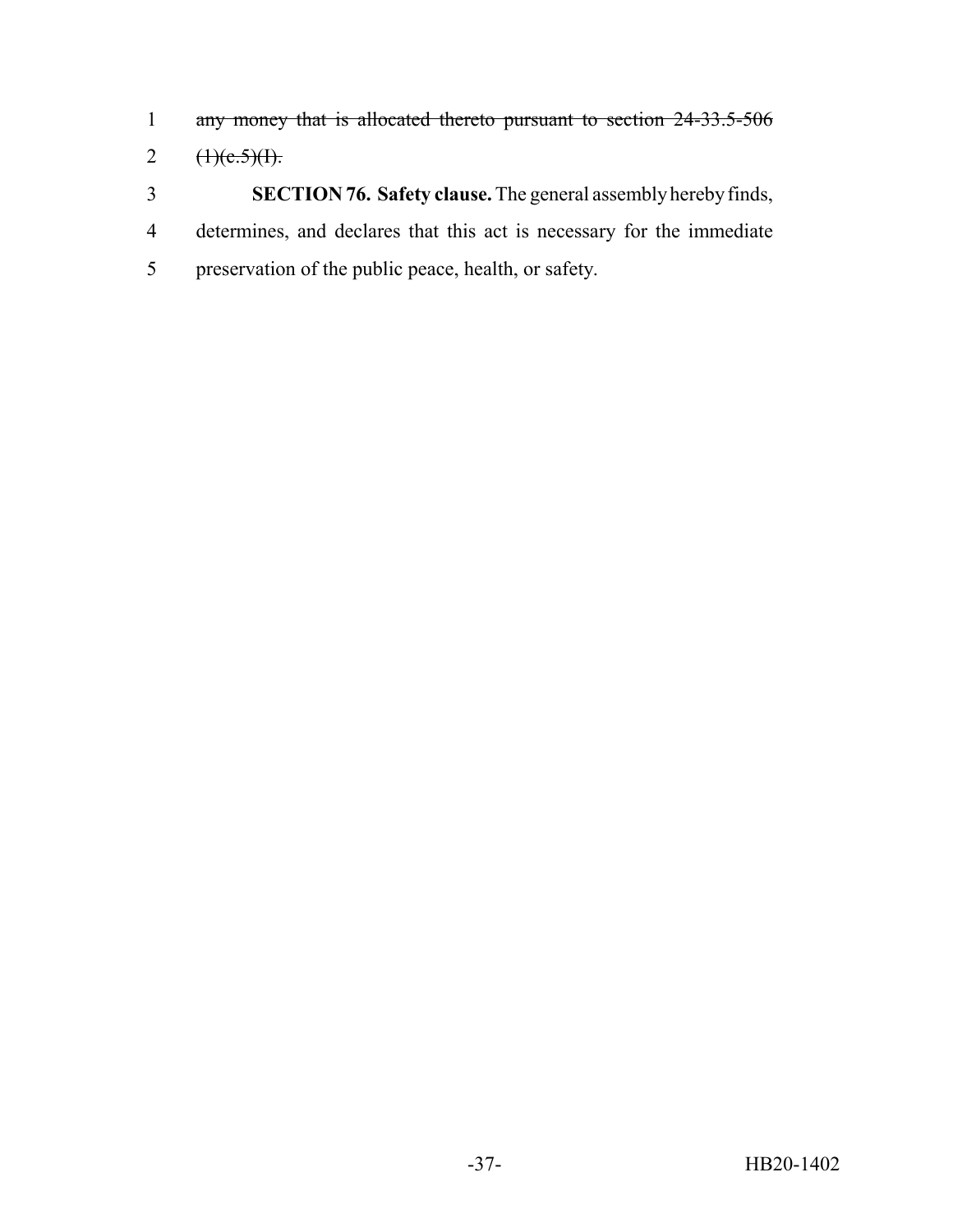## **APPENDIX**

| <b>C.R.S.</b><br><b>Section</b>                                                  | <b>Section</b><br>in bill | <b>Reason for Amendment</b>                                                                                                                                                                                                                                                                                                                                                                                                                                                                 |
|----------------------------------------------------------------------------------|---------------------------|---------------------------------------------------------------------------------------------------------------------------------------------------------------------------------------------------------------------------------------------------------------------------------------------------------------------------------------------------------------------------------------------------------------------------------------------------------------------------------------------|
| $1 - 2 - 213.3$<br>(7)(a)(I)<br>(as it will<br>become effective<br>July 1, 2020) | $\mathbf{1}$              | Corrects an internal reference to correspond with<br>the renumbering of provisions. Senate second<br>reading floor amendment L.008 added a new<br>subsection $(1)$ to section 1-2-213.3 resulting in the<br>renumbering of subsections within the section;<br>however, the conforming amendment in this<br>section was not made. (See the 2019 Senate<br>Journal for April 11 and April 23, pages 768 and<br>1028, and SB19-235, chapter 329, page 3048,<br>Session Laws of Colorado 2019.) |
| $5-16-105(3)(c)$                                                                 | $\overline{2}$            | Updates the web address to the Colorado Attorney<br>General's informational page about the Colorado<br>Fair Debt Collection Practices Act.                                                                                                                                                                                                                                                                                                                                                  |
| $6-1-1202(5)$                                                                    | $\overline{3}$            | Amends provisions of the "Colorado Peer-to-peer<br>Car Sharing Act" to apply a consistent use of<br>defined terms throughout the act. (See section<br>6-1-1202, C.R.S. 2019.)                                                                                                                                                                                                                                                                                                               |
| $6-1-1203(8)(a)$                                                                 | $\overline{4}$            | Same as section 6-1-1202 (5).                                                                                                                                                                                                                                                                                                                                                                                                                                                               |
| 6-1-1205 IP(2)                                                                   | 5                         | Same as section 6-1-1202 (5).                                                                                                                                                                                                                                                                                                                                                                                                                                                               |
| $6-1-1211$ IP(1)                                                                 | 6                         | Same as section 6-1-1202 (5).                                                                                                                                                                                                                                                                                                                                                                                                                                                               |
| 7-90-203.8 $(1)(c)$<br>(as it will<br>become effective<br>July 1, 2020)          | $\tau$                    | Changes "shares" to "owner's interest"<br>as a<br>amendment to SB19-086.<br>conforming<br>(See<br>SB19-086, chapter 166, page 1917, Session Laws<br>of Colorado 2019.)                                                                                                                                                                                                                                                                                                                      |
| 7-108-501<br>(1)(a)(IV)<br>(as it will<br>become effective<br>July 1, 2020)      | 8                         | Corrects an error originating in the introduced<br>version of SB19-086 that resulted in an incorrect<br>internal reference to a provision of the articles of<br>incorporation limiting liability for taking a<br>business or corporate opportunity. (See SB19-086,<br>chapter 166, page 1933, Session Laws of Colorado<br>2019.)                                                                                                                                                            |
| $8-14.3-202(2)$                                                                  | 9                         | Updates the name of a federal office. (See<br>https://www.dol.gov/general/topic/training/appre<br>nticeship)                                                                                                                                                                                                                                                                                                                                                                                |
| 10-3-503 $(1)(g)$                                                                | 10                        | As part of a nonsubstantive revision of laws<br>concerning health care coverage, provisions<br>addressing prepaid dental health plans and health<br>maintenance organizations were relocated to<br>different parts within title 10 by SB92-104. During<br>the same legislative session, SB92-012 added<br>section 10-3-503, which references the statutory<br>location of prepaid dental health plans and health                                                                            |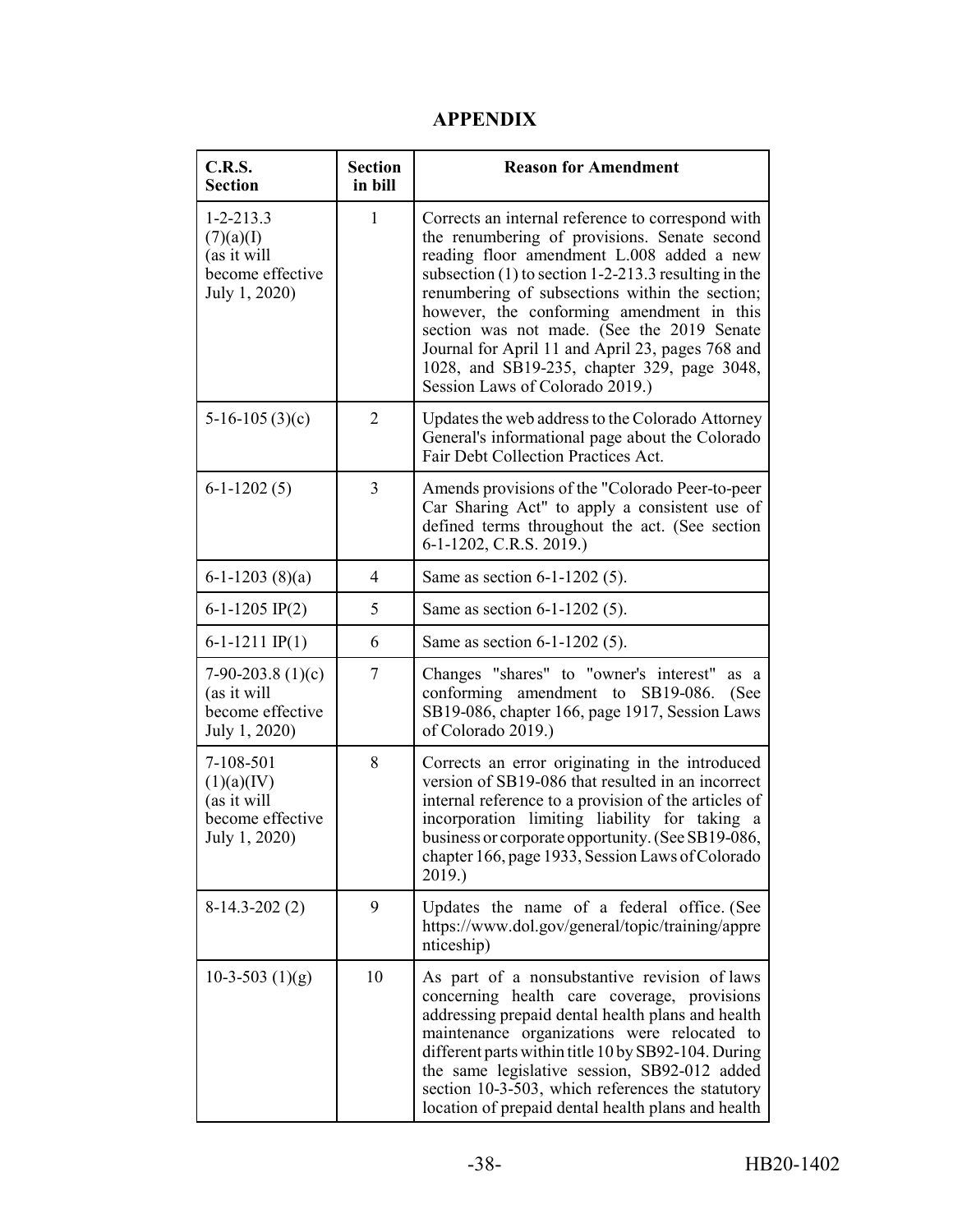|                                                                           |    | maintenance organizations prior to the relocation;<br>therefore, to conform with the changes made by<br>SB92-104, the references are being updated. (See<br>the editor's note following section 10-3-503 C.R.S.<br>2019 and SB92-012, chapter 203, page 1431 and<br>SB92-104, chapter 207, pages 1617, 1694, 1714,<br>and 1728, Session Laws of Colorado 1992.)                                                                                                                                                                                                                                                                                                                                                                                                 |
|---------------------------------------------------------------------------|----|-----------------------------------------------------------------------------------------------------------------------------------------------------------------------------------------------------------------------------------------------------------------------------------------------------------------------------------------------------------------------------------------------------------------------------------------------------------------------------------------------------------------------------------------------------------------------------------------------------------------------------------------------------------------------------------------------------------------------------------------------------------------|
| 10-3-903<br>(2)(h)                                                        | 11 | Updates an internal reference to correspond with<br>the relocation of section 10-16-104 $(18)(b)(III)$ to<br>section 10-16-104 (18)(b.5). (See HB19-1301,<br>chapter 192, page 2112, Session Laws of Colorado<br>2019.)                                                                                                                                                                                                                                                                                                                                                                                                                                                                                                                                         |
| $10-4-614(2)$                                                             | 12 | Corrects an internal reference to the definition of<br>"inflatable restraint system" located in the<br>transportation provisions of the Code of Federal<br>Regulations.                                                                                                                                                                                                                                                                                                                                                                                                                                                                                                                                                                                         |
| 10-4-1201 $(6)(a)$                                                        | 13 | Corrects the name of a federal act. (See Pub.L.<br>99-563 and Pub.L. 97-45.)                                                                                                                                                                                                                                                                                                                                                                                                                                                                                                                                                                                                                                                                                    |
| 10-7-802<br>(5)(a)(I)<br>(as it will<br>become effective<br>July 1, 2020) | 14 | Corrects the name of a federal act. (See Pub.L.<br>$93-406.$                                                                                                                                                                                                                                                                                                                                                                                                                                                                                                                                                                                                                                                                                                    |
| $10-11-124(1)(c)$                                                         | 15 | Section 1061 (a) $(7)$ of the federal Dodd-Frank<br>Wall Street Reform and Consumer Protection Act<br>transferred the authority to administer, enforce,<br>otherwise implement the Real Estate<br>and<br>Settlement Procedures Act (RESPA) from the<br>Department of Housing and Urban Development<br>(HUD) to the Consumer Financial Protection<br>Bureau (CFPB), effective July 21, 2011. Certain<br>agency rules, as set out in the Code of Federal<br>Regulations, governing RESPA were relocated<br>from HUD to CFPB, necessitating an update to the<br>statutory definition of "required use", which is<br>dependent on the definition found in the Code of<br>Federal Regulations. (See Pub.L. 111-203, 76 FR<br>78977, 79 FR 34224, and 12 CFR 1024.2.) |
| $10-16-102$<br>$(22)(a)$ and $(29)$                                       | 16 | Corrects the name of a federal act. (See Pub.L.<br>$111 - 148.$                                                                                                                                                                                                                                                                                                                                                                                                                                                                                                                                                                                                                                                                                                 |
| 10-16-1009<br>(1)(k)                                                      | 17 | Corrects an error in SB04-105 that resulted in an<br>incorrect internal reference to the premium<br>collection services provisions for health care<br>coverage cooperatives. (See section 6-18-206<br>$(1)(1)$ and $(2)(e)$ , C.R.S. 2003, and SB04-105,<br>chapter 274, page 1000, Session Laws of Colorado<br>2004.)                                                                                                                                                                                                                                                                                                                                                                                                                                          |
| $11-41-114(1)(k)$                                                         | 18 | Corrects the name of a federal act. (See Pub.L.                                                                                                                                                                                                                                                                                                                                                                                                                                                                                                                                                                                                                                                                                                                 |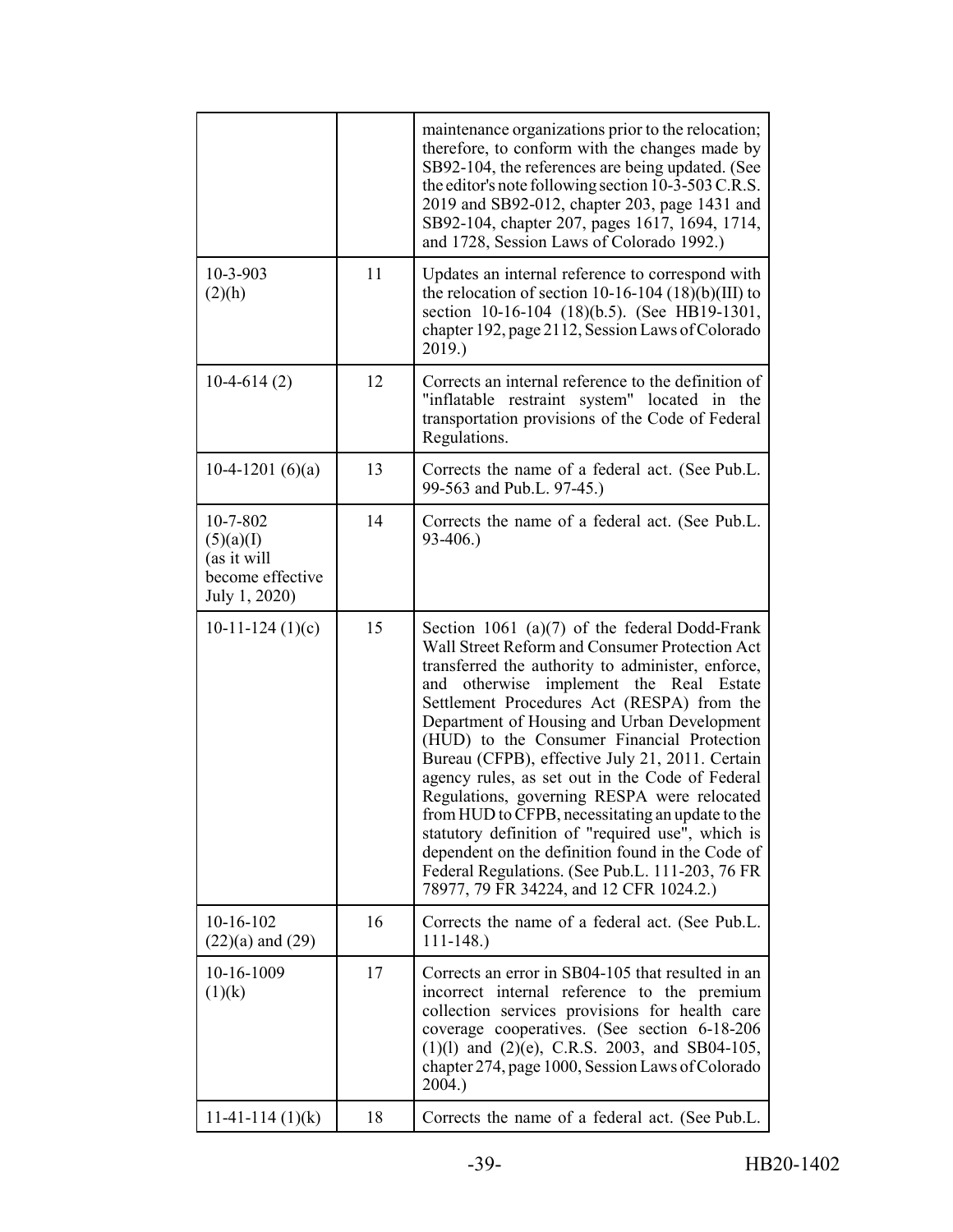|                          |    | 95-128, title VI, $\S601(a)(1)$ .)                                                                                                                                                                                                                                                                                                                                                                                                                                                                                                                                                                                                                                                                                               |
|--------------------------|----|----------------------------------------------------------------------------------------------------------------------------------------------------------------------------------------------------------------------------------------------------------------------------------------------------------------------------------------------------------------------------------------------------------------------------------------------------------------------------------------------------------------------------------------------------------------------------------------------------------------------------------------------------------------------------------------------------------------------------------|
| $12-30-102$ (4)(f)       | 19 | Standardizes how the federal drug enforcement<br>agency is cited and clarifies that the referenced<br>drug enforcement administration is the federal<br>drug enforcement administration.                                                                                                                                                                                                                                                                                                                                                                                                                                                                                                                                         |
| 12-240-107<br>(3)(s)(II) | 20 | See section 12-30-102 (4)(f).                                                                                                                                                                                                                                                                                                                                                                                                                                                                                                                                                                                                                                                                                                    |
| 12-240-108<br>(1)(a)(II) | 21 | Same as section 12-30-102 (4)(f).                                                                                                                                                                                                                                                                                                                                                                                                                                                                                                                                                                                                                                                                                                |
| $12 - 280 - 103(7)$      | 22 | Same as section 12-30-102 (4)(f).                                                                                                                                                                                                                                                                                                                                                                                                                                                                                                                                                                                                                                                                                                |
| 13-4-102<br>(2)(m.5)     | 23 | Repeals internal references and text dependent on<br>part 10 of article 61 of title 12 due to the repeal of<br>the part, effective July 1, 2018. (See HB13-1277,<br>chapter 352, page 2054, Session Laws of Colorado<br>2013.)                                                                                                                                                                                                                                                                                                                                                                                                                                                                                                   |
| $14-14-102(9)$           | 24 | Repeals an internal reference to article 54.7 of title<br>24 due to the repeal of the article, effective July 1,<br>2002. (See SB02-231, chapter 278, page 1090,<br>Session Laws of Colorado 2002.)                                                                                                                                                                                                                                                                                                                                                                                                                                                                                                                              |
| 16-8.5-101<br>(19)(c)    | 25 | Corrects a grammatical error in SB19-223. An<br>amendment in the senate judiciary committee<br>report amending the introduced version of the bill<br>struck language essential to the sentence structure.<br>(See the 2019 Senate Journal for April 15, page<br>834, and SB19-223, chapter 227, page 2273,<br>Session Laws of Colorado 2019.)                                                                                                                                                                                                                                                                                                                                                                                    |
| $16 - 8.5 - 116(12)$     | 26 | Changes an internal reference added by SB19-223<br>to conform with changes made by HB19-1275.<br>House Bill 19-1275 repealed and reenacted part 7<br>of article 72 of title 24, which resulted in the<br>relocation of section 24-72-702.5 in substantially<br>the same form to section 24-72-705. During the<br>same legislative session, SB19-223 repealed and<br>reenacted section 16-8.5-116, which included an<br>internal reference to section 24-72-702.5 in<br>subsection (12). Because both bills passed<br>concurrently, the internal reference added by<br>SB19-223 was not updated. (See SB19-223,<br>chapter 227, page 2284, and HB19-1275, chapter<br>295, pages 2732 and 2739, Session Laws of<br>Colorado 2019.) |
| $16-10-404(1)(b)$        | 27 | Changes an internal reference to correspond with<br>the renumbering of subsections<br>in<br>section<br>16-8.5-101. (See SB19-223, chapter 227, page<br>2273, Session Laws of Colorado 2019.)                                                                                                                                                                                                                                                                                                                                                                                                                                                                                                                                     |
| $17-18-127(2)$           | 28 | Adds a future-repeal provision to this section to                                                                                                                                                                                                                                                                                                                                                                                                                                                                                                                                                                                                                                                                                |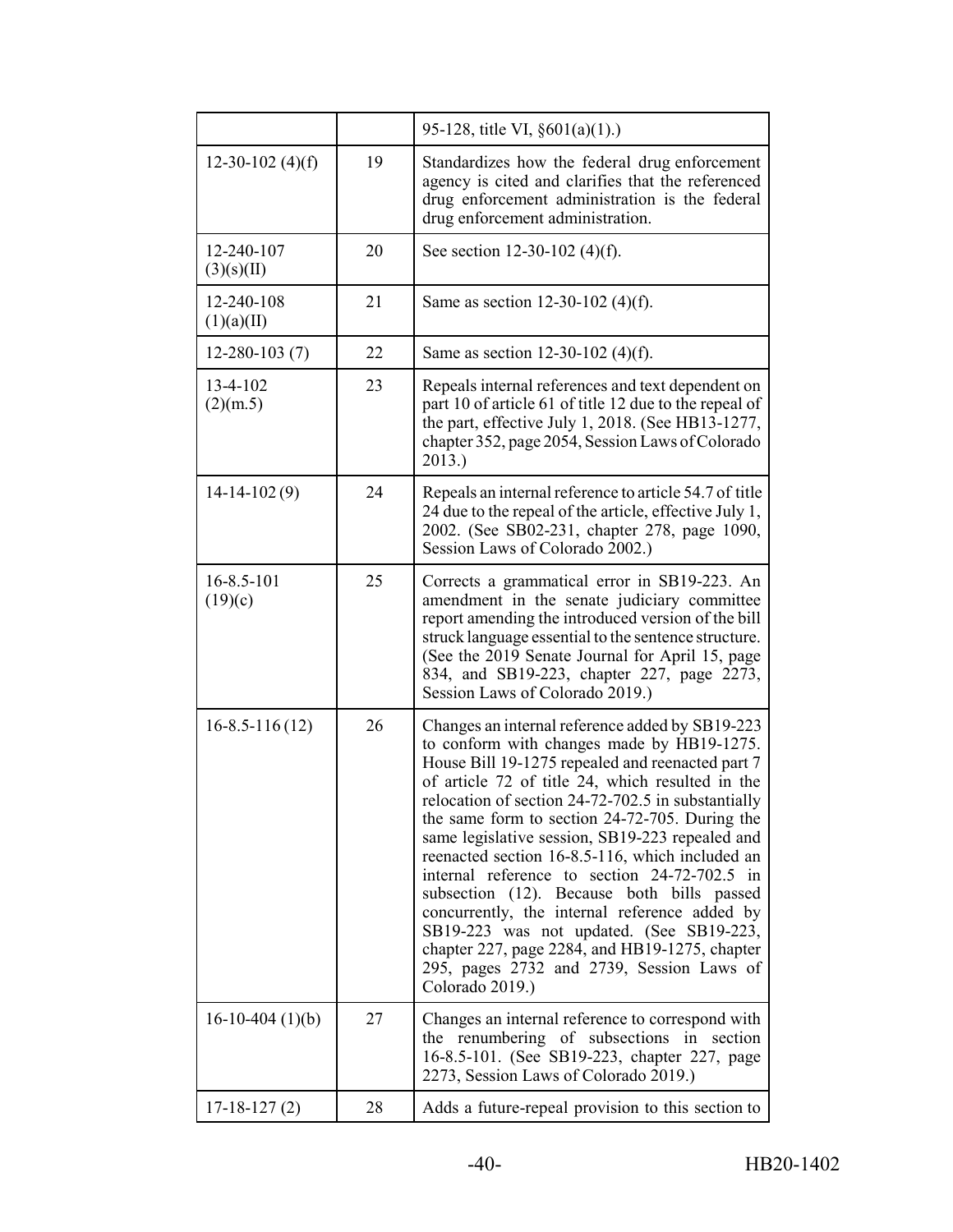|                          |    | conform to standard drafting practices. The error<br>originated in the senate appropriations committee<br>report amending the introduced version of<br>SB19-172. (See the 2019 Senate Journal for April<br>12, page 788; SB19-172, chapter 365, page 3360,<br>Session Laws of Colorado 2019; and the Colorado<br>Legislative Drafting Manual, section 7.3.4.3,<br>Special Rule for Certain Correction Bills, pages<br>7-7 and 7-8, revised January 24, 2020.) |
|--------------------------|----|---------------------------------------------------------------------------------------------------------------------------------------------------------------------------------------------------------------------------------------------------------------------------------------------------------------------------------------------------------------------------------------------------------------------------------------------------------------|
| 17-22.5-302<br>(1.5)(a)  | 29 | Repeals an internal reference to the "literacy<br>corrections program" due to the repeal of the<br>program, effective July 1, 1991. (See HB88-1150,<br>chapter 119, page 696, Session Laws of Colorado<br>1988.)                                                                                                                                                                                                                                              |
| 17-22.5-405<br>(1)(g)    | 30 | Same as section 17-22.5-302 $(1.5)(a)$ .                                                                                                                                                                                                                                                                                                                                                                                                                      |
| $17-26-118(3)(i)$        | 31 | Same as section $16-10-404$ (1)(b).                                                                                                                                                                                                                                                                                                                                                                                                                           |
| $19-1-102(1.9)$          | 32 | Because state department is not defined for this<br>provision, the name of the department is being<br>added to clarify that the department is the<br>department of human services created in section<br>24-1-120. (See the 2019 Digest of Bills, page 160<br>and HB19-1308, chapter 256, page 2458, Session<br>Laws of Colorado 2019.)                                                                                                                        |
| $19-1-103(87.9)$         | 33 | Corrects an internal reference to provisions in<br>federal<br>associated with the<br>law<br>qualified<br>residential treatment program that are included in<br>section $201(a)(4)$ of federal House Bill 253 of the<br>115th Congress. (See Pub.L. 115-123, enacted<br>February 9, 2018, House Bill 253 as introduced in<br>the 115th Congress, and HB19-1308, chapter 256,<br>pages 2456, 2458, and 2461, Session Laws of<br>Colorado 2019.)                 |
| $19-1-104(1)(i)$         | 34 | Changes an internal reference to correspond with<br>the relocation of certain provisions in article 10.5<br>of title 27 to part 2 of article 10 of title 25.5. (See<br>HB13-1314, chapter 323, pages 1742 and 1744,<br>Session Laws of Colorado 2013.)                                                                                                                                                                                                        |
| 19-1-129                 | 35 | • Same as section $19-1-102$ (1.9).<br>• See the 2019 Digest of Bills, page 150 and<br>SB19-228, chapter 276, page 2603, Session Laws<br>of Colorado 2019.                                                                                                                                                                                                                                                                                                    |
| 19-1-306<br>(11)(b)(III) | 36 | Updates an internal reference to conform with<br>SB18-092, which changed references in statute<br>from "county department(s) of social services", or<br>similar terms, to "county department(s) of human<br>or social services". (See SB18-092, chapter 38,<br>page 396, Session Laws of Colorado 2018.)                                                                                                                                                      |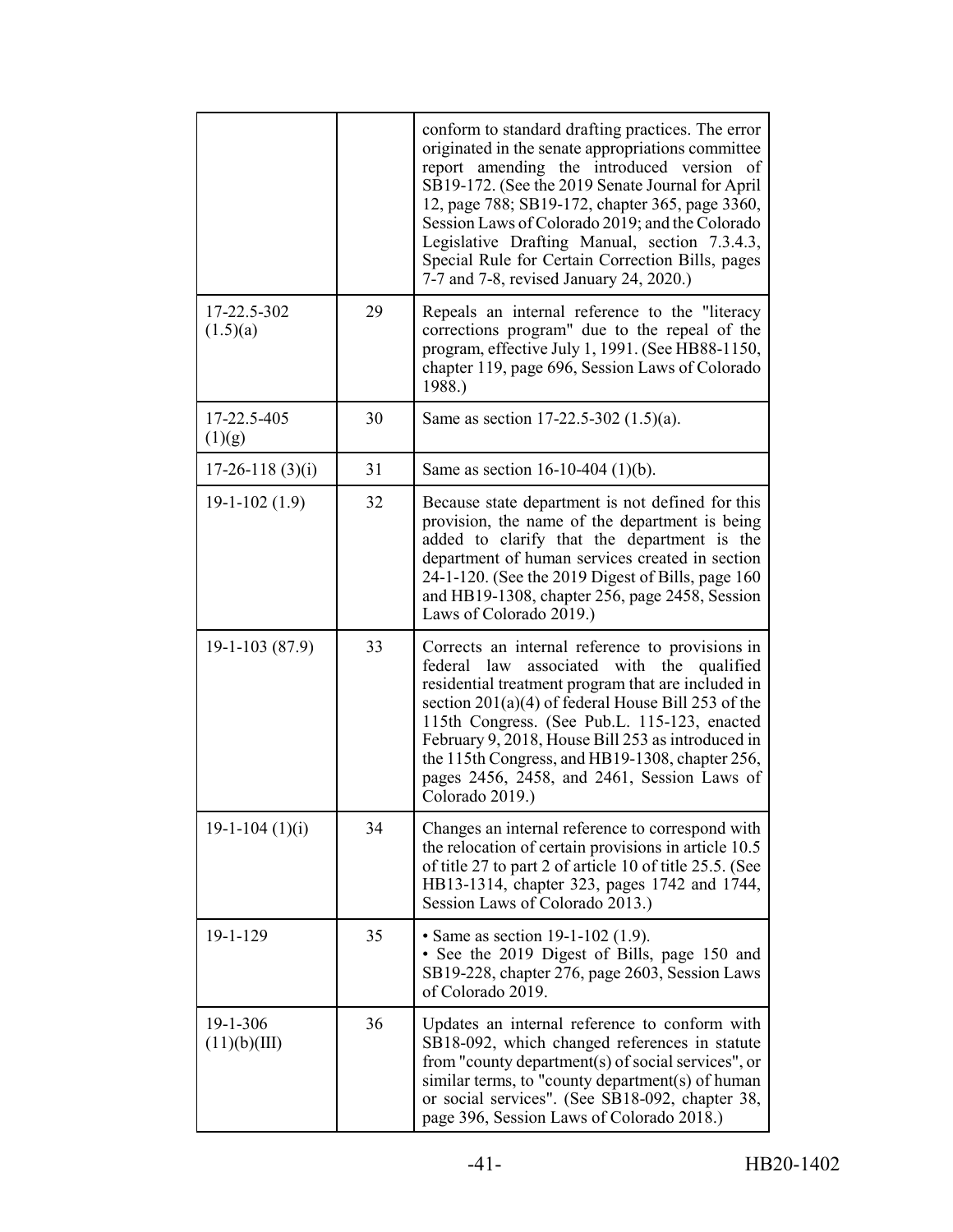| $22 - 2 - 145$<br>$(2)(b)(VI)$ and<br>(2)(b)(IX) | 37 | Corrects an error originating in the house<br>education committee report amending<br>the<br>introduced version of HB19-1110 in which "small<br>rural school district" as defined in section<br>$22-7-1211$ (4) was incorrectly referred to as a<br>"small school district". (See the 2019 House<br>Journal for February 8, page 227 and HB19-1110,<br>chapter 412, page 3624, Session Laws of Colorado<br>2019.) |
|--------------------------------------------------|----|------------------------------------------------------------------------------------------------------------------------------------------------------------------------------------------------------------------------------------------------------------------------------------------------------------------------------------------------------------------------------------------------------------------|
| $22 - 20.5 - 104(4)$                             | 38 | Because state board is not defined for the article,<br>part, or section, the name of the board is being<br>added to clarify that the referenced board is the<br>board of education created and existing pursuant<br>to section 1 of article IX of the state constitution.<br>(See the 2019 Digest of Bills, page 65 and<br>HB19-1134, chapter 407, page 3594, Session<br>Laws of Colorado 2019.)                 |
| $22 - 35 - 103(1)$                               | 39 | Same as section 8-14.3-202 (2).                                                                                                                                                                                                                                                                                                                                                                                  |
| 22-97-203<br>$(2)$ and $(3)(b)$                  | 40 | Corrects an error originating in the introduced<br>version of HB19-1277 that resulted in an incorrect<br>internal reference to the provision listing the<br>criteria used by the state board of education to<br>award computer science education grants. (See<br>HB19-1277, chapter 353, page 3256, Session<br>Laws of Colorado 2019.)                                                                           |
| 22-99-103<br>(5)(a)(XI)                          | 41 | Corrects an internal reference to the federal<br>Disabilities Education<br>"Individuals<br>with<br>Improvement Act". The error originated in a house<br>second reading floor amendment to SB19-246.<br>(See the 2019 House Journal for May 1, page 1792)<br>and SB19-246, chapter 151, page 1796, Session<br>Laws of Colorado 2019.)                                                                             |
| 23-60-202<br>(1)(c)(II)                          | 42 | Changes an internal reference to correspond with<br>the relocation of section 24-33.5-110 to section<br>24-33.5-1606.5(4). (See HB12-1283, chapter 240,<br>page 1123, Session Laws of Colorado 2012.)                                                                                                                                                                                                            |
| $24-1-120(5)(i)$                                 | 43 | Changes an internal reference to correspond with<br>the relocation of the "Colorado Homeless Youth<br>Services Act" from article 5.9 of title 26 to section<br>24-32-723. (See HB11-1230, chapter 170, page<br>588, Session Laws of Colorado 2011.)                                                                                                                                                              |
| 24-33.5-705.4<br>(2)(b)                          | 44 | reference<br>section<br>Repeals<br>internal<br>to<br>an<br>24-33.5-707 (6) due to its repeal, effective August<br>8, 2018. (See HB18-1394, chapter 234, page 1465,<br>Session Laws of Colorado 2018.)                                                                                                                                                                                                            |
| $24 - 33.5 - 802(11)$                            | 45 | Changes an internal reference to correspond with<br>the relocation of part 22 of article 32 of title 24 to<br>part 8 of article 33.5 of title 24. (See HB12-1283,                                                                                                                                                                                                                                                |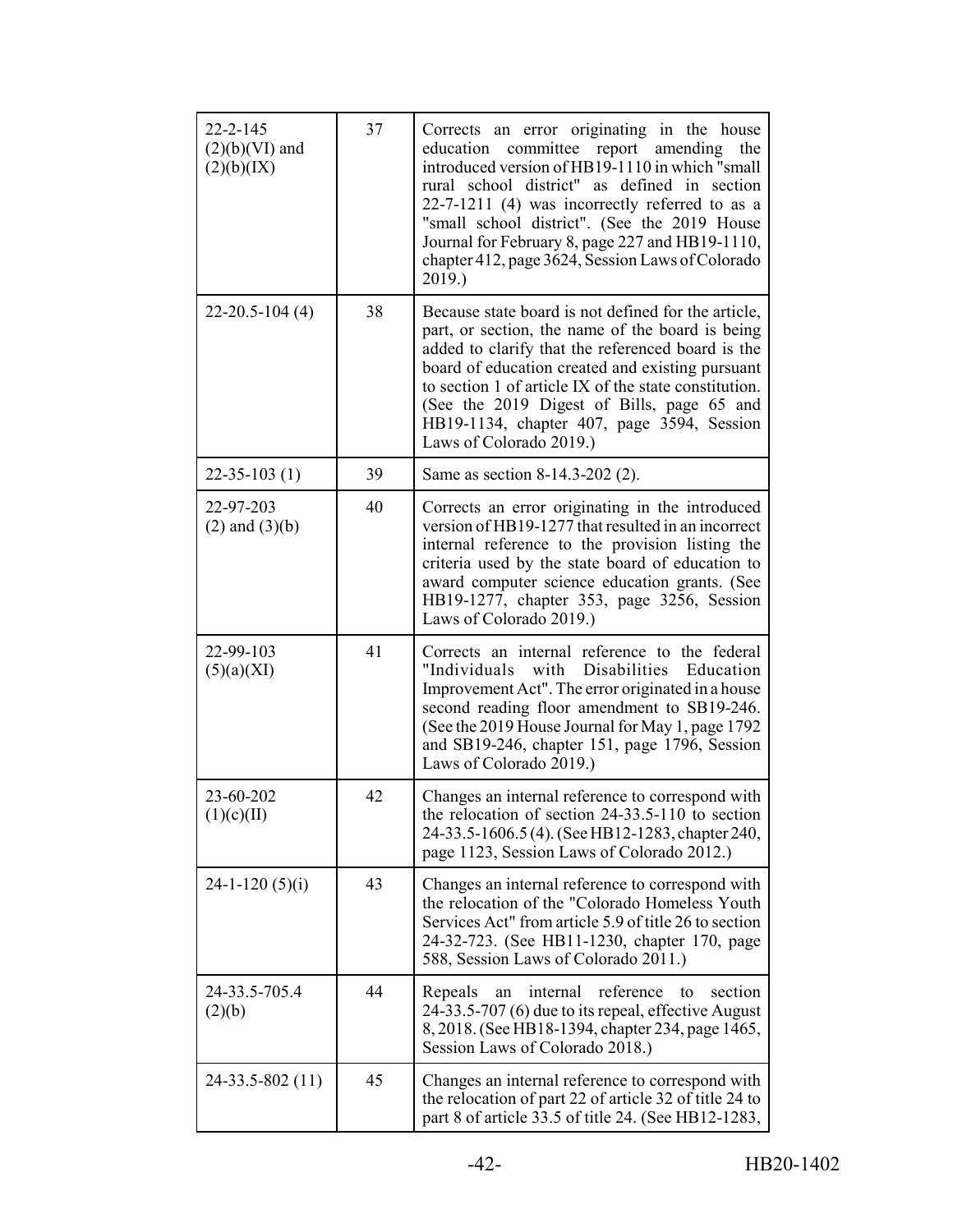|                                     |    | chapter 240, page 1089, Session Laws of Colorado<br>2012.                                                                                                                                                                                                                                                                                                                                                                                                                                                                                                                                                                                   |
|-------------------------------------|----|---------------------------------------------------------------------------------------------------------------------------------------------------------------------------------------------------------------------------------------------------------------------------------------------------------------------------------------------------------------------------------------------------------------------------------------------------------------------------------------------------------------------------------------------------------------------------------------------------------------------------------------------|
| 24-33.5-1202<br>(13.7)              | 46 | Same as section 8-14.3-202 (2).                                                                                                                                                                                                                                                                                                                                                                                                                                                                                                                                                                                                             |
| 24-37.5-702 (3.5)                   | 47 | Repeals the definition of the education data<br>subcommittee due to the repeal of the provision<br>creating the subcommittee, effective July 1, 2019.<br>(See section 24-37.5-703.5 (8), C.R.S. 2018, and<br>HB09-1285, chapter 199, page 894, Session Laws<br>of Colorado 2009.)                                                                                                                                                                                                                                                                                                                                                           |
| 24-101-301 (30)                     | 48 | Changes an internal reference to correspond with<br>the relocation of a provision. House Bill 17-1051<br>added the definition of a procurement official that<br>included a reference to section 24-102-204. Within<br>the same bill, section 24-102-204 was relocated to<br>section $24-102-202$ (3); however, the reference in<br>the definition was not updated to reflect the<br>relocation. (See HB17-1051, chapter 99, page 302,<br>Session Laws of Colorado 2017.)                                                                                                                                                                    |
| 25-1-1202<br>(1)(cc)                | 49 | Removed the reference to subsection $(3)$ due to the<br>repeal of the subsection in 2016. (See HB16-1393,<br>chapter 304, pages 1223 and 1226, Session Laws<br>of Colorado 2016.)                                                                                                                                                                                                                                                                                                                                                                                                                                                           |
| $25-1.5-106(5)(e)$                  | 50 | Corrects a grammatical error.                                                                                                                                                                                                                                                                                                                                                                                                                                                                                                                                                                                                               |
| 25-1.5-114                          | 51 | Because state board is not defined for the article,<br>part, or section, the definition of "board" is being<br>added to clarify that the referenced board is the<br>board of health created in section 25-1-103.                                                                                                                                                                                                                                                                                                                                                                                                                            |
| $25-3.5-205(5)(a)$                  | 52 | Inserts language to give effect to both SB19-242<br>and SB19-052. (See SB19-242, chapter 122, page<br>528, and SB19-052, chapter 122, page 528,<br>Session Laws of Colorado 2019.)                                                                                                                                                                                                                                                                                                                                                                                                                                                          |
| 25-5-402<br>$(4)(b)$ and<br>(12)(d) | 53 | • Updates an internal reference to the Federal<br>Insecticide, Fungicide, and Rodenticide Act. The<br>act, codified at 7 U.S.C. 135 et seq., was<br>superseded and relocated to 7 U.S.C. 136 et seq.<br>by Public Law 92-516, effective October 21, 1972.<br>• Updates an internal reference to the Federal<br>Meat Inspection Act and corrects the name of the<br>act. Public Law 90-201 transferred 21 U.S.C. secs.<br>71-91 to 21 U.S.C. secs. $603-623$ and designated<br>the transferred sections as the Federal Meat<br>Inspection Act. Public Law 90-201 was enacted on<br>December 15, 1967, and became effective 60 days<br>later. |
| 25-5-420<br>$(1)$ and $(8)$         | 54 | Same as section 25-5-402 (4)(b) and (12)(d).                                                                                                                                                                                                                                                                                                                                                                                                                                                                                                                                                                                                |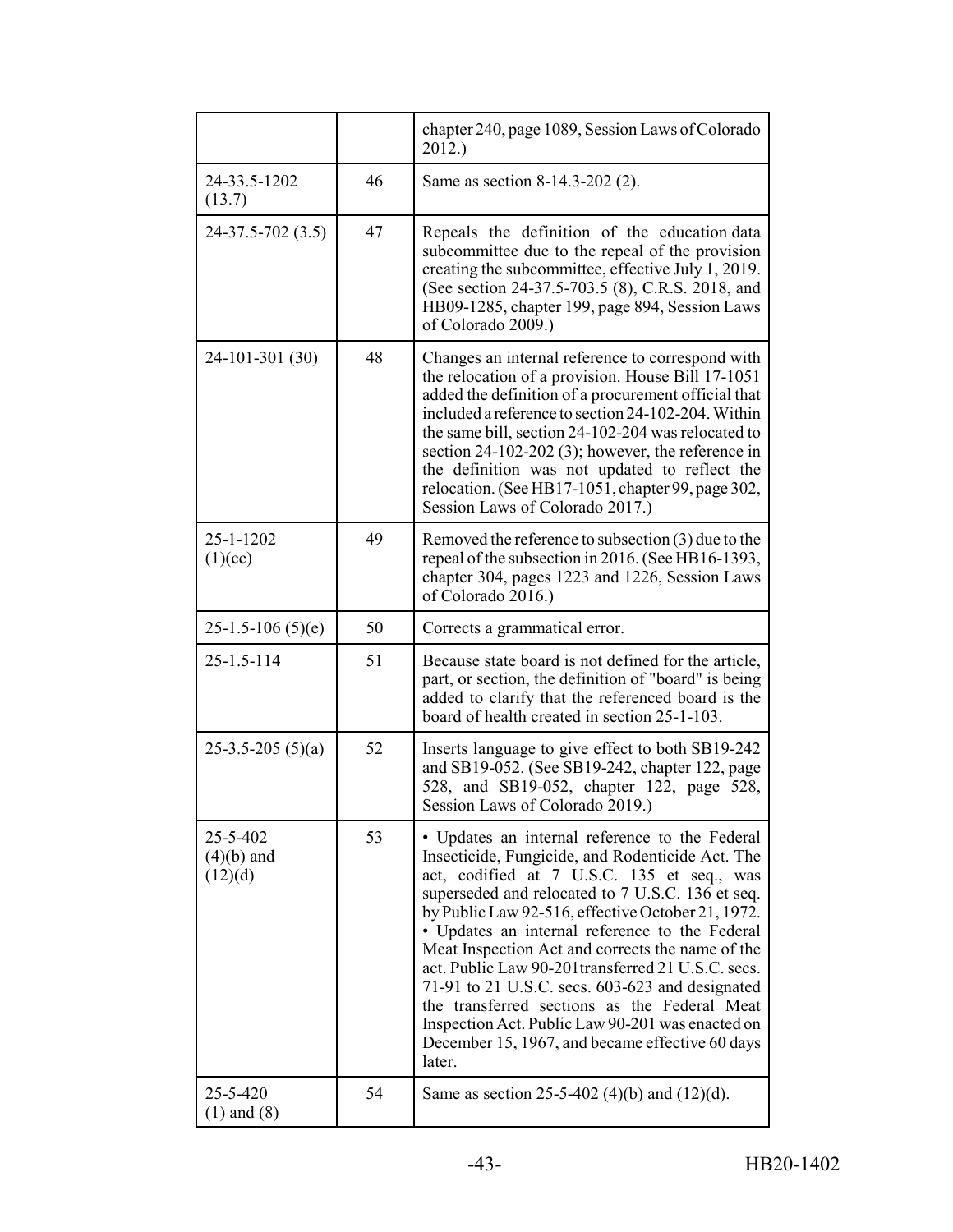| 25-5-423                  | 55 | Same as section 25-5-402 (4)(b) and (12)(d).                                                                                                                                                                                                                                                                                                                                                                                                                                                                                                                     |
|---------------------------|----|------------------------------------------------------------------------------------------------------------------------------------------------------------------------------------------------------------------------------------------------------------------------------------------------------------------------------------------------------------------------------------------------------------------------------------------------------------------------------------------------------------------------------------------------------------------|
| $25 - 5 - 1308(2)$        | 56 | Repeals the firefighter survey reporting<br>requirement in this section because the required<br>reporting date has passed.                                                                                                                                                                                                                                                                                                                                                                                                                                       |
| $25 - 7 - 105(14)$        | 57 | Repeals an internal reference and text dependent<br>on section 39-22-516 due to the repeal of the<br>section, effective December 31, 2016. (See<br>HB09-1331, chapter 416, page 2295, Session<br>Laws of Colorado 2009.)                                                                                                                                                                                                                                                                                                                                         |
| 25-7-503<br>(1)(a)(I)     | 58 | Changes an internal reference to correspond with<br>the relocation of 29 CFR 1926.58 to 29 CFR<br>1926.1101. (See 59 FR 40964.)                                                                                                                                                                                                                                                                                                                                                                                                                                  |
| 25-27.5-106<br>(2)(a)(II) | 59 | internal<br>reference<br>section<br>Repeals<br>an<br>to<br>25-27.5-106 $(2)(a.5)$ due to the repeal of the<br>section, effective July 1, 2017. (See HB14-1360,<br>chapter 373, page 1777, Session Laws of Colorado<br>2014.)                                                                                                                                                                                                                                                                                                                                     |
| $25-51-104(1)(e)$         | 60 | Corrects an internal reference to a provision<br>requiring notification of judgements or settlements<br>of malpractice claims. (See SB19-201, chapter<br>144, page 1755 and HB19-1172, chapter 136, page<br>1246, Session Laws of Colorado 2019.)                                                                                                                                                                                                                                                                                                                |
| 25-54-101<br>(1)(a)(V)    | 61 | Subsections $(1)(a)(I)$ to $(1)(a)(IV)$ are the only<br>provisions within this section that list advance<br>health care directives; thus, the internal reference<br>to advance health care directives in subsection<br>$(1)(a)(V)$ of this section is incorrect and is being<br>repealed. The error originated in the senate health<br>and human services committee report amending<br>the introduced version of SB19-073. (See the 2019<br>Senate Journal for February 7, page 173, and<br>SB19-073, chapter 186, page 2078, Session Laws<br>of Colorado 2019.) |
| $26 - 5 - 104$ (8)(a)     | 62 | The provisions of section $26-5-103.5$ (5), as it<br>existed prior to its repeal in 2018, were relocated<br>in part to section $26-5-104$ (3); however, the<br>conforming amendment in this provision was not<br>made. (See SB18-254, chapter 216, page 1376,<br>Session Laws of Colorado 2018.)                                                                                                                                                                                                                                                                 |
| $26 - 5.4 - 102(2)$       | 63 | Same as section 19-1-103 (87.9).                                                                                                                                                                                                                                                                                                                                                                                                                                                                                                                                 |
| $26 - 6 - 102(30.5)$      | 64 | Same as section 19-1-103 (87.9).                                                                                                                                                                                                                                                                                                                                                                                                                                                                                                                                 |
| 38-33.3-209.4<br>(1)(b)   | 65 | Same as section 13-4-102 (2)(m.5).                                                                                                                                                                                                                                                                                                                                                                                                                                                                                                                               |
| 38-33.3-402               | 66 | Same as section 13-4-102 $(2)(m.5)$ .                                                                                                                                                                                                                                                                                                                                                                                                                                                                                                                            |